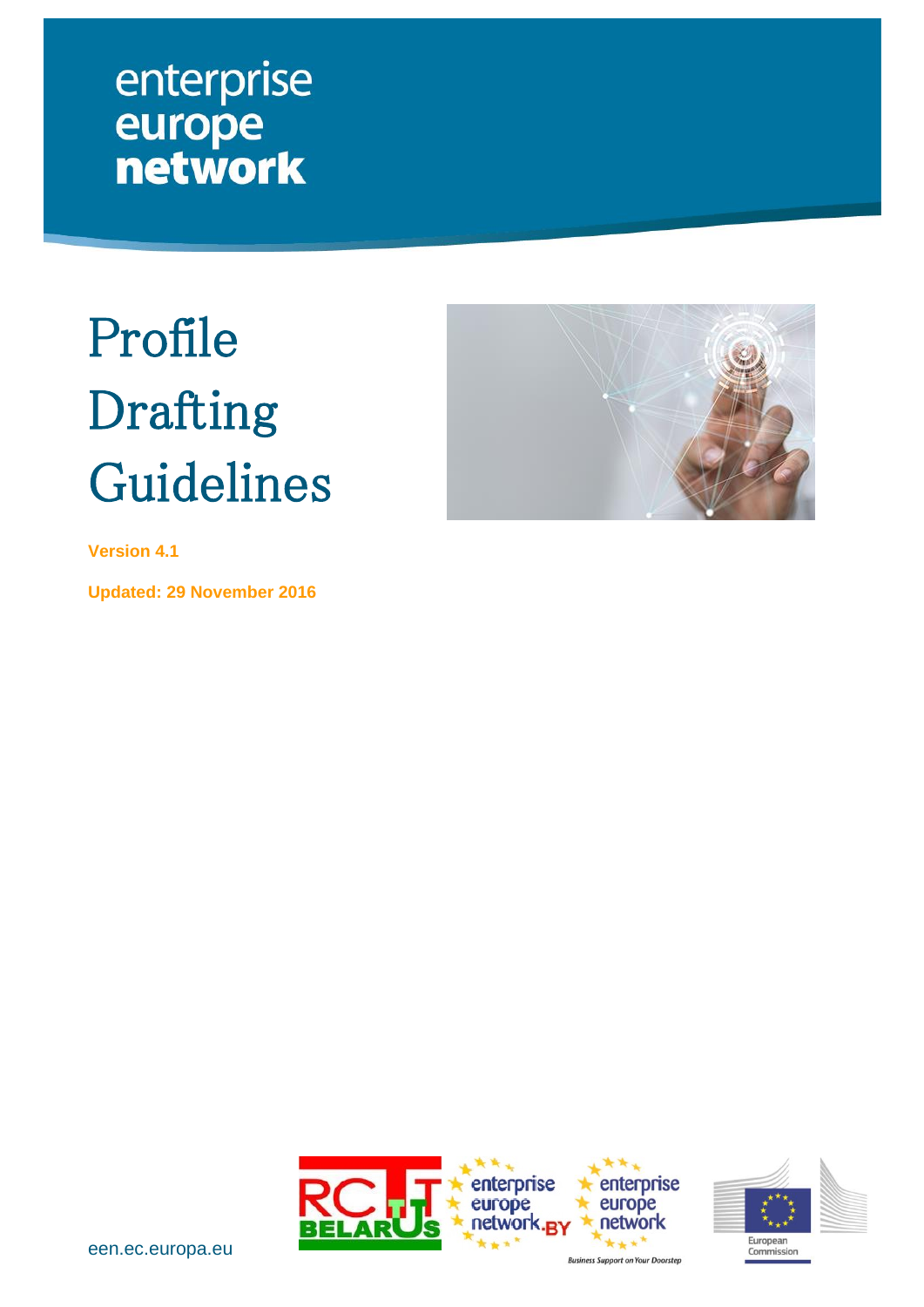# TABLE OF CONTENTS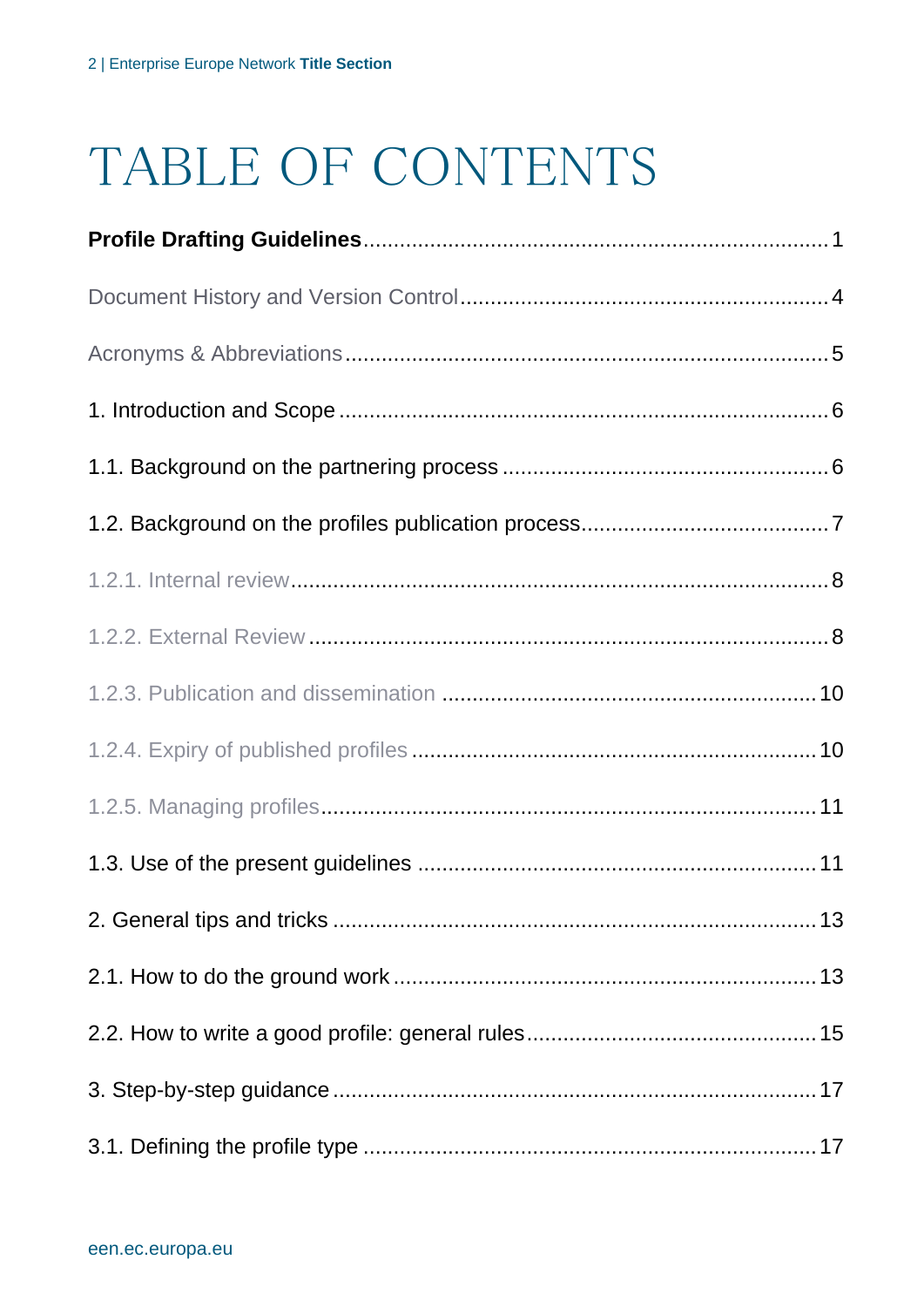| 3.3. Filling in your profile: guidance on the different fields of a profile  20 |  |
|---------------------------------------------------------------------------------|--|
|                                                                                 |  |
|                                                                                 |  |
|                                                                                 |  |
|                                                                                 |  |
| 3.3.5. Call: only for Research & Development Requests (RDR)32                   |  |
|                                                                                 |  |
|                                                                                 |  |
|                                                                                 |  |
|                                                                                 |  |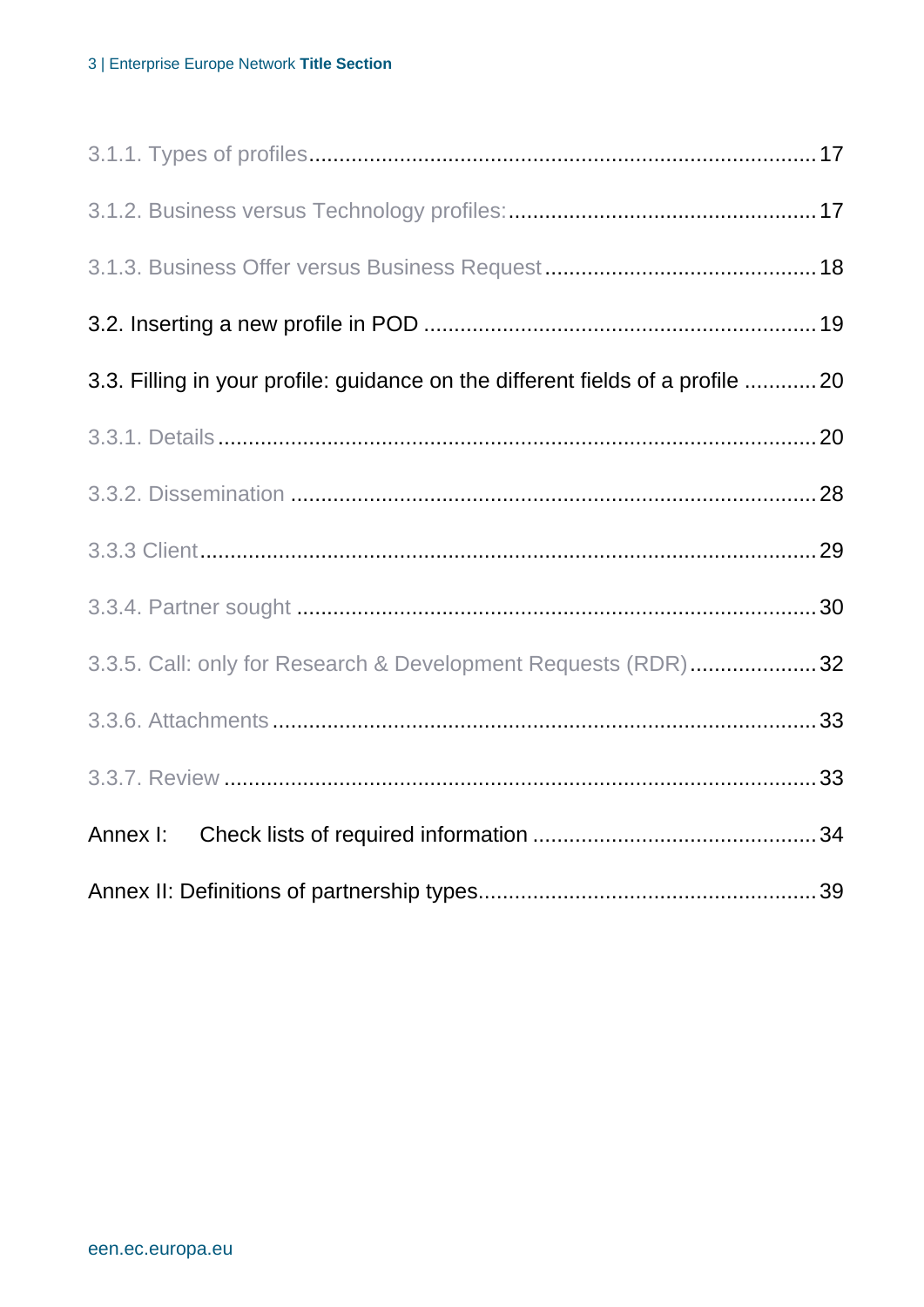## <span id="page-3-0"></span>Document History and Version Control

| <b>Version</b>    | <b>Publication date</b>                       | <b>Brief description</b>                                                                                                                                     |  |
|-------------------|-----------------------------------------------|--------------------------------------------------------------------------------------------------------------------------------------------------------------|--|
| 1.0               | 23 June 2014                                  | Creation of original document - unification of the 5 existing<br>guidelines for creating BO, BR, TO, TR, RDR                                                 |  |
| 2.0               | 10 April 2015                                 | Amendments in accordance with the spring SAG meeting and<br>reflecting the needs, discussed at the ERs' and IRs' training in<br>Brussels in March-April 2014 |  |
| 3.0               | 30 October 2015                               | • Amendment of the description of the External Reviewers'<br>process in accordance with the latest update of the Network IT<br>Platform                      |  |
|                   |                                               | - Switch to 1 External Reviewer per profile review                                                                                                           |  |
|                   |                                               | - EASME performs external reviews in exceptional cases only                                                                                                  |  |
|                   |                                               | - Explaining the outcome of the awarded scores by ERs                                                                                                        |  |
|                   |                                               | Adding explanation of the Internal Reviewers' outcome<br>$\bullet$<br>possibilities                                                                          |  |
|                   |                                               | Adding a set of criteria and explanation for becoming an ER<br>$\bullet$                                                                                     |  |
|                   |                                               | • Amendment in the title of the $2^{nd}$ scoring criterion                                                                                                   |  |
|                   |                                               | Amendment in the explanation for the expiry of profiles - 2<br>$\bullet$<br>years after their initial publication                                            |  |
|                   |                                               | Alignment in the terminology and in accordance with the latest<br>$\bullet$<br>approved practices in the entire document                                     |  |
| 3.1               | 14 January 2016                               | Changing the criteria for becoming an External Reviewer (p.9)<br>$\bullet$                                                                                   |  |
| SAG, 11-12<br>16) | (changes acc. to<br>the request of the<br>Jan | • Adding a timeframe of 30 days for validation a profile by the<br>External Reviewers (p.7-8)                                                                |  |
|                   |                                               | • Prohibition of export consultants to use the POD for publishing<br>profiles (p.12)                                                                         |  |
| 4.0               | 2016<br>30<br>June                            | Multiple changes based on WG-deliverables                                                                                                                    |  |
| 4.1               | 29 November 2016                              | Discontinuation of 30 day-rollover of pending profiles (p.8)                                                                                                 |  |
|                   |                                               | Conditions for becoming an External reviewer (p.10)                                                                                                          |  |
|                   |                                               | Opening RDR profile for non-EU-funded calls (p.19)                                                                                                           |  |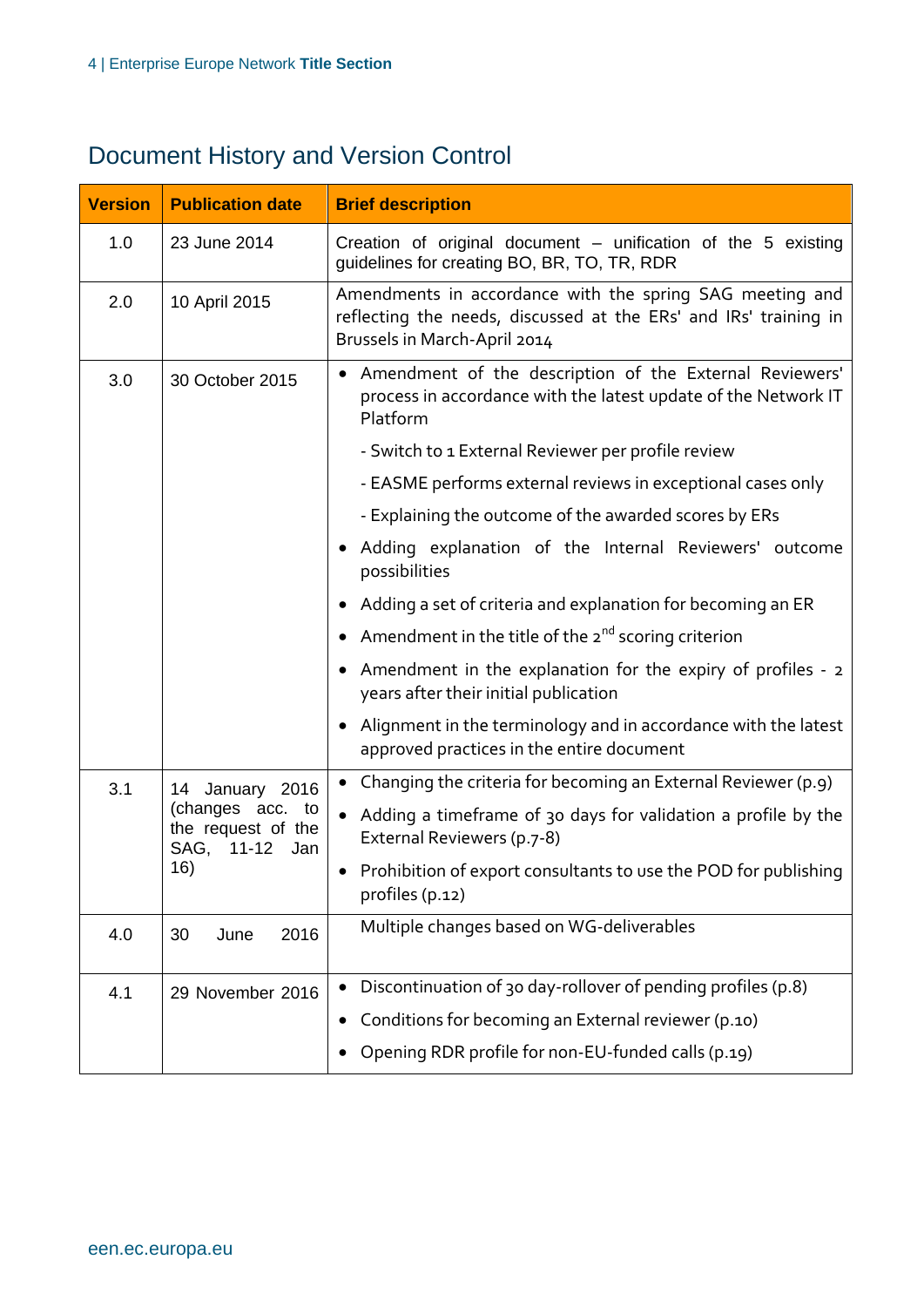## <span id="page-4-0"></span>Acronyms & Abbreviations

| <b>COSME</b>   | Programme for the Competitiveness of Enterprises and Small and Medium-Sized<br><b>Enterprises</b> |
|----------------|---------------------------------------------------------------------------------------------------|
| <b>DG GROW</b> | Directorate-General for Internal Market, Industry, Entrepreneurship and SMEs                      |
| <b>EASME</b>   | Executive Agency for Small- and Medium-Sized Enterprises                                          |
| EC             | European Commission                                                                               |
| <b>EEN</b>     | <b>Enterprise Europe Network</b>                                                                  |
| Eol            | <b>Expression of Interest</b>                                                                     |
| ER             | <b>External Reviewer</b>                                                                          |
| EU             | European Union                                                                                    |
| IR             | <b>Internal Reviewer</b>                                                                          |
| ΙT             | Information Technology                                                                            |
| <b>PA</b>      | Partnership Agreement                                                                             |
| <b>POD</b>     | <b>Partnering Opportunities Database</b>                                                          |
| <b>SAG</b>     | Steering and Advisory Group                                                                       |
| <b>SME</b>     | <b>Small- and Medium-Sized Enterprises</b>                                                        |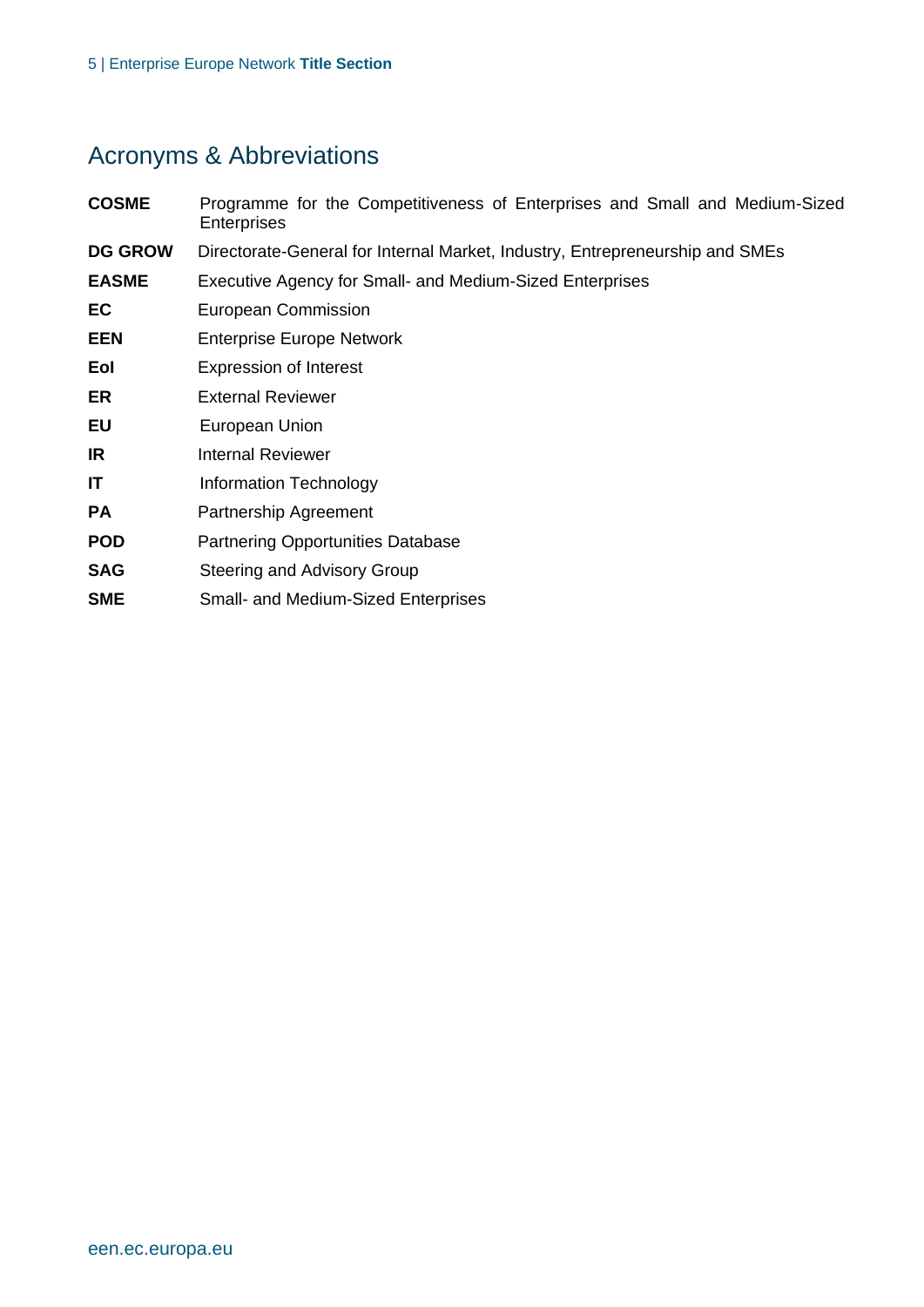# <span id="page-5-0"></span>1. Introduction and Scope

The aim of this document is to help Enterprise Europe Network partners to draft and submit profiles in the Partnering Opportunities Database. These guidelines should serve as a reference document for all partners entering profiles in the POD as well as for internal, external and EASME reviewers when checking the quality of profiles before publication.

#### <span id="page-5-1"></span>**1.1. Background on the partnering process**

The partnering process begins with Network partners looking for clients that are interested in cooperating internationally. Once the partnering needs of the client have been identified and evaluated, the actual partnering process should begin by first checking the POD, to see if there are any profiles there which already match these needs. If this is not the case, then entering a profile in the POD through the Network's IT Platform can be considered. A profile is a cooperation request or offer. It summarises essential information about the nature of the offer or request, the client and the expected cooperation.

Published profiles are visible to everyone in the world and are one of the key tools available to the Network to help clients to find the right partner for their international activity. Once a Network partner has identified a potential cooperation partner, who matches the requirements of a specific profile, they send (make) an Expression of Interest to the Network partner who has entered the profile.

All Network partners deal with incoming EoIs - when a partner from abroad expresses interest in the profiles of their organisation; and with outgoing EoIs (when the partner expresses interest in a profile on behalf of a local client). If the client behind the profile and the client behind the "EoI made" agree that their interests match, the partnership process moves to the next stage - negotiations and assistance to reach partnership.

For more information about the partnership process, please refer to the Guide to the [Partnership Process](http://een.ec.europa.eu/my/intranet/guide-partnership-process)<sup>1</sup>.

<sup>1</sup> http://een.ec.europa.eu/my/intranet/guide-partnership-process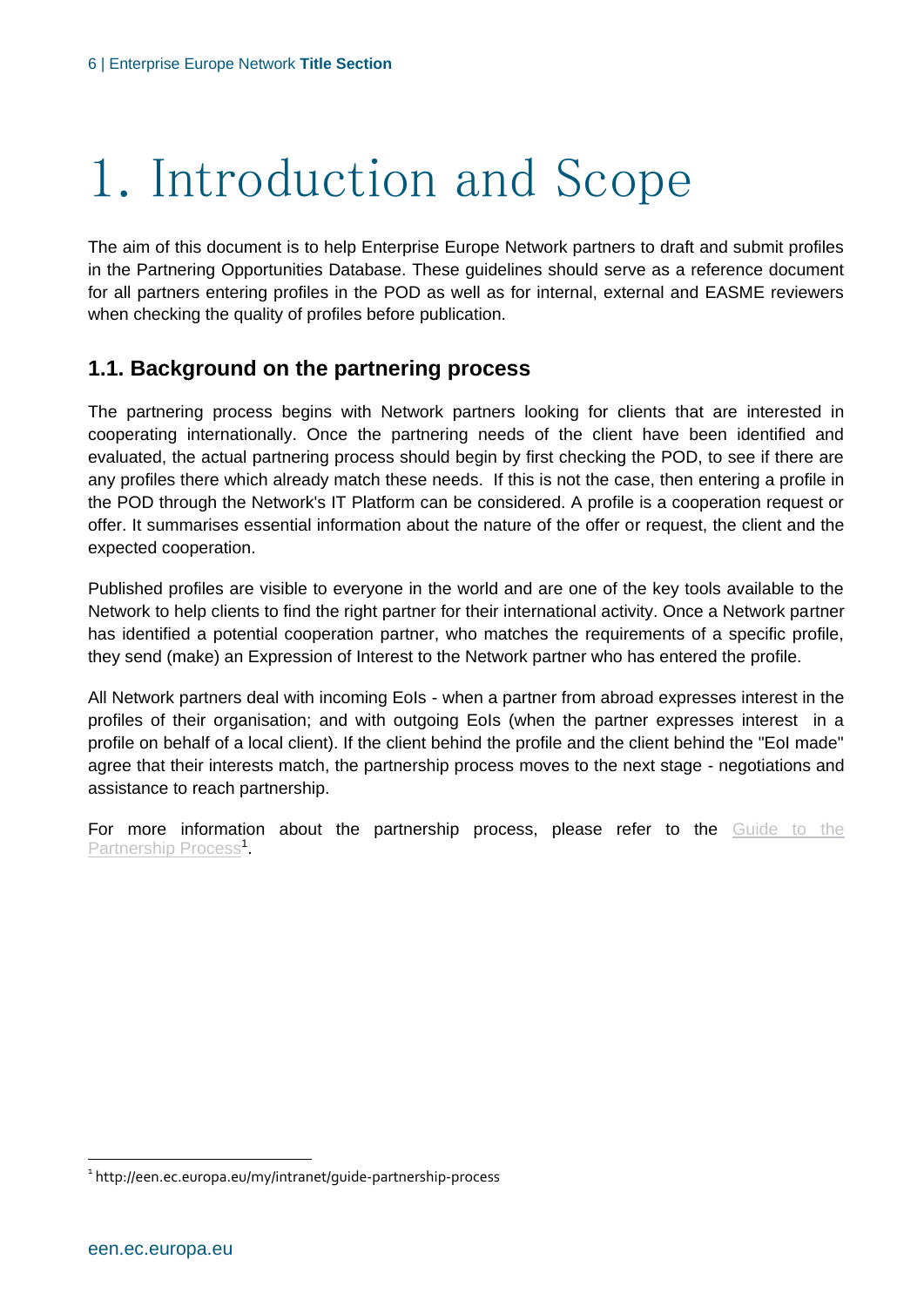

#### <span id="page-6-0"></span>**1.2. Background on the profiles publication process**

*Graph: Please note that this graphic gives an overview of the profile creation process and does not reflect the detail of the flow of notifications within the POD*

The process starts with the creation (drafting) of a profile by a Network member, the so-called "profile creator", based on the cooperation needs which have already been established, ideally through a face-to-face business or technology review. The profile creator, after filling in the online form for the desired profile, has the following options:

- **Save and continue**: this enables the creator to make further changes on the profile2.
- **Submit Profile for Review**: the profile is submitted to internal reviewers and the system changes its status to Internal Review. At this point, the profile can no longer be edited by its creator.

Once the profile creator chooses to "Submit Profile for Review", the profile undergoes a two stage procedure before being published and disseminated. This procedure has been implemented in order to maintain a high level of quality in all profiles, on which a good part of the credibility of the Enterprise Europe Network rests.

There are two levels in the review process:

- **Internal review** by colleagues within the partner's organisation or other members of their consortium.
- **External review** by specialists in the Network, who have been assigned the role of external reviewer due to their experience and knowledge.

Both internal and external reviewers must apply these guidelines.

The EASME may also act as a reviewer. However, the EASME does not perform regular external review of POD.

 $^{\text{2}}$  For how to write good POD profile, please refer to section 3 "Step-by-step Guidance" (p. 15)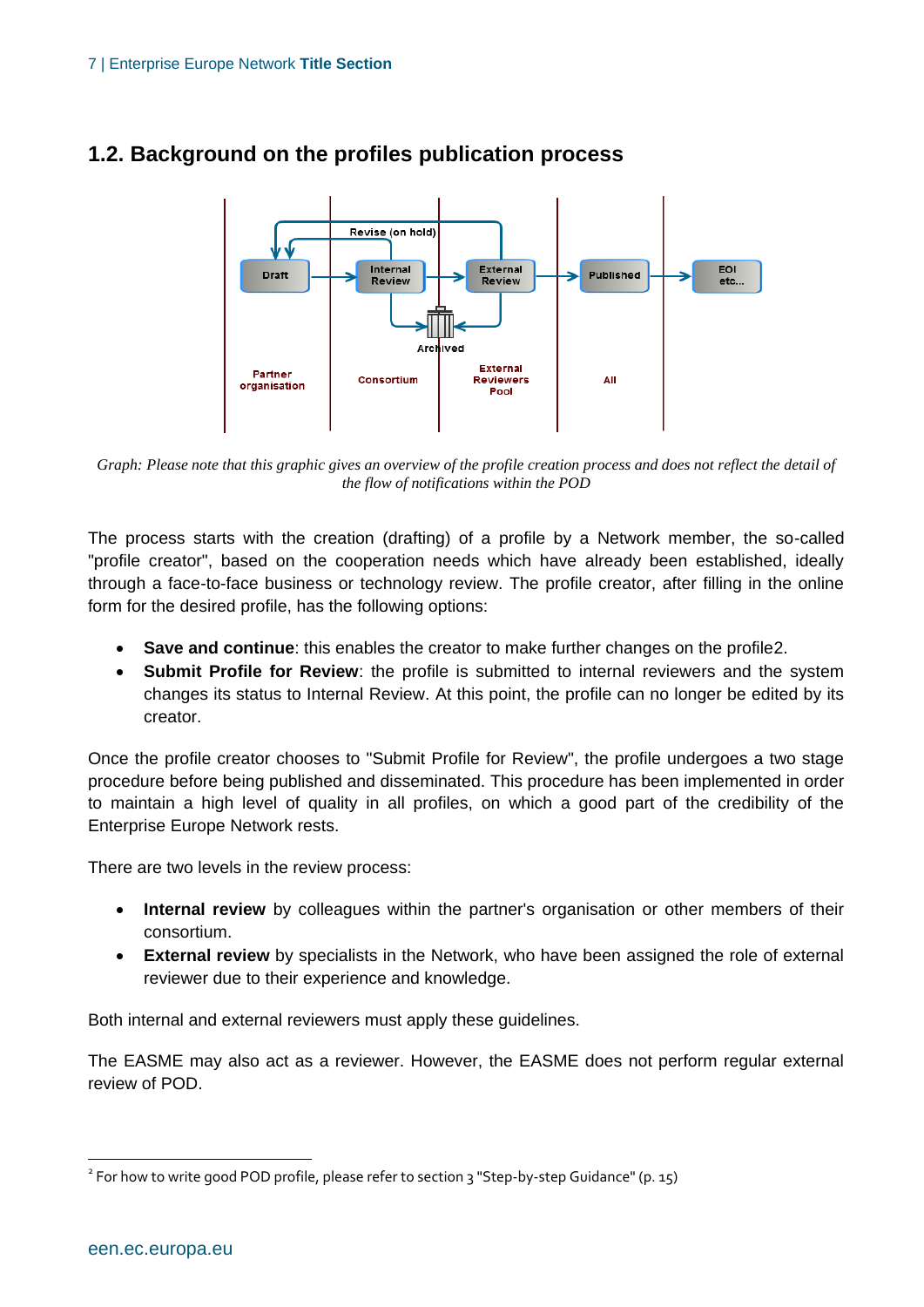#### **1.2.1. Internal review**

<span id="page-7-0"></span>Once a draft profile has been finalised by its profile creator (i.e. once he or she clicks "Submit Profile"), the profile should be reviewed by an IR. Internal reviewers are Network staff members who have been assigned the role of reviewing draft profiles within their consortium. However, an IR cannot review his or her own profiles.

The IR checks whether the profile is in line with the present guidelines, checks the spelling and grammar and whether all the mandatory information is there. If some adjustments are needed, he or she clicks on "Revise" and adds comments in the designated comment box. In this case, the profile is sent back to the profile creator, who can edit the profile accordingly and resubmit it. Once the IR is satisfied with the profile, he or she clicks on the "Approve" button and the profile is sent to the pool of external reviewers.

**It is the responsibility of the Internal Reviewer, to ensure that the profile fits the guidelines, and is correctly written and presented. The Internal Reviewer is the first quality control step in the validation process.**

#### **1.2.2. External Review**

<span id="page-7-1"></span>Once a profile is approved by an internal reviewer, it is passed on to the pool of external reviewers. The external review is the second step in the validation process and it determines whether a profile can be published or not in its current form.

When revising the profile, the profile creator will be expected to ensure that the profile complies fully with the POD drafting guidelines and with all requirements for POD creation. This should assure better chances for the profile to be reviewed by the external reviewers within the timeframe. When the profile is revised, the profile creators are invited to resubmit the profile for external review.

The external review process is based on four criteria. The ER can give between **0 and 5 points** for each of the following **criteria<sup>3</sup>** :

- 1. Clarity, coherence and understanding
- 2. Advantages and Innovation / Expertise Sought $4$
- 3. Guidelines and Linguistic accuracy
- 4. Cooperation expectations

Based on the total score, given by the ER, profiles receive the status:

 $^3$  You can click on the  $\overline{\mathcal{O}}$  icon left of the 4 criteria to learn how to review each criterion.

<sup>&</sup>lt;sup>4</sup> In the case of Business Request and Technology Request profiles, this criterion is to be understood as relating to the description of the "Technical Specification" or "Expertise Sought".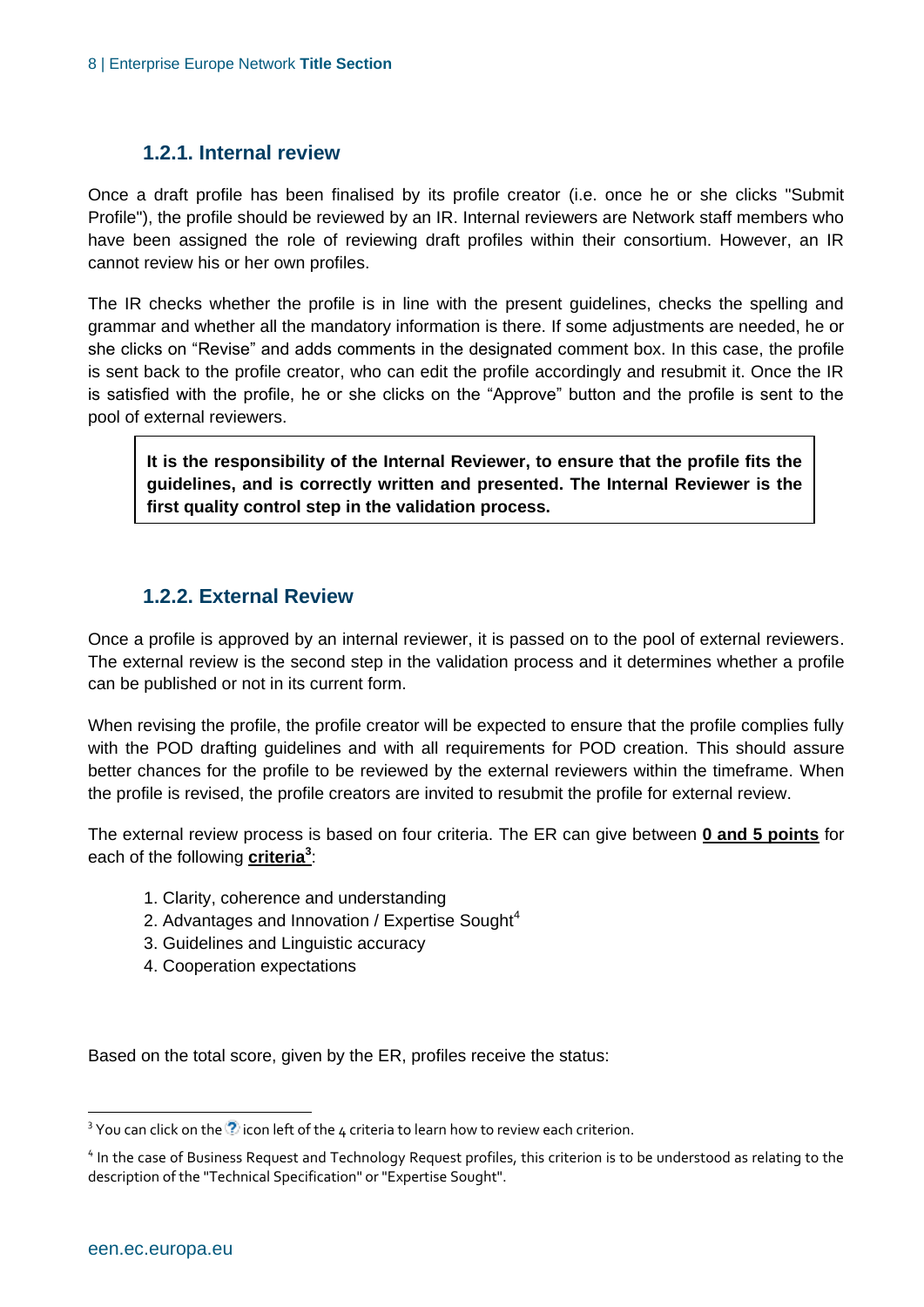| <b>Profile rating</b> | <b>Total score</b><br>of the ER | <b>Next step</b>                                                                                                                                                                                                                                                                                                                                                                                                                     |
|-----------------------|---------------------------------|--------------------------------------------------------------------------------------------------------------------------------------------------------------------------------------------------------------------------------------------------------------------------------------------------------------------------------------------------------------------------------------------------------------------------------------|
| <b>Excellent</b>      | $17 - 20$                       |                                                                                                                                                                                                                                                                                                                                                                                                                                      |
| Good                  | 14-16                           | The profile is <b>published</b> .                                                                                                                                                                                                                                                                                                                                                                                                    |
| <b>Sufficient</b>     | $10 - 13$                       |                                                                                                                                                                                                                                                                                                                                                                                                                                      |
|                       |                                 | The profile is put on hold: The system notifies the profile<br>creator that the profile needs to be revised and changes its<br>status to "On hold by ER" in the profile creator's dashboard.<br>Comments from the external review will go to the profile<br>creator and the internal reviewer will be informed.                                                                                                                      |
| <b>Rather poor</b>    | $5 - 9$                         | Once the profile creator revises the profile and resubmits it,<br>the profile is directly placed for another external review (no<br>second internal review is needed). The ER who conducted<br>the first external review will receive an automated email that<br>a profile is resubmitted and ready for revision. Nevertheless,<br>the profile will be visible also to all ERs and it can be taken<br>over by any ER for validation. |
| <b>Insufficient</b>   | $0 - 4$                         | The profile is rejected and archived.                                                                                                                                                                                                                                                                                                                                                                                                |

#### **Blocking "0" scores**

An external reviewer can give a "0" (zero) or a "blocking score" to one of the four above-mentioned criteria to indicate that the quality of the profile is being compromised by a certain issue (e.g. major spelling errors) or an inconsistency with the guidelines (e.g. brand name, patent number). This implies that the external reviewer considers that the profile should be corrected by the profile creator and should therefore be blocked / put on-hold. So it can happen that an external reviewer gives the profile a total rating of more than 10 points, but with a "0" for one criterion. If the ER gives a blocking score, then the profile is automatically put on hold and sent back to the profile creator.

#### **Comments by Internal and External Reviewers**

It is mandatory for all internal and external reviewers to write a comment regarding the quality of the reviewed profile and any recommendations for improving it. Even when a profile is considered good enough to be published, the internal and external reviewers often give constructive comments for the future improvement of the POD.

The ER can use the comments of the IR as a base for further analysis. The reverse process is useful for the IRs, who can use the comments of ERs to improve the quality of their reviews.

#### **Re-Submitting profiles**

Before re-submitting a profile for an update, improving after blocking or "on hold", please make sure, that the comments made by IR and ER are taken into account and the profile meets criteria of the newest guidelines. Profile creators should take the comments carefully into consideration and implement the requested changes before resubmitting the profile. Any suggestions made by the reviewers that have not been taken into account should be explained in a comment. The comment box is a first step to get in contact with IR and ER.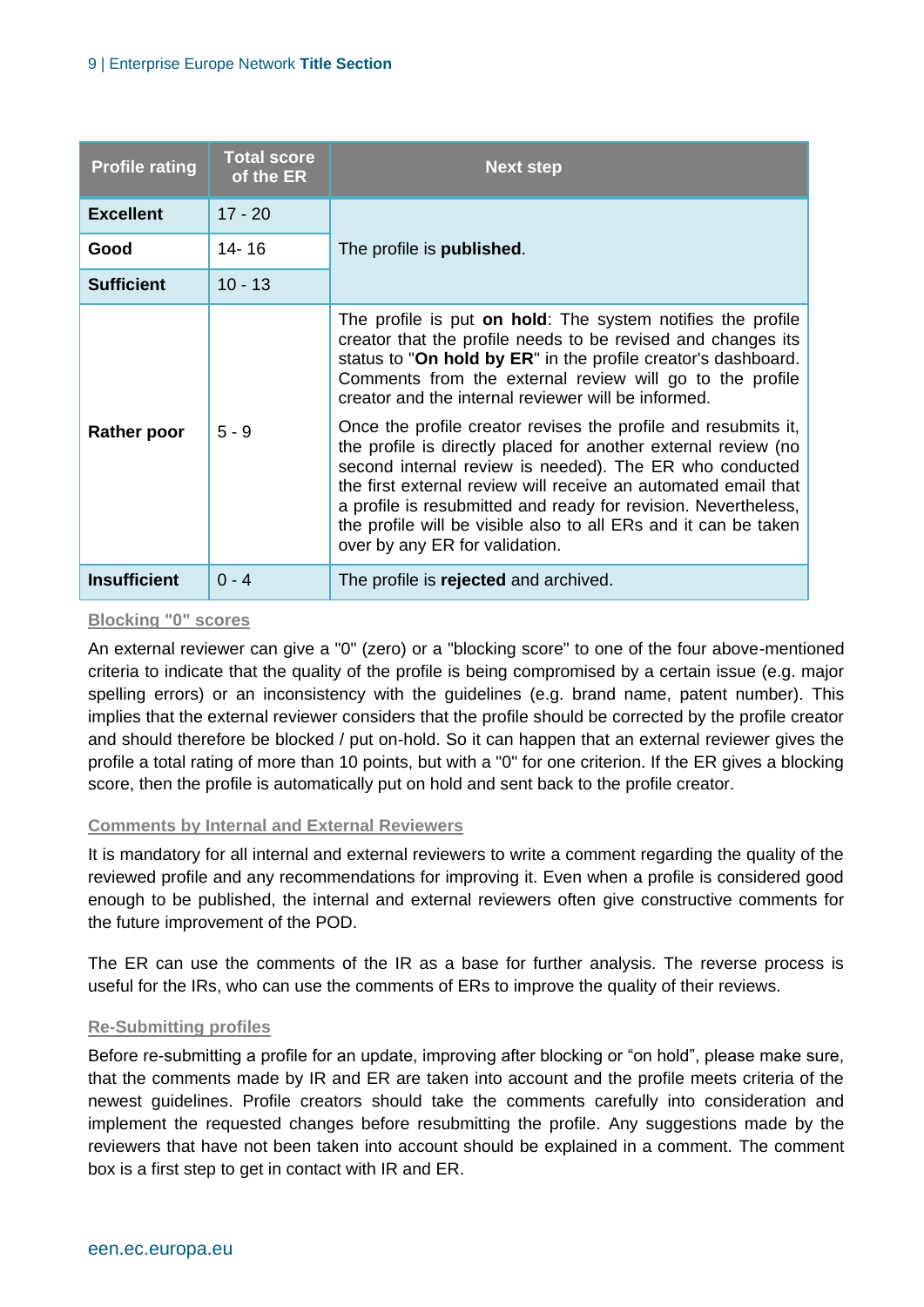#### **Criteria for becoming an External Reviewer**

If a Network partner is interested in becoming an ER, he or she should participate in an e**xternal reviewers' training**. Once partners have registered for an ER-training, they can be approved as external reviewers. Note, however, that attending the training is compulsory and proof for registration is necessary to be approved as an External reviewer..

To apply to become an External Reviewer, interested partners can use this  $\underline{\text{link}}^5$  $\underline{\text{link}}^5$  $\underline{\text{link}}^5$ .

After logging-in to the account, the applicant has to press "**Become an external reviewer**" button. The applicant will be prompted to write a motivation statement for becoming an ER. It is essential i) to prepare a well-justified motivation statement; ii) to explain how his or her experience in the Network is relevant to acting as an ER; iii) to demonstrate an ability to act as an ER for the Partnership opportunity database (POD).

Ideally, a candidate ER should have had 6 months of experience working as an IR within his / her organisation or consortium.

#### **1.2.3. Publication and dissemination**

<span id="page-9-0"></span>Once the profile is published, it is available for dissemination. This means that the profile may:

- appear in the results of searches carried out in POD by other Network partners looking to match their clients' profiles and/or interest;
- appear on the home page and in the search results carried out by visitors to the Enterprise [Europe Network public website](http://een.ec.europa.eu/tools/services/SearchCenter/Search/ProfileSimpleSearch?shid=32db25cb-726f-43b0-8b5f-7742d0935799)<sup>6</sup> and the websites of Network partners;
- $\bullet$  be disseminated via the automated [profile queries](http://een.ec.europa.eu/tools/CDM/Query/MyQueries)<sup>7</sup> that can be created by Network partners in POD and by clients via the Enterprise Europe Network public website or other websites using a widget;
- be disseminated by the Network partners to their clients via mailing lists, newsletters and publications and/or through the automated publication of newly published POD profiles on their website.

<span id="page-9-1"></span>For more information on the profile workflow and dissemination, please refer to the Network IT [Platform Partner User Guide](http://een.ec.europa.eu/tools/Help/Master.html)<sup>8</sup>.

#### **1.2.4. Expiry of published profiles**

Profiles remain published online for one year, except for Research & Development profiles whose lifespan is determined during the profile creation according to the Deadline for Call.

 $\overline{a}$ 

<sup>&</sup>lt;sup>5</sup> <http://een.ec.europa.eu/tools/NEM/ExternalReviewer/MyStatus>

<sup>6</sup> http://een.ec.europa.eu/tools/services/SearchCenter/Search/ProfileSimpleSearch?shid=32db25cb-726f-43b0-8b5f-7742d0935799

<sup>7</sup> http://een.ec.europa.eu/tools/CDM/Query/MyQueries

 $^{\rm 8}$  http://een.ec.europa.eu/tools/Help/Master.html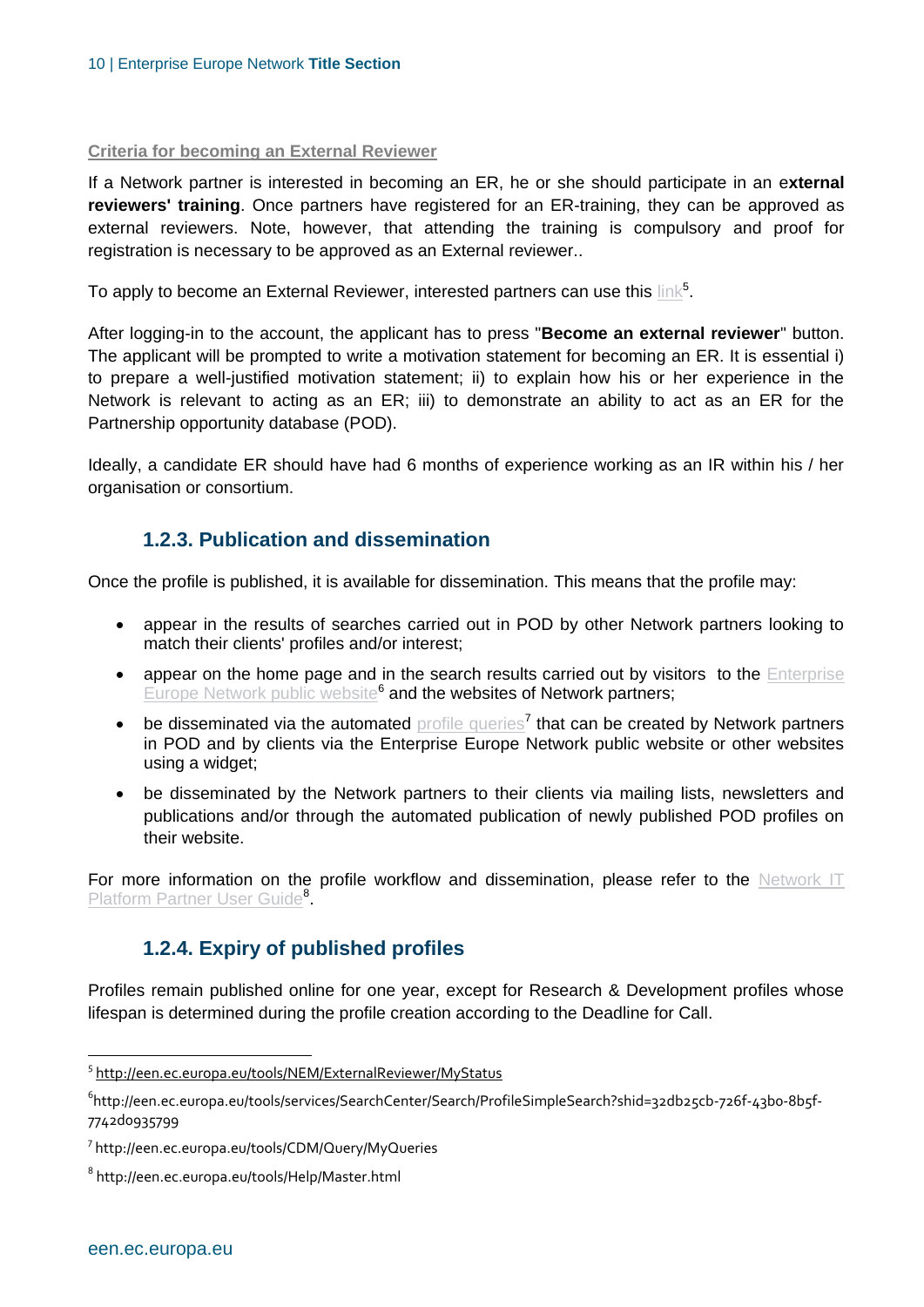Two weeks before the expiry date (one year), the profile creator receives a notification by email that the profile will revert to Draft mode on its expiry date. This is an automatic function to ensure that all active profiles are up-to-date and provide accurate information to the Network.

When the status is changed to Draft, the profile creator has the following options:

**Extending the profile's publication time** by updating and resubmitting the profile;

When resubmitting a profile, the creator should check that all the information is still valid and up-to-date, making any necessary changes. When being republished, the profile does **not** need to go through full internal and external validation again. The only case when the entire validation starts again is when the cooperation type(s) are changed by the profile creator.

It is possible to resubmit a previously published profile 2 times, for a period of 6 months each time. This makes the total maximum life of a profile 2 years (1 year after its initial publication + 6 months + 6 months). All profiles will be automatically archived after 2 years following their **first publication**, no matter what their status in the meantime.

 **Delete the profile**: the profile is archived and therefore it will only be visible to the partner organisation that created the profile.

#### **1.2.5. Managing profiles**

<span id="page-10-0"></span>The profile must remain active, which means you have to keep in touch with your client for updates.

If a client is no longer interested in transnational cooperation, no longer reacts, or does not exist anymore, you should remove its profile from the POD. Profiles can be deleted and updated at any time when your profile is not under internal or external review.

#### <span id="page-10-1"></span>**1.3. Use of the present guidelines**

Writing a profile is like writing a CV and a cover letter. If you really want your client to find a cooperation partner abroad then you should make an effort to write a good profile. These guidelines were created to help you translate your client's cooperation needs into a clear and appealing profile. A well written profile will generate greater interest from individuals and organisations with regards to potential exchange of skills, services, products or technologies. In addition, it will reflect upon the quality of your work and of the Network.

These guidelines serve as a reference document for all actors involved in the profile creation and review process, namely:

- Profile creators
- Internal reviewers
- **•** External reviewers
- EASME

In order to ensure the smooth validation and rapid publication of their profile, it is in the profile creators' best interests to follow closely the guidance provided in this document and to understand the criteria upon which their profiles will be assessed by the reviewers. Similarly, it is important that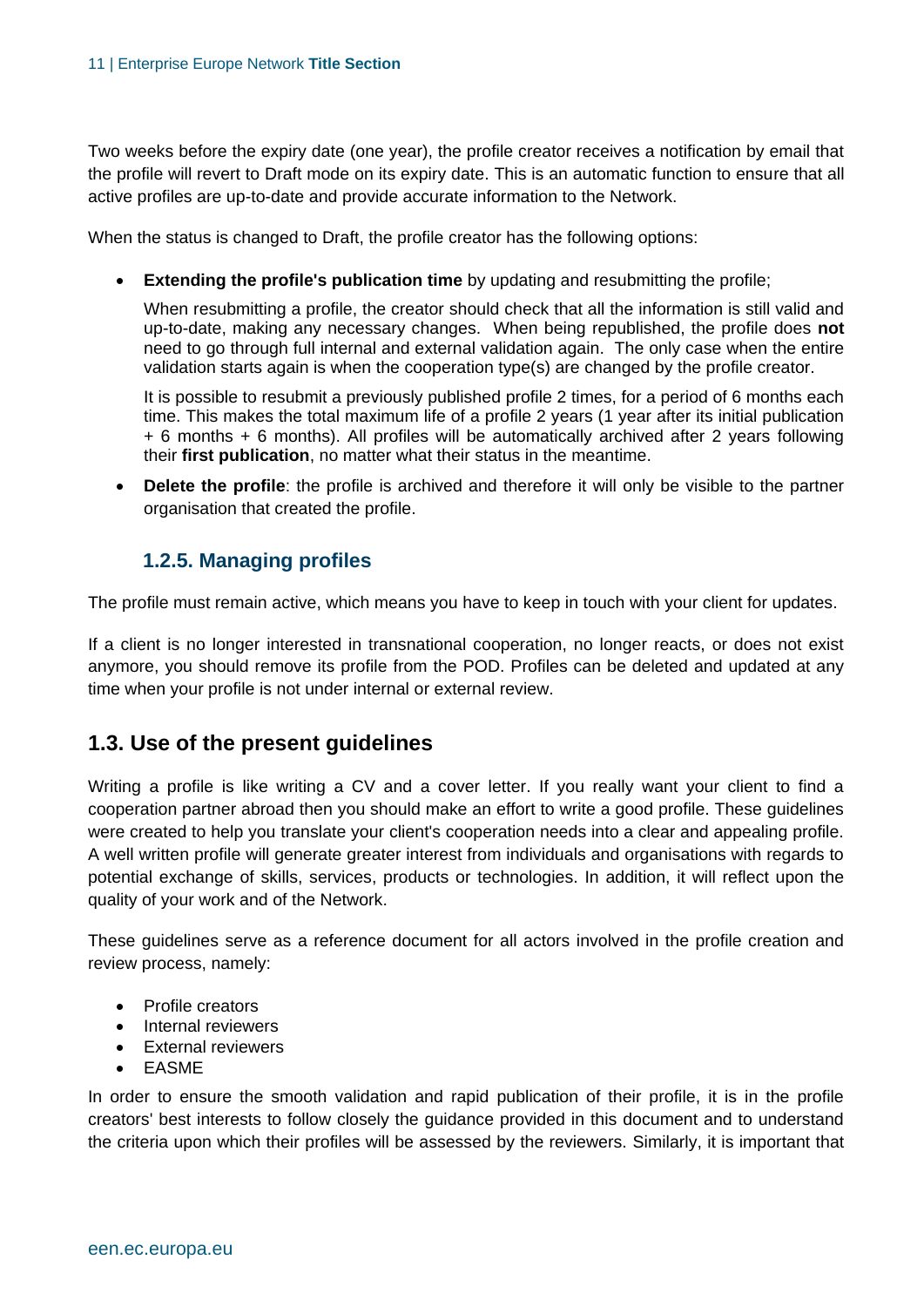#### 12 | Enterprise Europe Network **Title Section**

all reviewers understand the guidance provided to profile creators, in order to ensure as consistent and fair approach as possible to the review process.

Newcomers in the Network are recommended to read these guidelines thoroughly and to follow carefully the step-by-step approach described in chapter 3 when entering their first profiles into the POD. Once the guidelines have been assimilated, more experienced profile creators may choose to work only with the check lists of required information by profile type available in Annex I. These lists provide a more succinct overview of the essential information that should be present in all profiles.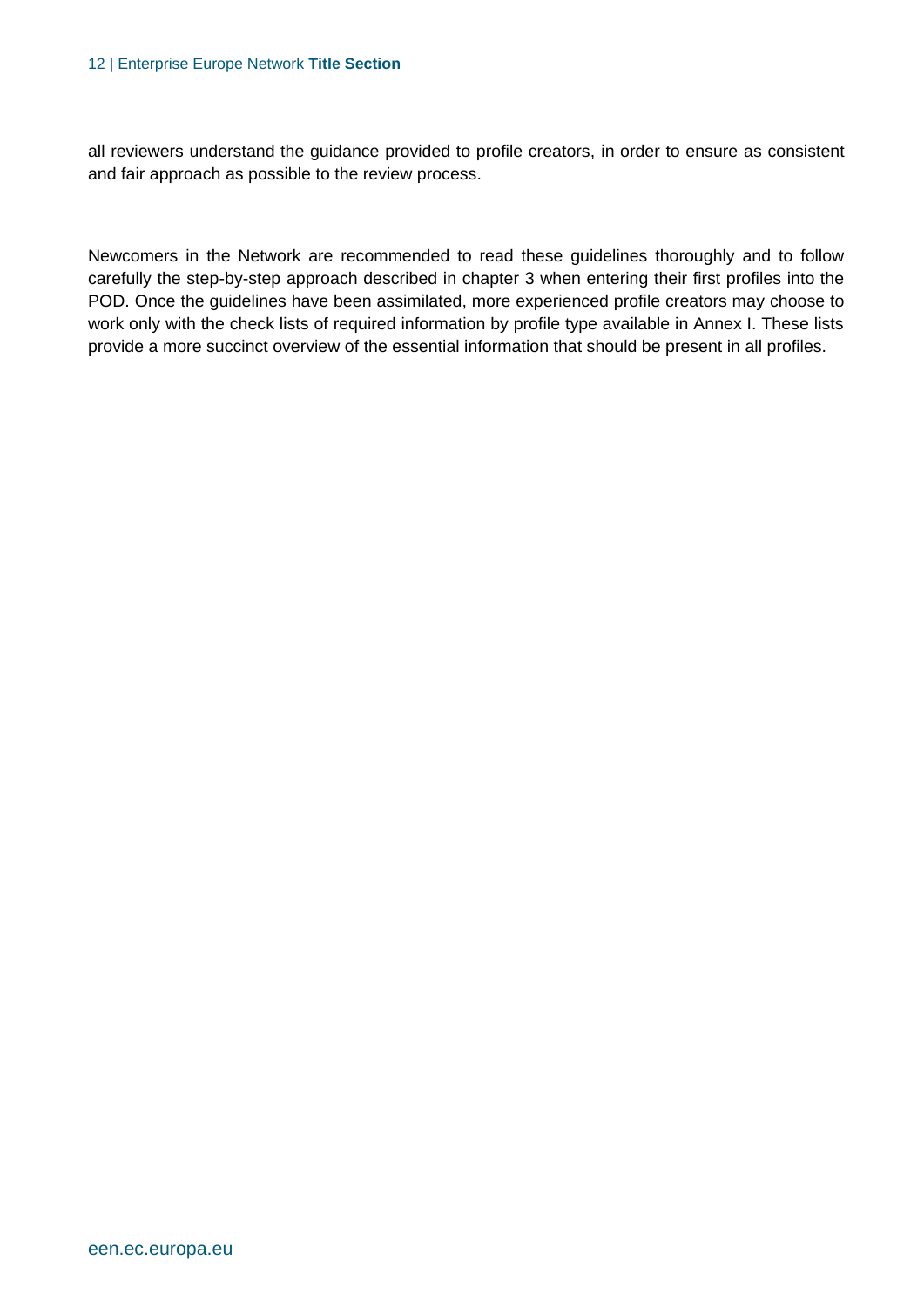# <span id="page-12-0"></span>2. General tips and tricks

#### <span id="page-12-1"></span>**2.1. How to do the ground work**

Before starting to write a profile, profile creators are advised to follow these steps:

- 1. preferably meet the client (in your office, at their premises, via skype conference) and make sure that **the client is fully committed** to finding a partner abroad, and **has the necessary resources and skills** to do so. This can include having sufficient financial ability to undertake international activities, good language skills and relevant language information on their products and services.
- 2. complete an intake assessment identifying the client's needs and presenting EEN services
- 3. check first in POD to see if there are existing profiles which are relevant and interesting for the client
- 4. present the opportunity to subscribe to the Partnering Opportunity Alert in order to receive profiles that can match their needs

Profile creators should not insert profiles when their clients are interested only in direct sale of products and services. Profiles are generally aimed at achieving long term cooperation9. Following the request of the SAG Representatives reported on 11 January 2016, export consultants are prohibited from using the POD to publish profiles.

The most important prerequisite for good profile writing is a sound knowledge of your client's needs. It is essential to find out about their specific objectives since internationalisation as such is not an aim but a vehicle to achieve their business targets.

The first question to be addressed is whether the clients have developed realistic internationalization strategies, which can be pursued with the financial and personnel capacities at their disposal. Further, it needs to be analysed whether the approach suits the clients' companies or is it rather contradicting the corporate strategy.

#### **Analysing your client's internationalisation strategy**

Below are key elements to take into consideration when assessing your client's internationalisation strategy:

#### **1) Geographic location:**

- a. Concentric approach strategy: easier market access due to geographic proximity (neighbouring countries). This strategy is especially suited for startups and companies that haven't been involved in transnational activities yet.
- b. Insular approach strategy: related markets of specific interest. Market entry of respective markets (e.g. Scandinavia) will be planned and implemented in

 $^9$  For certain technology transfer and license agreements, long term cooperation may not be envisaged.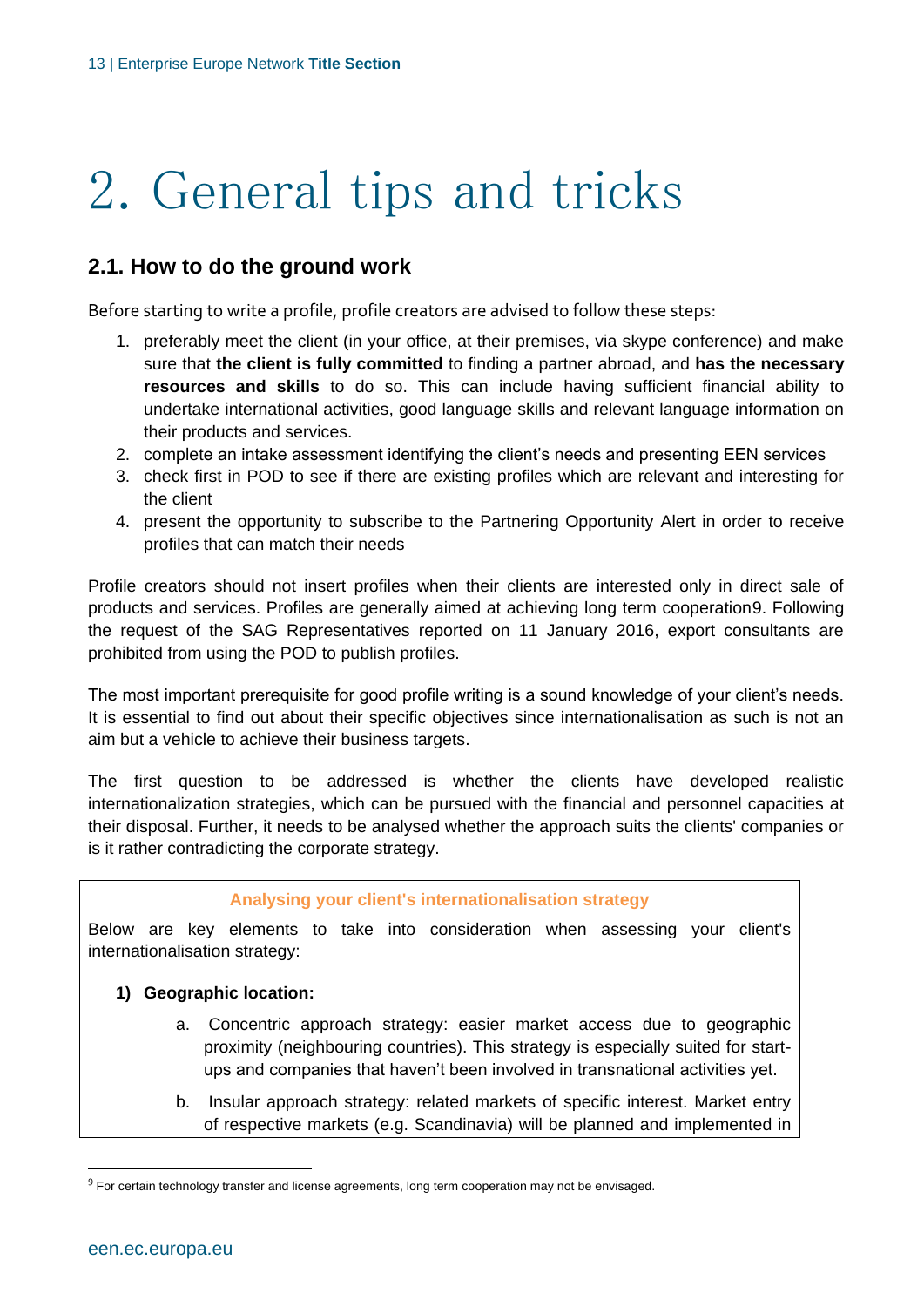parallel. This approach ties up more resources but offers more business opportunities as well.

c. Selective approach strategy: covering of markets with highest potential irrespective of geographical location (e.g. China and US). Requires in-depth know-how and sufficient management resources.

#### **2) Timing of internationalisation:**

- a. First mover strategy: the target market hasn't been covered by any competitor yet. It may represent a unique opportunity to access a market first since standards can be set accordingly and a customer base can be acquired. However, this strategy involves a lot of risks and is primarily advisable for well-experienced companies.
- b. Follower strategy: companies following competitors in a specific market can benefit from the experiences and established networks of first movers. However, they run the risk of never catching up with the head start of their competitors.
- c. Before companies decide on one strategy they are well advised to find out about their resources as well as their competitive advantage.

#### **3) Competitive advantage:**

- a. Price leadership strategy: while this strategy can be highly successful, it can be difficult to achieve on an everyday basis. It involves marketing a company as the cheapest source for a good or service. Therefore costs have to be minimized and savings have to be passed on to the customers.
- b. Distinction strategy: sometimes, a company can conquer a new market by making a product different rather than becoming a cost leader. In general, smaller firms try to compete with larger companies on differentiation rather than cost leadership.

With the help of a well-prepared company meeting, the profile writer can gather useful information, revealing the weaknesses and strengths, as well as the main objectives of the client. Based on the research, the writer could define the cooperation request(s) of the client and hence, draft a highquality profile.

The main information that needs to come across in any profile is as follows:

- What does your client do?
- What are they offering or requesting?
- What are they trying to achieve in terms of the prospective cooperation?
- What kind of partner(s) are they looking for?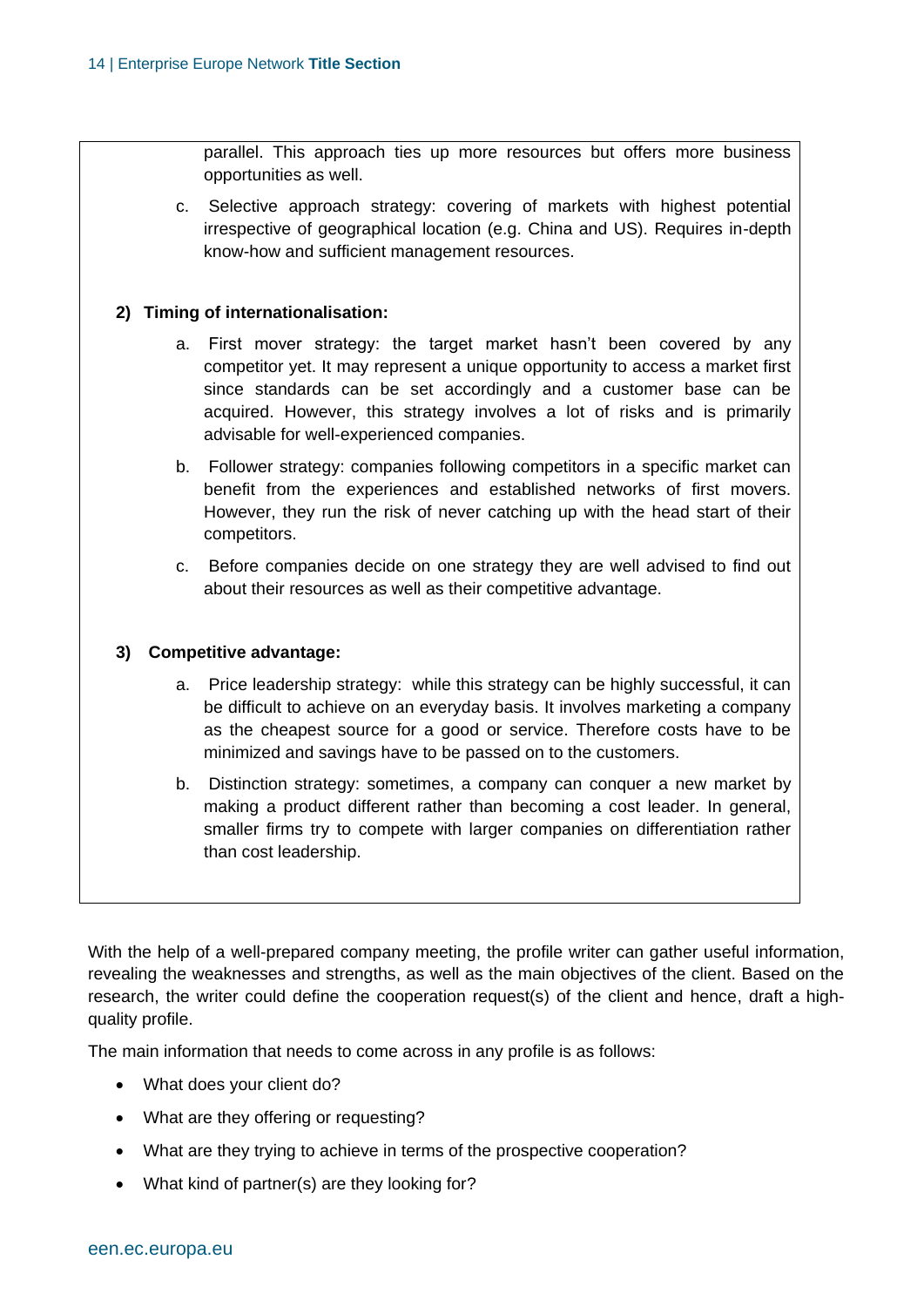For more guidance on how to prepare a profile, the 'Partnership Tools' on the intranet are useful. The [Guide to the partnership process](http://een.ec.europa.eu/system/files/documents/15-04-10_profile_drafting_guidelines_final.pdf)<sup>10</sup> explains the entire process from the very first meeting with an interested company to a potential Partnership.

Network partners have developed a helpful tool called EasyPP $<sup>11</sup>$ , which makes the profile creation</sup> process more transparent for the clients. Easy PP allows the profile creators to draft online a first version of the clients' POD profiles. A link is generated by the system that you can send to the client. He or she can view the profile and can make online amendments. All versions are documented in the system. Once the final draft is established in EasyPP, the profile creator can submit the profile directly to the POD section of the Network IT Platform. Please note, its is the responsibility of the providers of partnership tools like EasyPP to make sure that their tools are in line with the newest version of these guidelines.

#### <span id="page-14-0"></span>**2.2. How to write a good profile: general rules**

To ensure the good quality of your profile, it is necessary to comply with the rules:

#### **Keep it clear and concise**

Avoid long sentences or lists.

Target the generalists/non-specialists and avoid jargon. Always bear in mind that it is often the Network partners who read the profiles first and disseminate them to their client companies as appropriate.

Explain acronyms and abbreviations (except common ones such as DNA, SME, ICT/IT, OEM, ISO, GPS, NASA).

#### **Check spelling and grammar**

Run a spell check before submitting a profile - MS-Office or web browsers can be used for that purpose.

Read the profile once more before submitting it (or, if possible, have a native English speaker proofread the profile).

Avoid unnecessary use of capital letters

#### **Make sure that the profile is consistent**

Always make sure that the types of partnership selected correspond to what has been stated in all the other fields.

#### Profiles should be **anonymous**

Do not disclose brand, company, organisation, trade names (either written in the profile or visible on attached pictures).

Do not disclose patent numbers or patent titles.

<sup>&</sup>lt;sup>10</sup> [http://een.ec.europa.eu/system/files/documents/15-04-10\\_profile\\_drafting\\_guidelines\\_final.pdf](http://een.ec.europa.eu/system/files/documents/15-04-10_profile_drafting_guidelines_final.pdf)

<sup>11</sup> http://res.ivf.se/easyPP/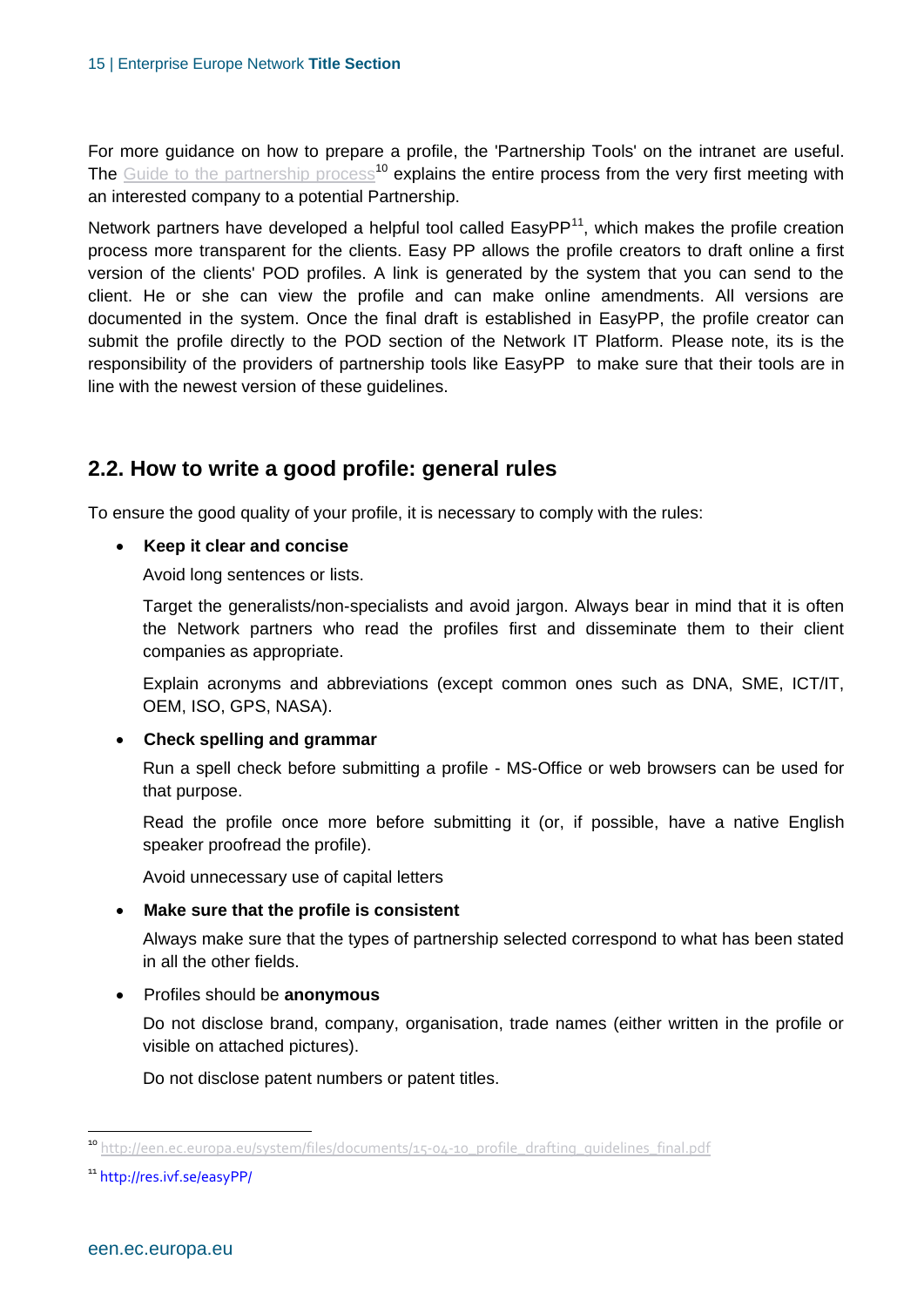Do not copy-paste information from websites, as this makes it very easy to identify the company

- **Avoid repetitions** (i.e. copy paste), especially in the title, summary and description.
- **Avoid marketing speak** (the profile should not sound like an advertisement)
- Write a profile in the 3<sup>rd</sup> person. The use of "we, our, you, your" is not allowed.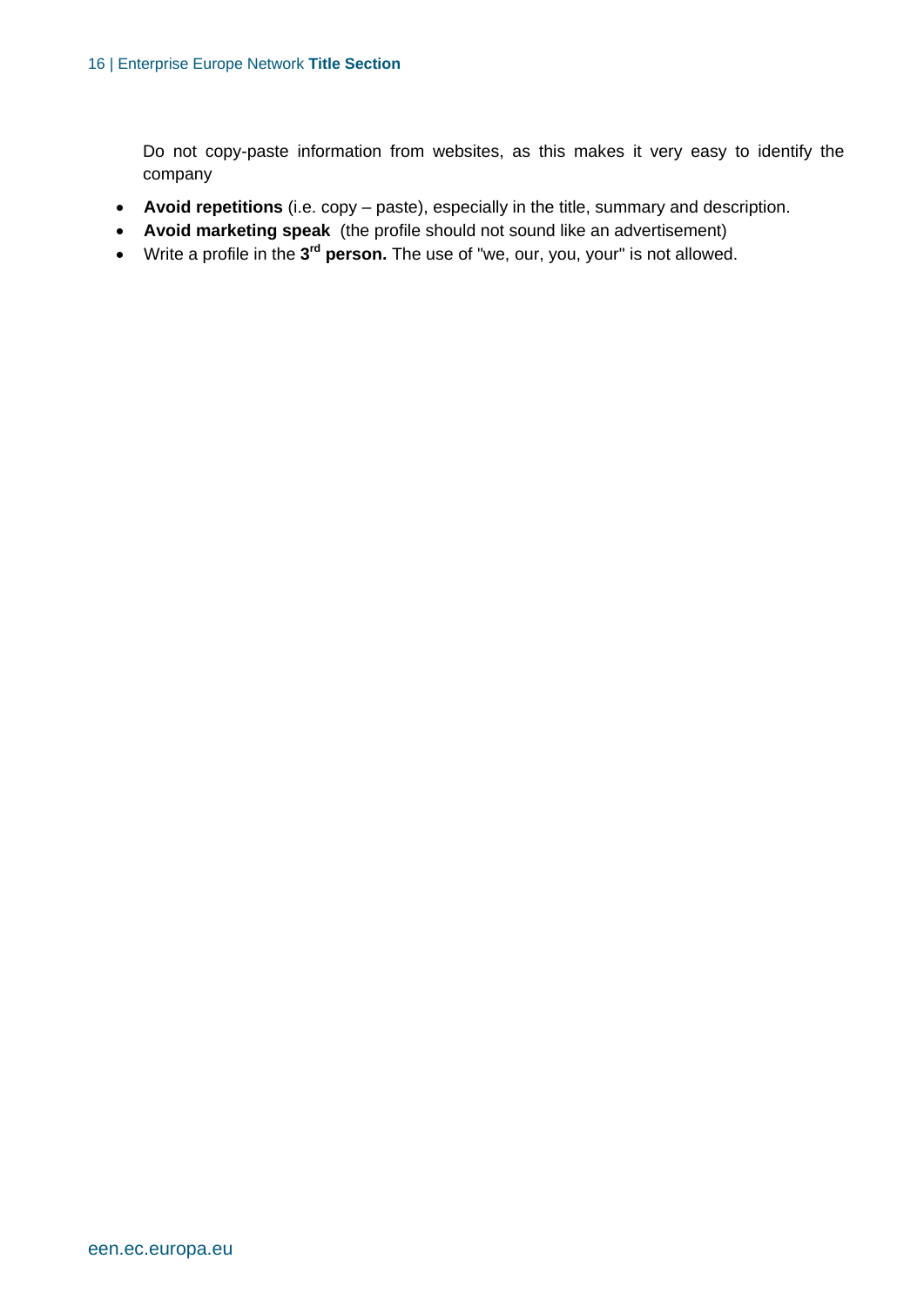# <span id="page-16-0"></span>3. Step-by-step guidance

#### <span id="page-16-2"></span><span id="page-16-1"></span>**3.1. Defining the profile type**

#### **3.1.1. Types of profiles**

There are 3 categories of profiles divided into 5 profile types. The 3 categories are: Business profiles, Technology profiles and Research profiles. Within the Business and Technology profiles there is a distinction between an **offer** and a **request**. For Research & Development profiles you can only write a request to find a partner for a particular European research project.

|                                            | 1. Business OFFER (BO)                  |
|--------------------------------------------|-----------------------------------------|
| <b>Business profiles</b>                   | <b>2. Business REQUEST (BR)</b>         |
|                                            |                                         |
|                                            | 3. Technology OFFER (TO)                |
| <b>Technology profiles</b>                 | 4. Technology REQUEST (TR)              |
|                                            |                                         |
| <b>Research &amp; Development profiles</b> | 5. Research & Development REQUEST (RDR) |

#### <span id="page-16-3"></span>**3.1.2. Business versus Technology profiles:**

A technology profile is used when the client offers or requests an innovative technology or knowhow and a **technology transfer** will take place. A technology transfer can be best described as the successful application and/or adaptation of a technology developed in one organisation to meet the needs of one or more other organisations. The transferred technology shall be innovative for the recipient.

When the client needs partners to expand his/her business abroad, then a Business Offer or a Business Request needs to be written. Indicators for business profiles are:

- For mainstream technologies or existing products;
- Establishing a franchise in other countries of the Network;
- Finding trade intermediaries or suppliers abroad or;
- Establishing partnerships, which do not involve technology transfer.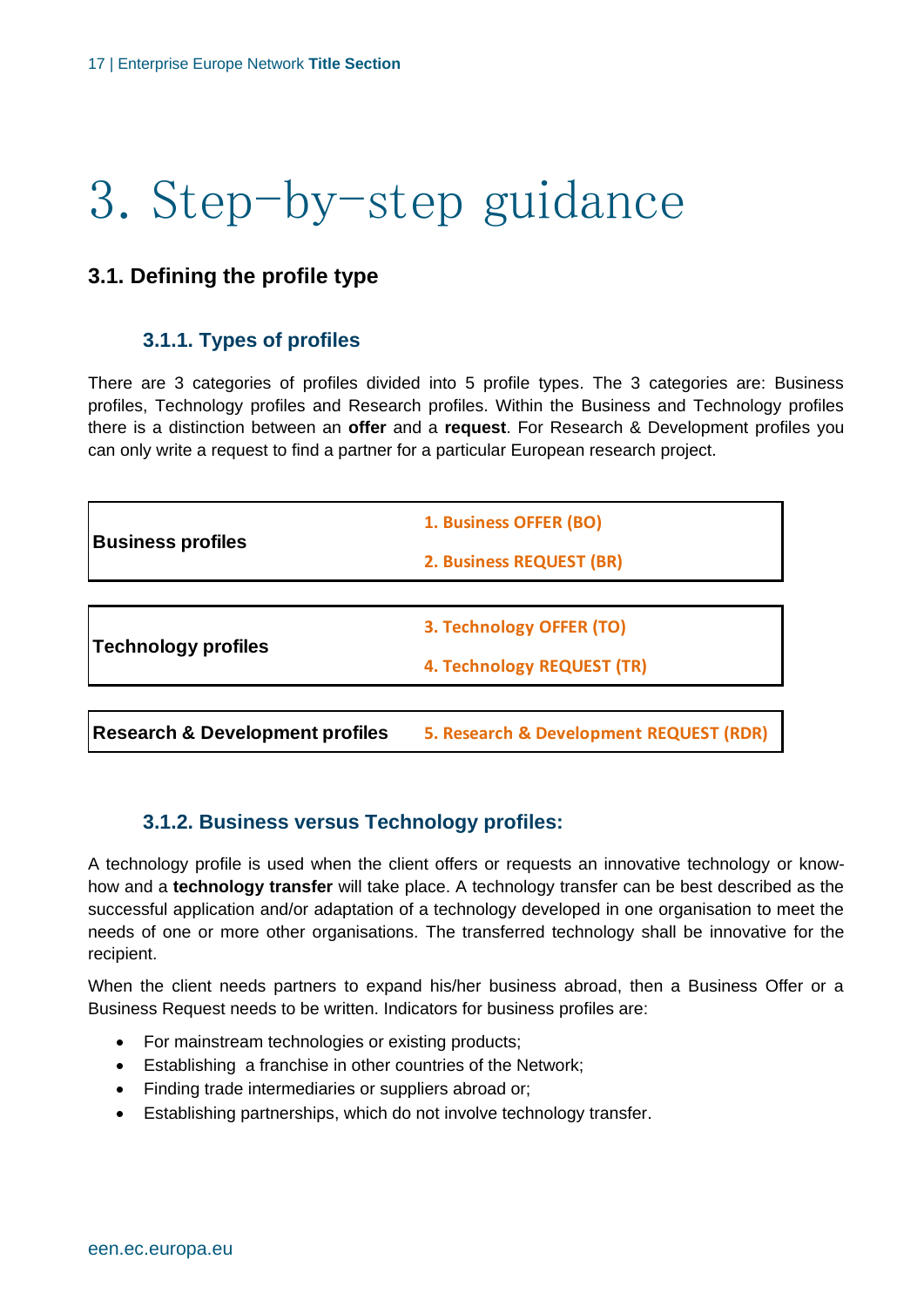#### **3.1.3. Business Offer versus Business Request**

<span id="page-17-0"></span>A Business Offer is where the client company wants to offer their products or services on external markets.

#### A **Business Offer** should be submitted when:

- o The client is looking for trade intermediaries (distributors/agents/representatives) or franchise partners to distribute, represent or offer its products or services on external markets;
- o The client offers its services on external markets through subcontracting, outsourcing, manufacturing agreement or joint venture;
- $\circ$  The client wants to sell shares of the company;
- $\circ$  The client has a project in mind and looks for investors or partners to collaborate with.
- o Please ensure that the BO is aimed at mid to long term partnering opportunities. Any proposal for **direct sales of goods/services or search for clients /customers is not allowed.**
- $\circ$  Please do not submit profiles for consulting companies offering similar services to those which the Network offers (e.g. export consultants). Such companies are in direct competition. Their profiles will not be published**<sup>12</sup>** .

You should submit a **Business Request** when:

- o The client is requesting the services/products of another company;
- o The client is looking for products to complement its existing product range which it can distribute or represent in its own country or other defined countries/territories;
- o The client is interested in buying shares of another company;
- o The client looks for new projects to invest in.

#### 3.1.4. Technology offer versus Technology request

A **Technology Offer** is a description of a specific innovative technology, process, or specific knowhow which the client is willing to make available to a prospective partner.

A Technology Offer should not be:

- o a general offer of expertise/capability
- o a vehicle for direct sales of a product or a service

A **Technology Request** is a description of a technology, process or specific know-how which is required by the client and which they are willing to source from a prospective partner.

#### 3.1.5. Research & Development Request

You should write a **Research & Development Request (RDR)** when:

 $\overline{a}$ 

<sup>12</sup> <http://een.ec.europa.eu/my/intranet/publication-pod-profiles-originating-export-consultants>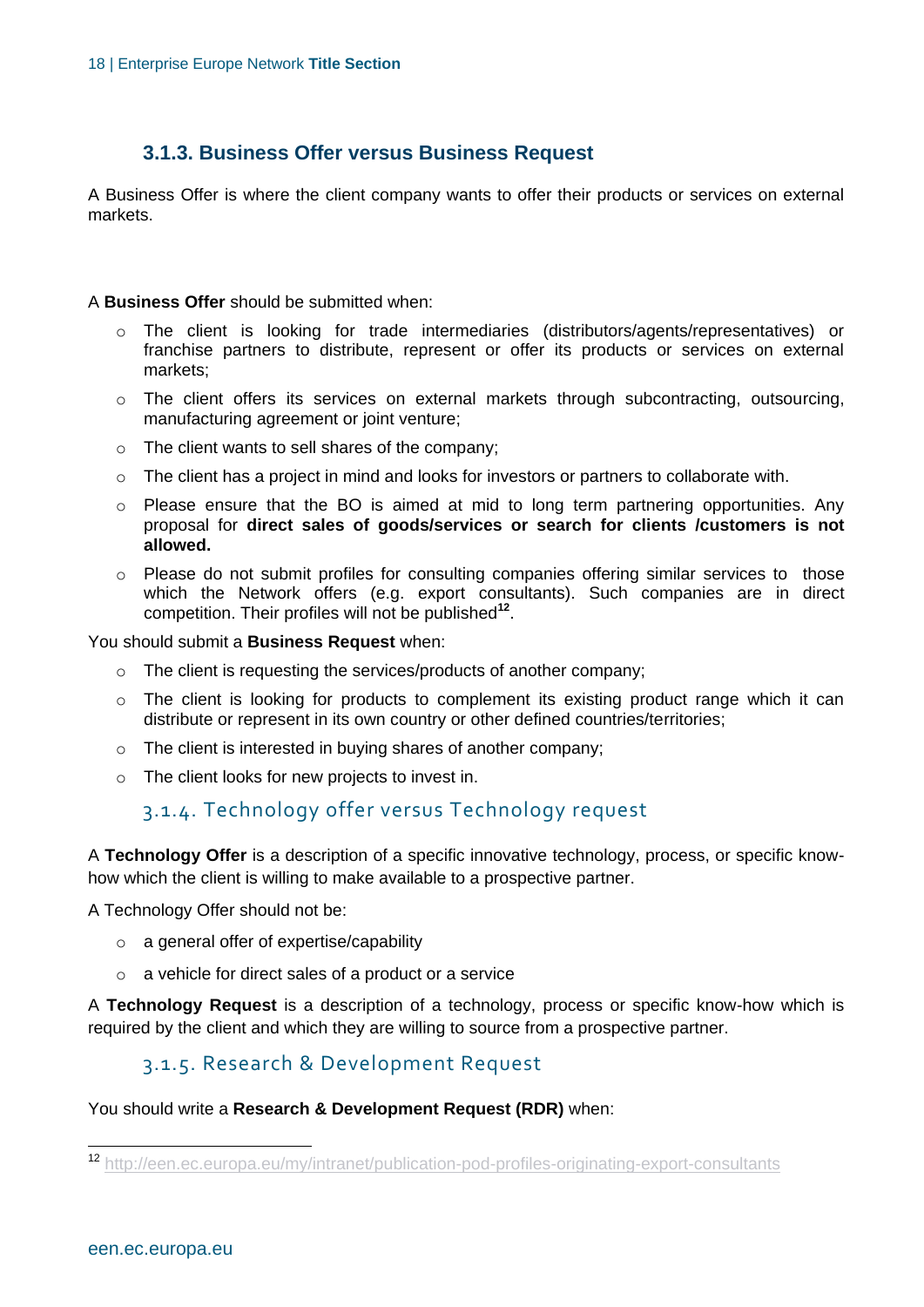- Your client wishes to find a partner to join a consortium for a research project under a specific call, funded by the European Union;

- You client wishes to find a partner for a specific bilateral call (non EU-funded), where at least one of the partners is based in an EU member state or in a COSME-signed country.

Only project partners or coordinators already involved in a consortium and engaged in the preparation of the response to a call for proposals can use RDR profiles to search for partners. As such, POD does not accommodate Research & Development Offer profiles. If you have a client that wishes to offer their know-how, skills and/or technology with a view to joining a project consortium it is recommended to consider drafting a Technology Offer profile and selecting 'Research cooperation agreement' as one of the anticipated agreement types. However, as noted above, it is important to describe a specific innovative technology or know-how when preparing a Technology Offer, so this option will not always be appropriate.

#### <span id="page-18-0"></span>**3.2. Inserting a new profile in POD**

To create a profile, go through the following steps:

- 1. Click on the 'Partnering' tab, select the 'Profiles' tab, then 'Create New....'
- 2. Select the profile type you want to create from the list.
- 3. The 'Create Profile' form contains different tabs: Details, Dissemination, Client, Call (only R&D profiles), Partner Sought, Attachments, and Review. Go through each of the tabs carefully and enter the necessary information in each field. In the 'Review' tab in particular, include comments, if necessary, for the internal reviewer who will review the profile. These comments will not appear on the profile when published.
- 4. At the bottom of the profile, click 'Save and continue' to save a draft version of the profile if you wish to continue working later (the draft will be stored in your My Profiles Dashboard). Click 'Submit Profile for Review' to send the profile for internal review or click 'Back' to cancel the profile and return to the dashboard without saving.
	- If all the information in your form is correct and you click 'Submit Profile for Review', the profile will be submitted for internal review.
	- If one or more of your tabs are not completed and you press 'Submit Profile for Review', the incomplete tabs will be marked in red and there will be a notification to correct the errors in the form in order to submit the profile.

Please note that, once you have clicked on "Submit Profile for Review" it is not possible to access the profile to make any further amendments, so make sure that you've checked that it meets the requirements of the guidelines before you click. If you realise too late that further changes are needed, you will have to contact your internal reviewer to ask them to send the profile back for revision.

For more information on how to manage and disseminate your profiles and how to deal with EoIs, please refer to the [Network IT Platform Partner User Guide](http://een.ec.europa.eu/tools/Help/Master.html)<sup>13</sup>.

<sup>&</sup>lt;sup>13</sup> http://een.ec.europa.eu/tools/Help/Master.html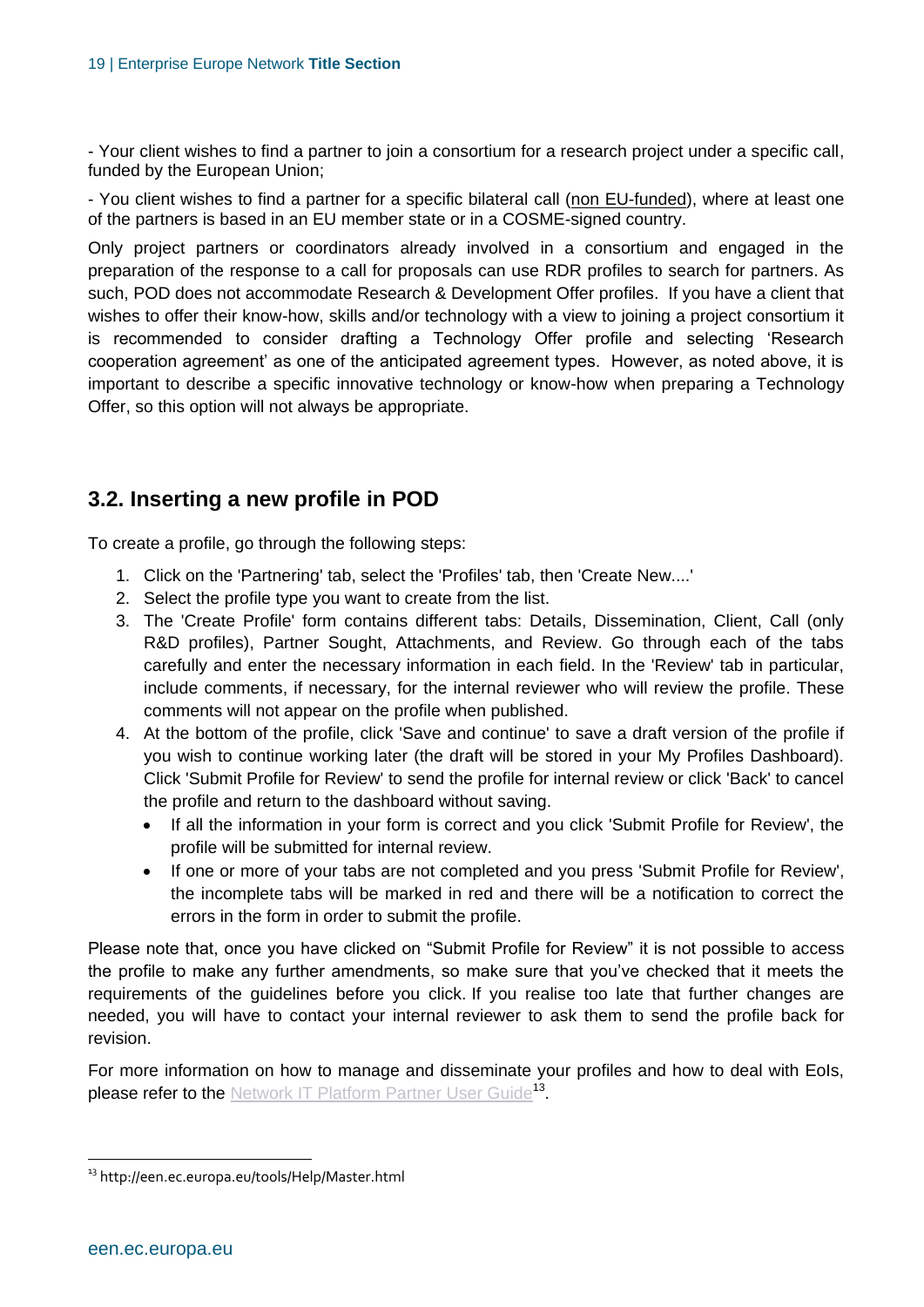#### <span id="page-19-0"></span>**3.3. Filling in your profile: guidance on the different fields of a profile**

This chapter will give you an overview of the different fields you will come across when creating a new profile. The chapter is organised based on the different tabs which you can find on top of the profile form in POD: Details, Dissemination, Client, Partner Sought, Call, Attachments and Review.

Each tab in POD hosts different fields (title, summary, IPR status etc.) that require different information about the cooperation offer/request, the client and the issuing Network partner. These fields will be explained one by one in this chapter.

When a field is mandatory, you will see that it is written accordingly next to the title/name of each field. **Mandatory fields** are also marked with an asterisk (\*) in POD. These mandatory fields may differ depending on the type of profile you choose to create.14

For each field, you will first find general information on how the field should be completed in terms of information and style, followed by specific directions for each profile type: BO, BR, TO, TR and RDR.

#### <span id="page-19-1"></span>**3.3.1. Details**

#### 3.3.1.1. Title - mandatory field

The title should be sufficiently meaningful to enable Network partners (and their clients) to decide whether to read further. It should be clear and concise, explicit and attractive, free from spelling mistakes and specific acronyms. Profile titles may not be entered writing all words in capital letters. Please also do not start every word in the title with a capital letter.

#### For **Business Offers** and **Business Requests**:

The title should highlight the product/service on offer/requested and the key cooperation type desired. The client might be open to several types of partnerships. In this case, at least the main ('key') type of partnership should be mentioned. It is recommended to include also the country of location of your client.

#### For **Technology Offers** and **Technology Requests**:

The title should be clear and self-explanatory for non-experts in the technology or application field. It should highlight the technology/know-how on offer or requested.

#### For **Research & Development Request:**

The title should be clear and meaningful for non-experts in the technology or application field. It should make the reader understand in one glance what kind of partner the client is looking for. The funding programme applied for should be mentioned (e.g. H2020, Eurostars, etc.). It is not necessary to indicate the full name of the funding call/application in the title as this will be detailed within the profile.

<sup>&</sup>lt;sup>14</sup> Whenever the present guidelines indicate that a field is mandatory, this means that this field should be filled in, regardless of whether the given field is marked as mandatory in the POD database or not.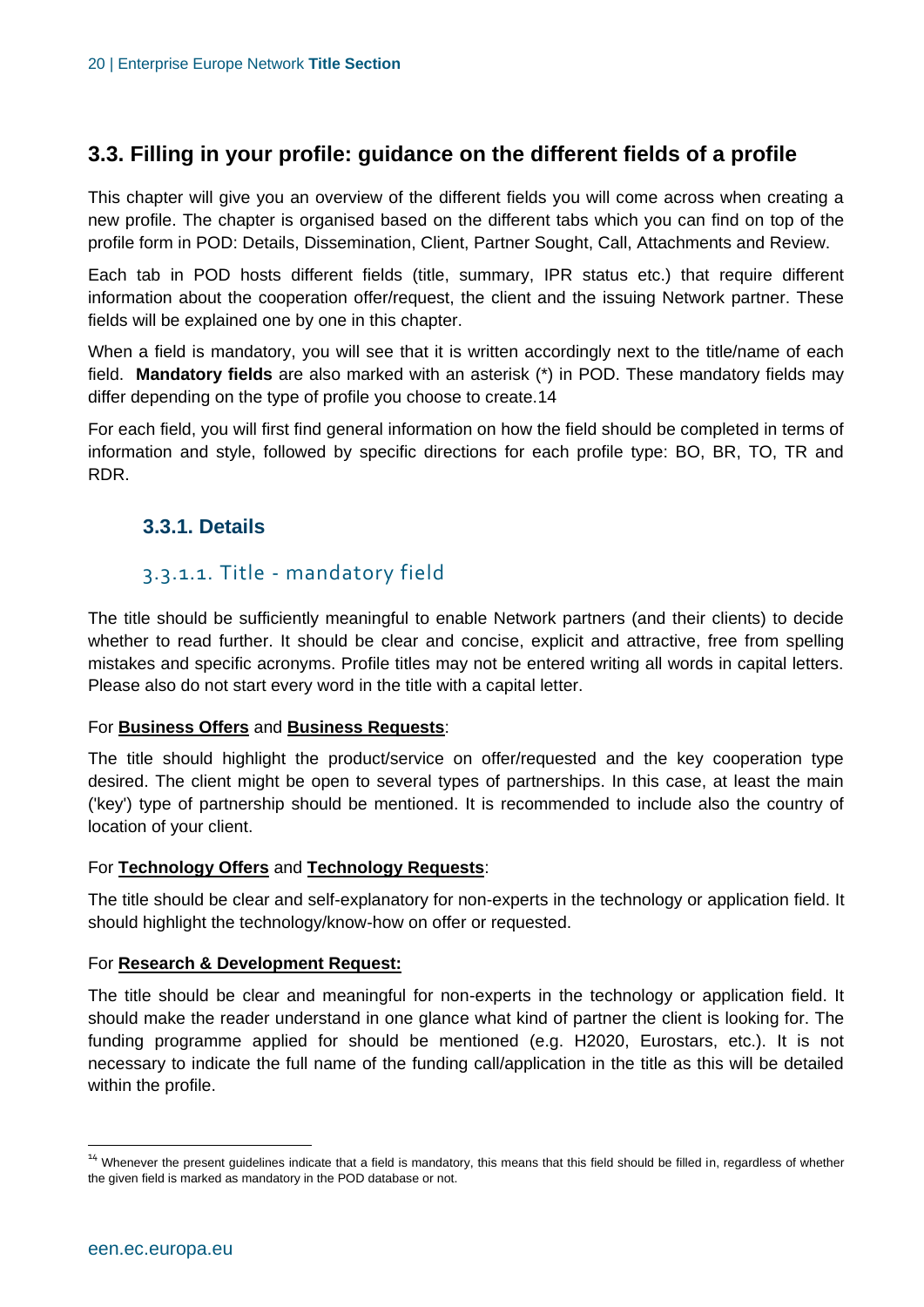#### 3.3.1.2. Internal reference

You may wish to include an internal reference for the profile to enable you to maintain consistency with any referencing norms that you use in your organisation. This is an optional field. It has no relation to the POD reference which is generated automatically by the Network IT Platform for each profile created. The internal reference will remain only visible to people within your own organisation so as to ensure anonymity. This is because Network partners often use client information as the internal reference for a profile.

#### 3.3.1.3. Summary - mandatory field

This field will be read immediately after the title and will be the basis on which the reader will form an opinion. It should be clear, concise, attractive and free of spelling errors, typos and unexplained acronyms. Within the limited space (500 characters) it should summarize the main information contained in the profile. It is therefore advisable to write the summary last. The summary should never be a copy-paste of the title or of the first paragraph of the description. If five or fewer countries are targeted, they should be mentioned in the summary.

Tip: Many network partners only disseminate the titles and summaries of profiles to their clients in a first step, to save time and avoid an overflow of non-relevant information. Only if the clients are drawn by the information in the title and summary, will they ask for the full profile details. The title and summary should therefore provide a clear and complete overview of the entire profile and it is worth spending some time to get these sections right.

#### For **Business Offers** and **Business Requests**:

A good summary should contain the following information:

• About the client:

Where is the client from? (country of origin)

- What is the sector activity of the client? (In relation to the NACE keywords/ mentioned in the 'KEYWORDS' field further in the profile).
- About the products:

What products/services is the client offering/requesting?

What will the products/services be used for?

• About the cooperation types:

What types of partnership are considered? All the selected types of partnership should be mentioned in the summary. Therefore it is strongly recommended to focus on 1-3 cooperation types as a maximum.

Are 5 or fewer countries targeted? If so, which ones?

It is also a good practice to provide a small overview of the advantages and innovations of the product/services offered/requested; these will then be fully discussed in the Advantages and Innovations field.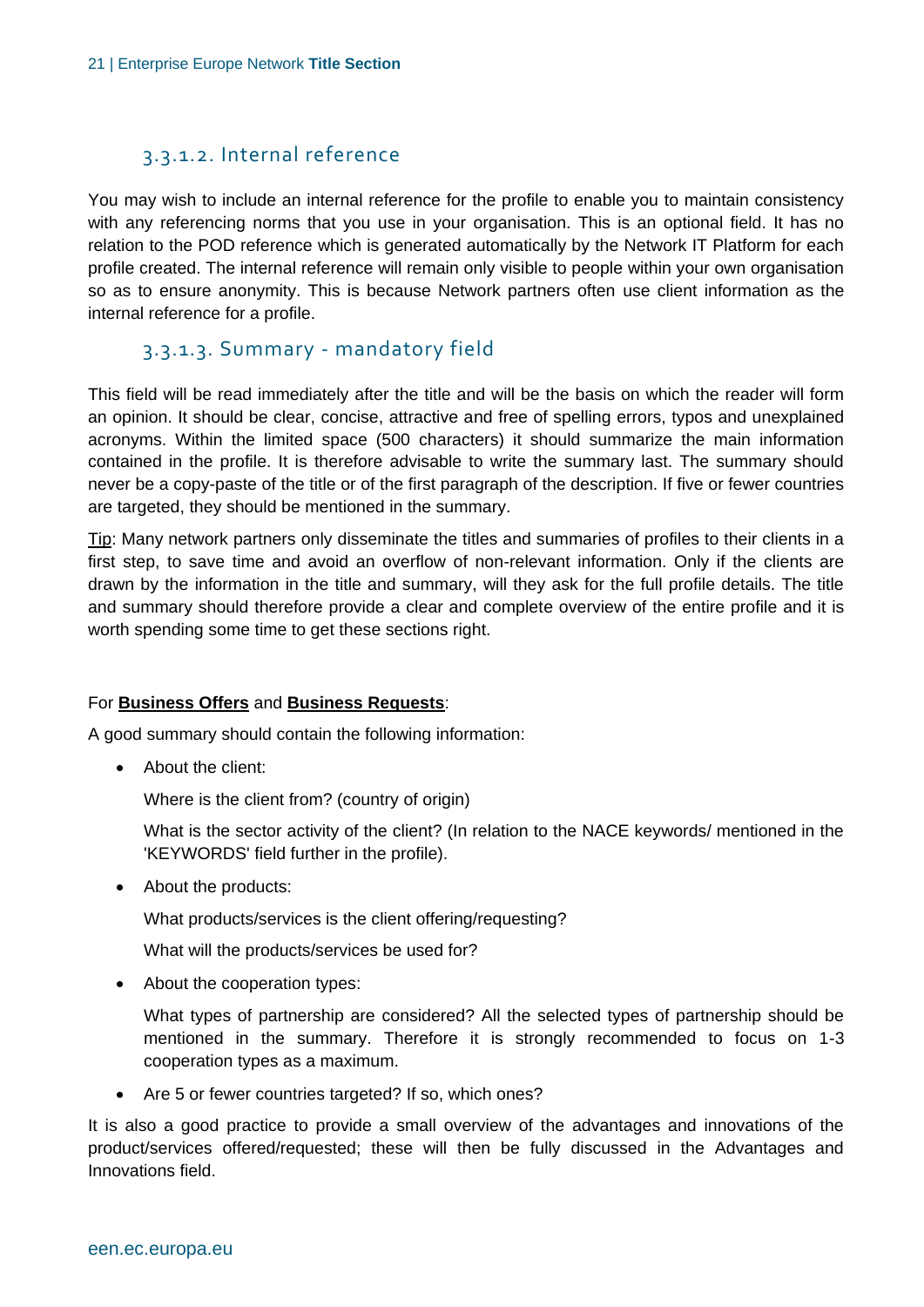#### For **Technology Offers:**

A good summary should contain the following information:

• About the client:

Where is the client from? (country of origin)

What kind of organisation is offering the technology (university/company/research institution)?

What is the activity field of the client?

• About the technology:

What is the innovative technology?

What can the technology be used for?

What is the main advantage/innovation of the technology?

What is the stage of development of the technology? (if relevant)

• About the cooperation types:

What type of deal(s)/partnership(s) is/are sought? All the selected types of partnership should be mentioned in the summary. Therefore it is strongly recommended to focus on 1-3 cooperation types as a maximum.

Are 5 or fewer countries targeted? If so, which ones?

#### For **Technology Requests**:

A good summary should contain the following information:

• About the client:

Where is the client from? (country of origin)

What kind of organisation is requesting the technology?

What is the activity field of the client?

About the technology:

What is the technology being sought?

What are the key requirements for the technology being sought?

What will the technology be used for?

What stage of development is required for the technology being sought? (if relevant)

• About the cooperation types:

What type of deal(s)/partnership(s) is/are sought? All the selected types of partnership should be mentioned in the summary. Therefore it is strongly recommended to focus on 1-3 cooperation types as a maximum.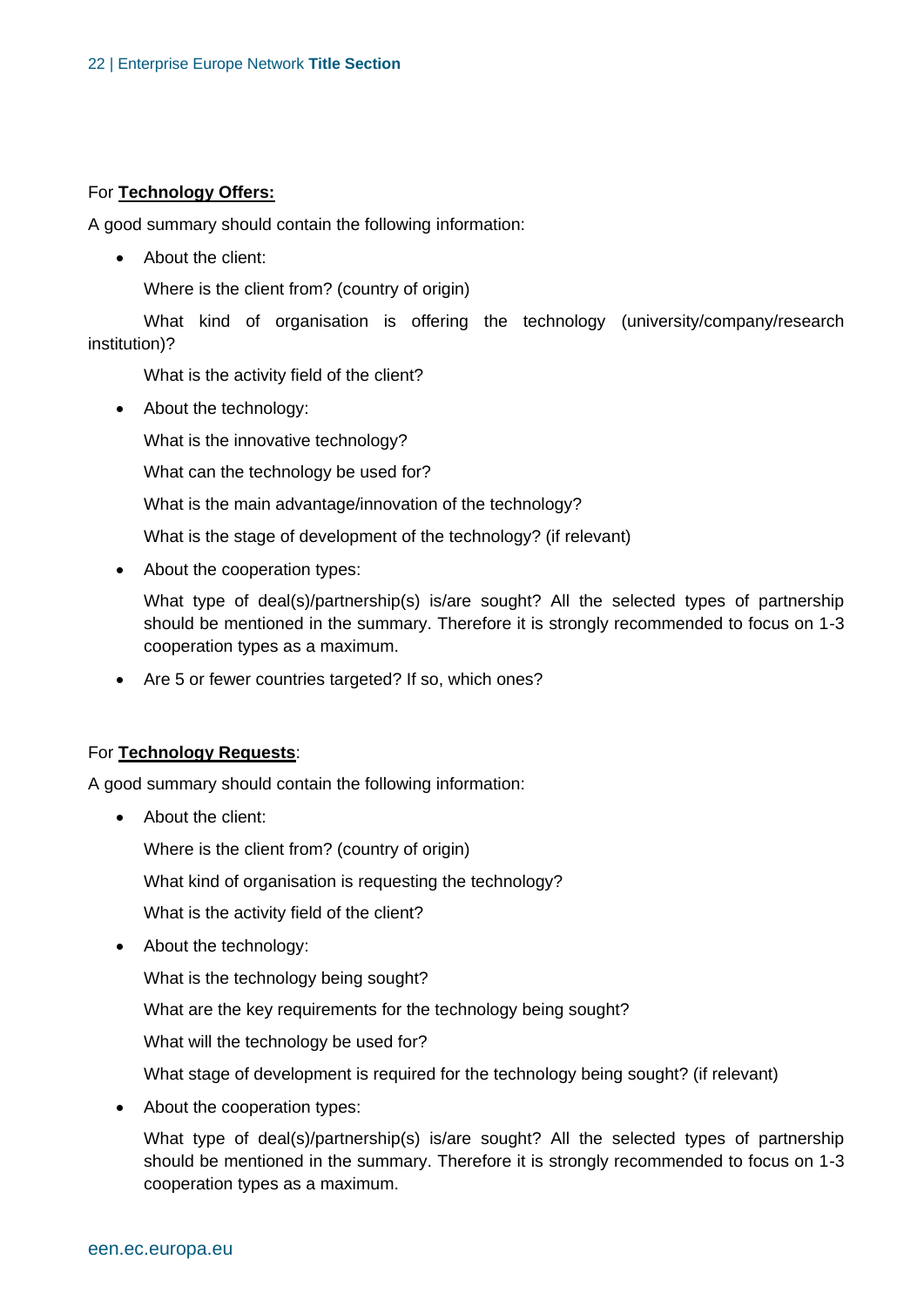Are 5 or fewer countries targeted? If so, which ones?

#### For **Research & Development Requests**:

A good summary should contain the following pieces of information:

- About the project coordinator/partner: Where (geographically) is the project coordinator/partner from? What kind of organisation is the coordinator/partner?
- About the project:

What is the R&D project about? What is the objective?

• About the partnership:

What should be the field/technology/research area/expertise of the potential partner?

What types of partnerships are sought? What will be the role of the partner?

About the programme:

Under which funding programme will the project be submitted? (e.g. Horizon 2020 subprogramme X or Y, Eurostars, COSME, LIFE, etc.)

#### 3.3.1.4. Description - mandatory field

The description should be perceived as a full stand-alone text. Here you have the opportunity to describe the company, products and services and cooperation in more detail. Your text in the description should give enough details to help a potential partner decide whether or not to make an EoI.

A good description gives a clear outline of the **client's background**, what they do and what they offer or request and especially clarifies why and how an **international cooperation** is envisaged.

The description should be well structured and written in full sentences.

It is recommended to attach a picture or drawing to the description field. This can be done in the attachments tab of the new profile. The following types can be uploaded: .jpg, .jpeg and .gif. Make sure that the brand names / company's name are not visible on the picture or in the title of the file.

#### For **Business Offers** and **Business Requests**:

A good description should contain the following pieces of information:

- The client and its background:
	- The country of origin

The field of activity of the client (be coherent with the selected NACE codes)

The particular expertise or know-how of the client

Any additional information you deem relevant, such as a short company history, its position in the market, its previous experience with international cooperation, etc.

The product or service on offer/requested: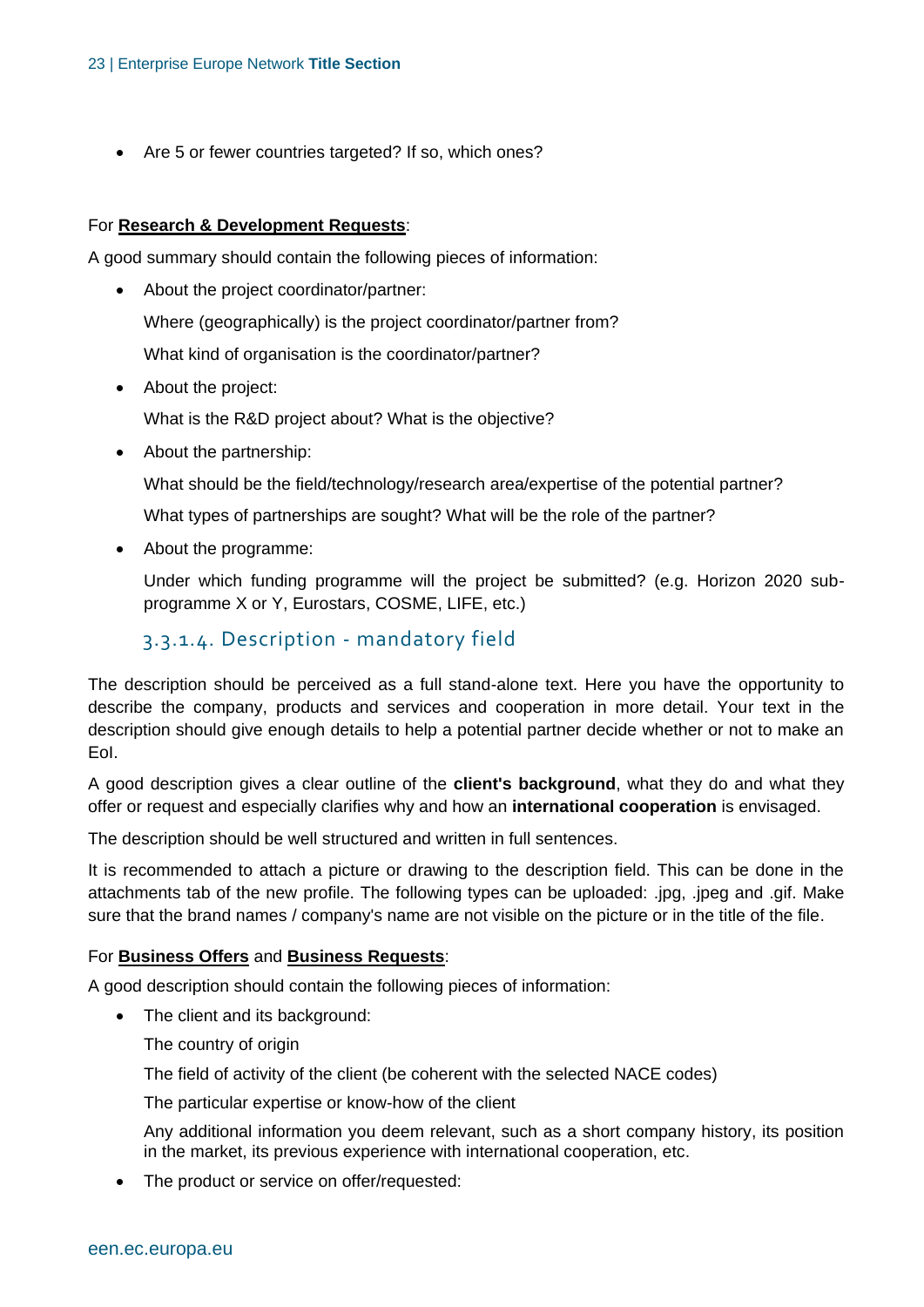Indicate clearly what the product or service on offer/requested is; give a clear description including the main features and application fields. Provide quantitative data and an illustration (picture/drawing…) if possible, but don't just include a long list of products or services as this makes the profile much more difficult to read. If you do want to list products etc., consider using bullet points.

• The desired partnerships:

All selected types of cooperation (selected in the field 'Types of Partnership Considered', see below) should be explained, not simply stated. Try to explain for each requested cooperation type:

**Why** was this cooperation type selected? What would be the desired outcome of the international partnership? It is helpful for potential partners if you can be as specific as possible and try to avoid general statements such as "The client is seeking a distributor to open new markets" or "The company is looking for an agent to sell more".

**How** is the international cooperation envisaged? Explain how the client sees the long term commitment and the practical organisation of the cooperation. This can typically include information on the sectors or industries targeted, or other relevant details of the cooperation.

#### For **Technology Offers**:

A good description should contain the following pieces of information:

The client and its background:

The country of origin

The field of activity of the client (be coherent with the selected NACE codes)

The particular expertise or know-how of the client

Any additional information you deem relevant, such as a short company history, its position in the market, its previous experiences with international cooperation, etc.

• The technology on offer:

**Set the scene**: describe the problem that this technology will address and outline the 'state of the art' (i.e. the existing technology solutions and approaches to this problem).

Describe the technology offered: indicate clearly what the use would be (application fields) and its main features and technical aspects. Provide quantitative data and pictures if possible.

Indicate the innovative aspects. Keep in mind that there is a specific field for advantages and innovations, so, to avoid repetition, only highlight the main innovative aspects which you can later elaborate on.

• The desired cooperation type:

All selected types of partnership (selected in the field 'Types of Partnership Considered', see below) should be explained, not simply stated. Try to explain for each requested type:

**Why** was this partnership type selected? What would be the desired outcome of the international partnership?

**How** is the international cooperation envisaged? Explain how the client sees the long term commitment and the practical organisation of the cooperation.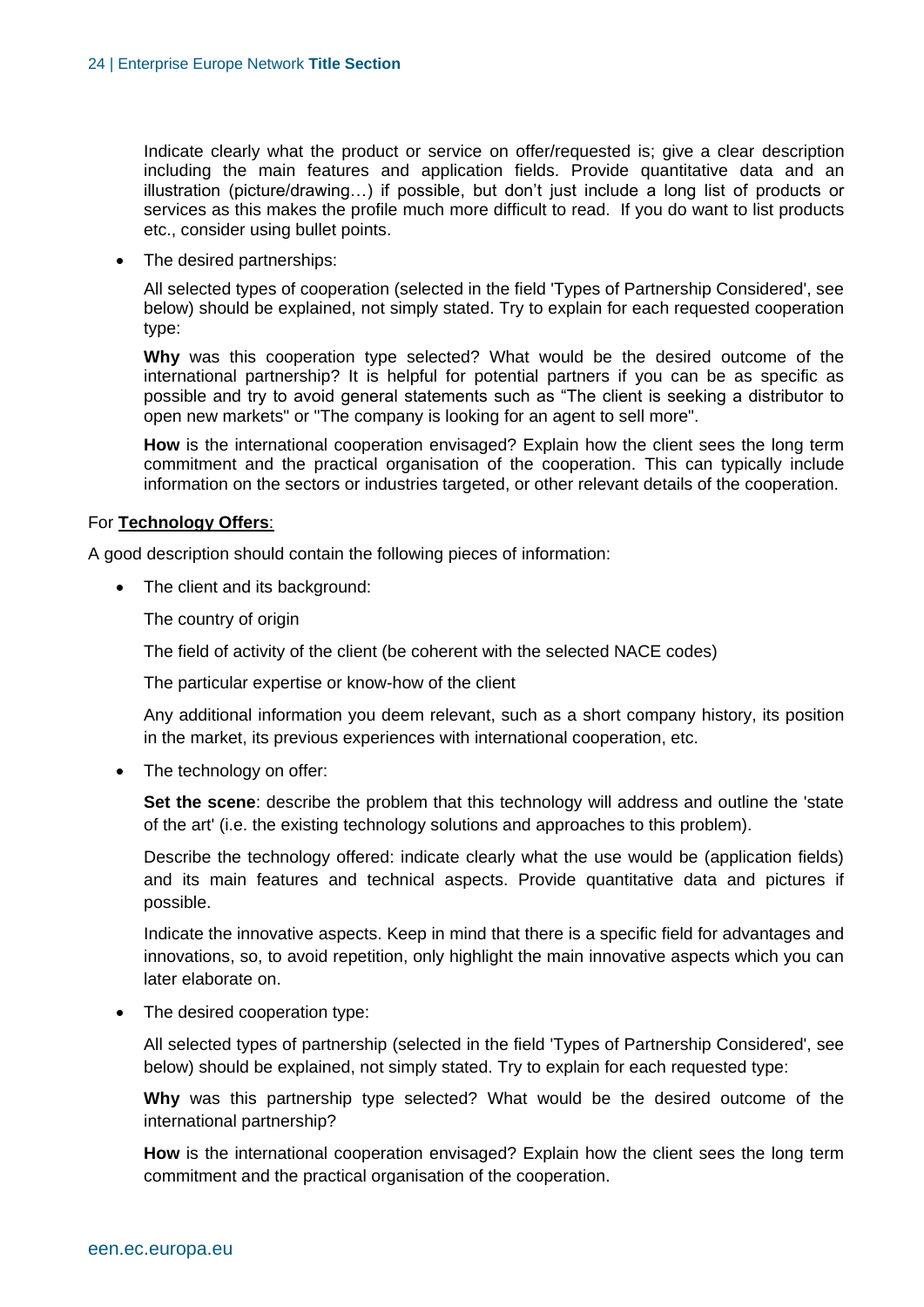#### For **Technology Requests**:

A good description should contain the following information:

- The client and its background:
	- The country of origin

The field of activity of the client (be coherent with the selected NACE codes)

The particular expertise or know-how of the client

Any additional information you deem relevant, such as a short company history, its position in the market, its previous experiences with international cooperation, etc.

• The technology requested:

Explain why the client is looking for a specific technology. What do they want to develop/improve (e.g. improvement of the efficiency of a process, broadening the range of products, specific problem encountered …)?

Describe the key requirements for the technology sought: try to indicate clearly what the use would be and which main features and/or innovative aspects it should have. Keep in mind that there is a specific field for technical specification and expertise.

• The desired partnerships:

All selected types of cooperation (selected in the field 'Types of Partnership Considered', see below) should be explained, not simply stated. Try to explain for each requested cooperation type:

**Why** was this partnership type selected? What would be the desired outcome of the international cooperation?

**How** is the international cooperation envisaged? Explain how the client sees the long term commitment and the practical organisation of the cooperation. Where possible, explain how the cooperation will be financed.

#### For **Research & Development Requests:**

A good description should contain the following pieces of information:

• The project:

Set the scene. Provide an introductory overview of the domain in which the R&D project is embedded and for what the results will be useful.

Explain the context: describe the project's aims and the issue to be tackled: what will be researched/developed, why and with whom.

Provide scientific/technological explanation, while keeping in mind that the profile should be understandable to a layman.

• The programme:

Give the full name and information about the funding programme. Provide the programme framework conditions.

• The partnership: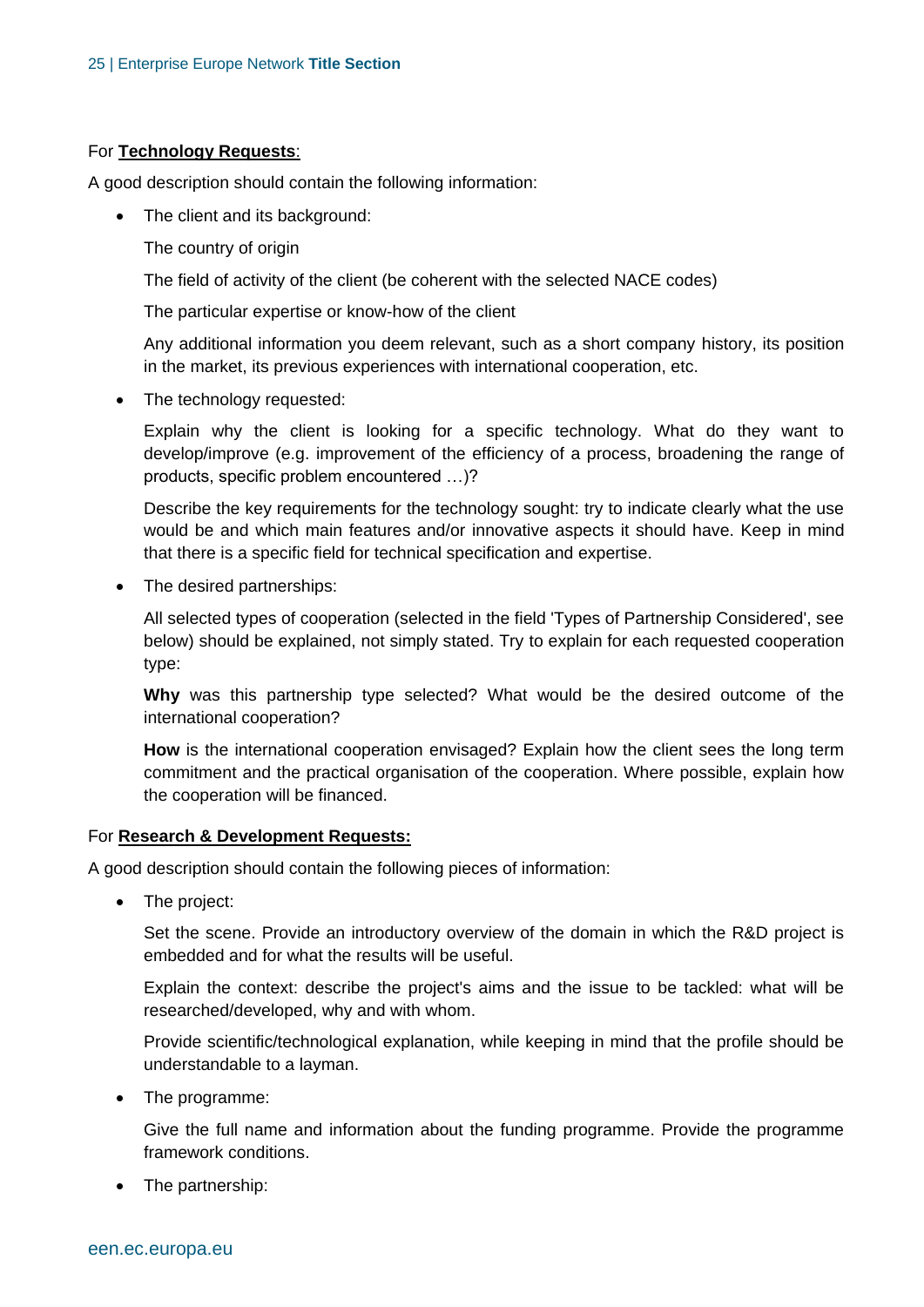Provide information about the expertise/know-how of the organisation(s) already included/foreseen in the consortium.

Indicate the type, size, expertise/capabilities and roles of the requested partners and where they should be based (if relevant).

• Timescales:

Official deadline for the call

Deadline for the EoI

Anticipated duration of the project

#### 3.3.1.5. Advantages and Innovation – mandatory field for BO and TO

This field is where you can convince the readers why they should work with your client.

Try to be as specific as possible without disclosing any information likely to reveal the client's identity. Avoid generic information such as "highly skilled workers", "competitive prices", "customised products", "quality products", "reliable" etc.

#### For **Business Offers:**

- When offering services, mention elements such as experience in the sector, knowledge of the market, long lasting existence, innovative distribution services, reliability, information about the sales force, commercial networks….
- **Benchmark the services in comparison to the competition**
- If the products' price is lower in comparison to existing products in the market, then an explanation needs to be given (e.g. wood construction is 20% cheaper than steel construction)
- For products: consider mentioning elements such as: performance, ease of use. Indicate if there is a potential for the product to cross-over into other industry sectors/markets.
- Back up the information with quantitative data if possible (e.g. thirty years' experience in the market).

#### For **Technology Offers:**

- Explain the advantages and/or innovations mentioned in the description field in more detail.
- Explain how the technology offered compares to other prevailing technologies (while avoiding generalities such as "best" or "unique")
- Back up the information with quantitative data if possible

#### For **Research & Development Requests:**

Despite this field not being mandatory for RDR profiles, it might be a good idea to indicate the potential impact the R&D project may have, e.g. on society, on the market, on the environment. If possible, provide qualitative and quantitative arguments.

#### 3.3.1.6. Technical specification or Expertise sought - mandatory field for BR and TR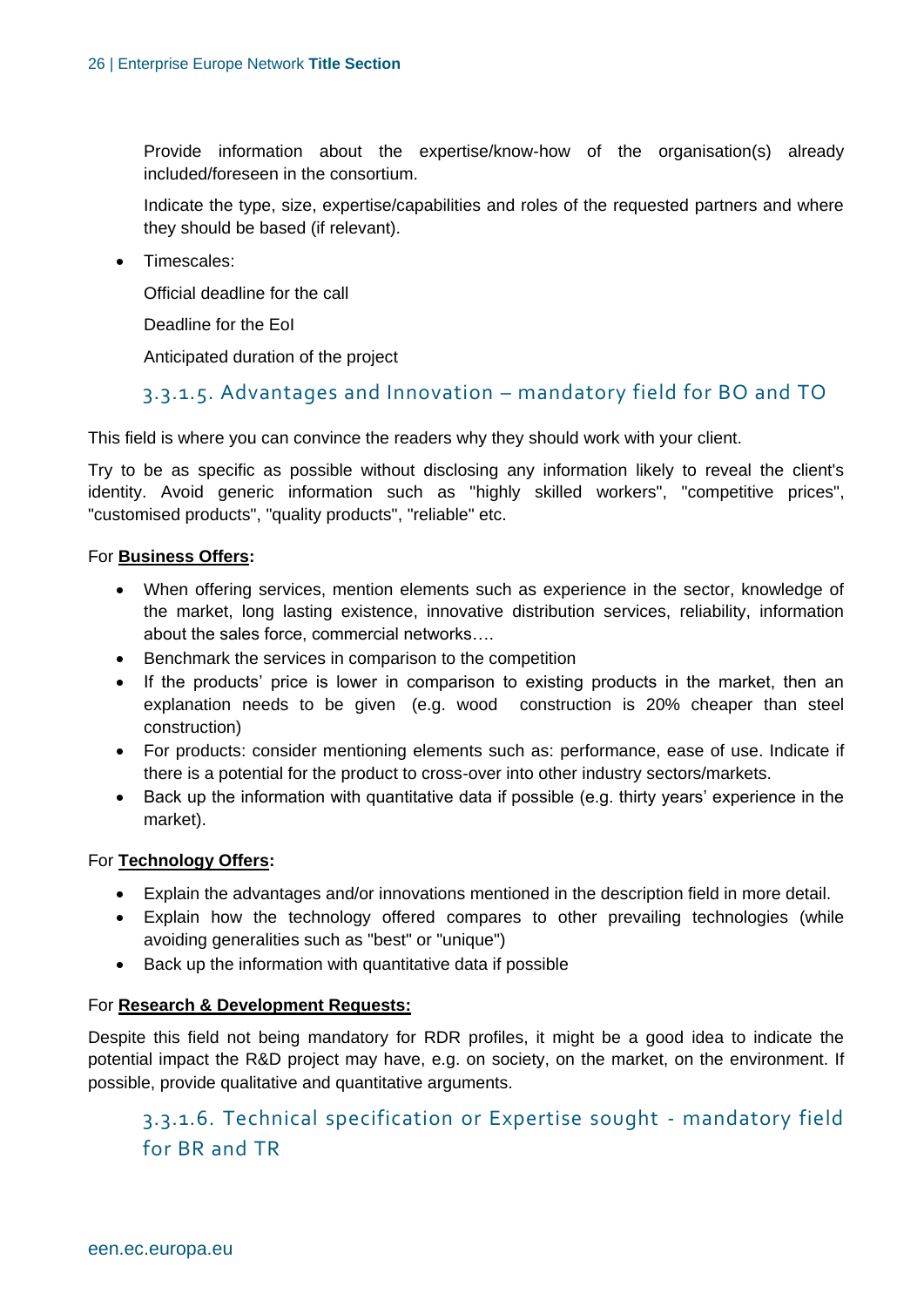This field allows you to explain in more detail which main features and/or innovative aspects the required technology/product/service should have.

#### For **Business Requests:**

The required product and/or service should be described in more detail.

- What are the products/services the client believes could be suitable? And what are the products/services the client is sure are not suitable?
- Are there some specific requirements to take into consideration (temperature, pressure, size, etc.)?
- Clearly indicate any technical requirements of the products/services requested and/or the technical competencies of the partner sought

Again, try to be as specific as possible, to avoid EoIs from firms offering unsuitable products or expertise

#### For **Technology Requests:**

Describe the required technology in more detail. Indicate what kind of technology is needed and also what is not needed, for example in terms of:

- Performance, ease of use, cost, quality
- Size, dimensions, tolerances
- Numbers/volume
- Capability
- Specific IP requirements
- Stage of development required

Find a balanced approach: don't be too prescriptive which might limit the EoIs, but still give enough specifications in order to get relevant offers. A combination of text and bullet points is often used.

#### 3.3.1.7. Stage of development - mandatory field for TO

#### For **Technology Offers:**

Select the most appropriate stage from the drop-down list and give comments if applicable.

#### For **Technology Requests:**

This field is not mandatory for Technology Requests. However, it does add value to the profile to discuss in this field if the client requires the technology to be at a specific stage of development (if not already described in the 'Technical Specifications or expertise sought' field).

#### 3.3.1.8. IPR Status - mandatory field for TO

#### For **Technology Offers:**

Select the most appropriate option(s) from the drop-down list:

- Copyright
- Design Rights
- Exclusive Rights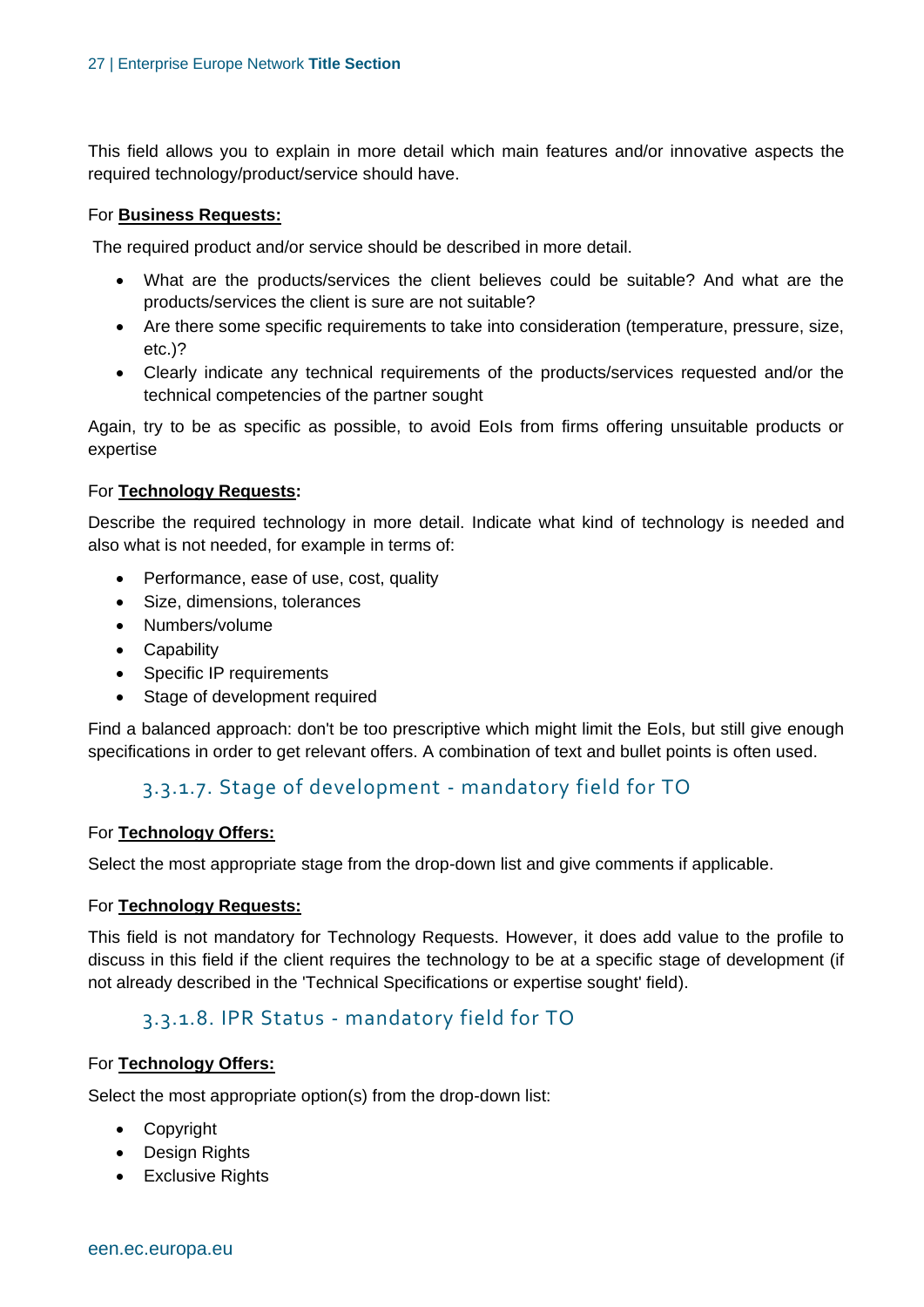- Other
- Patent(s) applied for but not yet granted
- Patents granted
- Secret Know-how
- Trade Marks

Use the comments field to give more details about the IPR status. This will help the prospective partner to assess whether appropriate IP protection is in place to satisfy their needs. For example it is highly recommended to provide information regarding the key countries or territories for which protection has been granted or applied when the following IPR fields have been selected:

- Design rights
- Patent(s) applied for but not yet granted
- Granted patent
- Trademarks

For example – if 'Granted patent' or 'Patent(s) applied for but not yet granted' are selected, you could add a comment along the following lines (as appropriate):

*Numerous patents have been filed and/or granted for this technology, in several territories and countries including Europe, Australia, China and USA.*

If 'Other' is selected, please clarify what this is in the comments field.

#### **Please do not disclose the patent number or patent title.**

#### For **Technology Requests:**

This field is not mandatory for Technology Requests. However it does add value to the profile to discuss in the comments field if the client requires a specific level of IP protection for the technology sought (if not already described in the 'Technical Specifications or expertise sought' field).

#### 3.3.1.9. Deadline for call – mandatory field for RDR profiles

#### <span id="page-27-0"></span>**3.3.2. Dissemination**

#### 3.3.2.1. Technology keywords - mandatory field for TO and TR

Choose a **maximum of five** technology keywords applicable to the technology.

- Use level three keywords: they are the most specific.
- Be aware that a search may be conducted using keywords alone.
- Focus on the technology itself, not on its market application(s).

These keywords can also be used for BO/BR if you feel that they add value to the profile, but please make sure that they are relevant to your client's business.

#### 3.3.2.2. Market keywords - mandatory field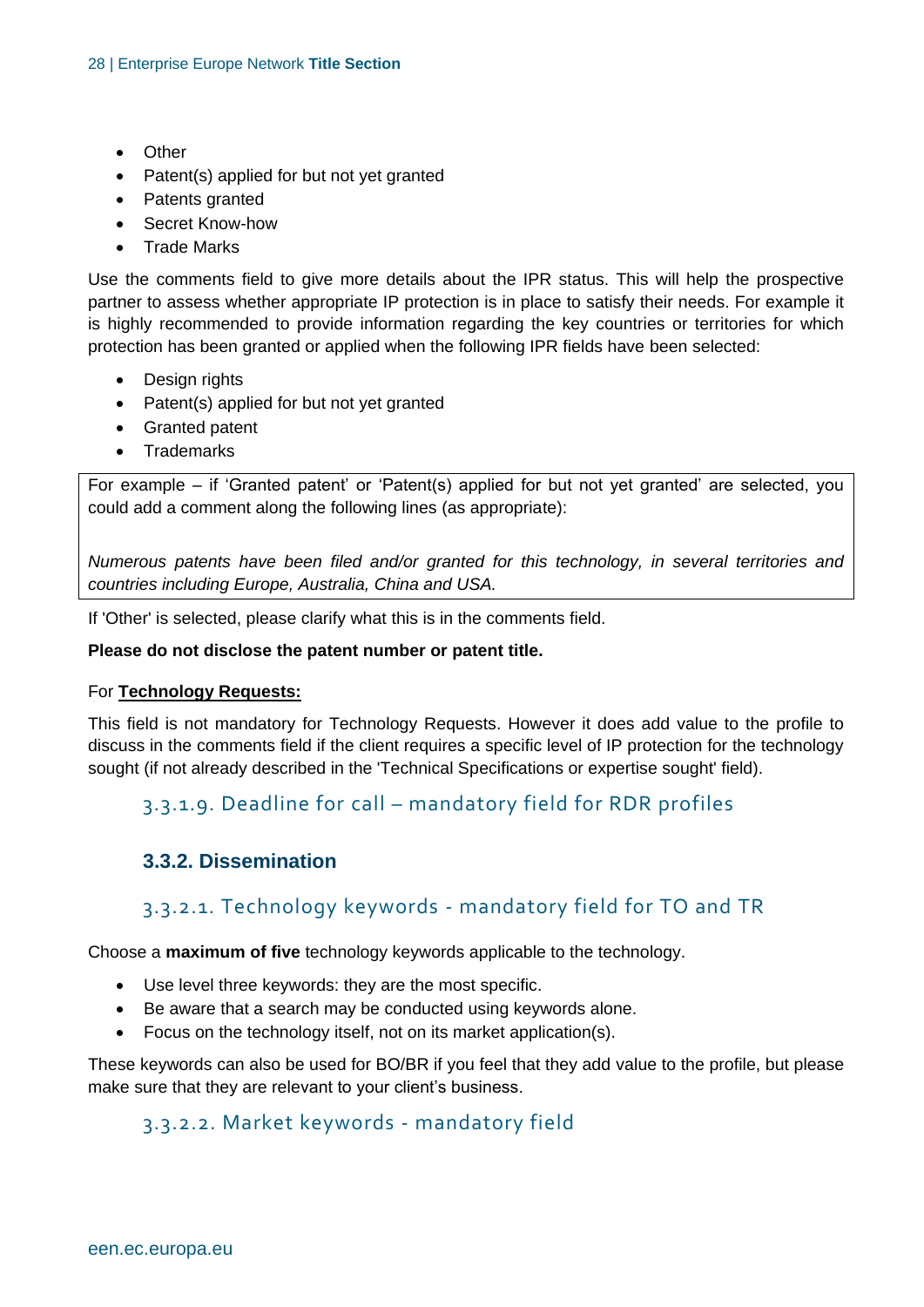Choose a **maximum of five** market keywords applicable to the application of the services/product/technology/know how.

- Use level three keywords: they are the most specific.
- Be aware that a search may be conducted using keywords alone.
- Focus on market application(s).

#### 3.3.2.3. Issuing partner

This field will automatically populate with the organisation that is creating the profile.

#### 3.3.2.4. Responsible

Usually this entry would be completed by the person creating the profile so their own name should be selected. However there may be instances where you need to create an entry on behalf of a member of your team. In this field you must indicate the person in your organisation that is responsible for the profile. They will be the default contact for the client and seen as first point of contact.

#### 3.3.2.5. Sector Group

Indicate which [sector group](http://een.ec.europa.eu/my/n/sector-groups) the profile may be interesting for. Do not just choose any group to which you or your organisation happens to belong: this field should only be completed if there is a sector group which is relevant to your profile.

#### 3.3.2.6. Restrict dissemination to specific countries

It may be necessary to restrict dissemination of the profile to certain countries subject to the needs of your client. In this field you should enter the countries where you wish to disseminate the profile. If this field is left blank the profile will be disseminated to all EEN countries. Please ensure that the countries selected in this list do not contradict other fields of the profile. Do not include your country in the list, as the focus of the profile should be on international cooperation.

<span id="page-28-0"></span>If you restrict the dissemination of your profile to 5 or fewer countries, you should mention these countries in the summary.

#### **3.3.3 Client**

#### 3.3.3.1. Type and size of client - mandatory field

Select the type and size of the organisation behind the profile.

If the option 'other' is selected then the type of organisation behind the profile should be mentioned in the summary and explained in the description.

#### 3.3.3.2. Year established - mandatory field for BO and BR

Indicate the year the client company was established. This is often a useful indicator in order to determine a client's stability and experience within a certain field or expertise.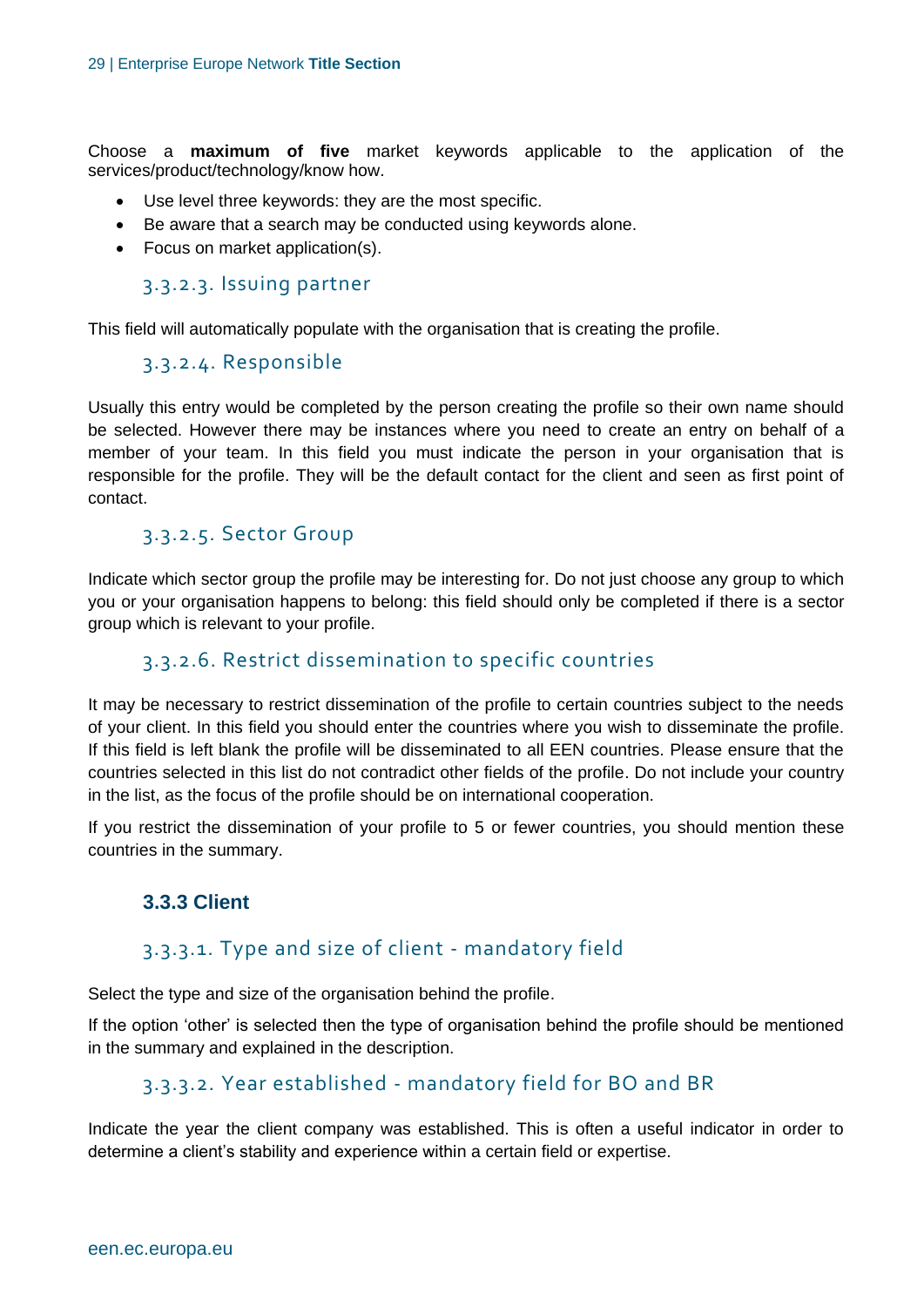#### 3.3.3.3. NACE Keywords - mandatory field

Choose minimum one and **maximum five** NACE keywords applicable to the **client's activity**.

- Use level three keywords: they are the most specific.
- Be aware that a search may be conducted using keywords alone.
- Focus on how the NACE code describes the client behind the profile, not the content of the profile.

#### 3.3.3.4. Turnover (in euro) - mandatory field for BO and BR

Select the current approximate annual turnover in euro  $(\epsilon)$  of the client organisation/company.

#### 3.3.3.5. Already engaged in trans-national cooperation

If the client is already engaged in a trans-national cooperation, mark the checkbox. This is a good indicator of the client's experience and understanding of the intricacies of cooperating across borders.

#### 3.3.3.6. Additional comments

If necessary, add any supporting material relating to the experience of the client and their activities. Useful information to add here includes the number of years of existence, position in market, level of transnational activity, knowledge of market/product, other activities of the client. Please do not just repeat details already given. Make sure that useful new information is added: do not simply repeat information already given elsewhere.

#### 3.3.3.7. Certification standards

If applicable, indicate all internationally recognised standards that the client has (e.g. ISO9001). All major global standards can be selected including major variants of: AS, BS, DIN, ECOCERT, ELOT, EMAS, EN, FSC, GOST, ISO, OHSAS, MGIP, SA, SO, SPWG, TCO, TS, TSE, HACCP and VESA standards. For standards that are recognised at regional and national level select 'Other'.

#### 3.3.3.8. Languages spoken - mandatory field

Indicate all languages that the client can speak to a professional, business level.

#### 3.3.3.9. Client's country

<span id="page-29-0"></span>Select the main location of the client company. The POD defaults to the country of the profile creator.

#### **3.3.4. Partner sought**

#### 3.3.4.1. Type and role of partner sought - mandatory field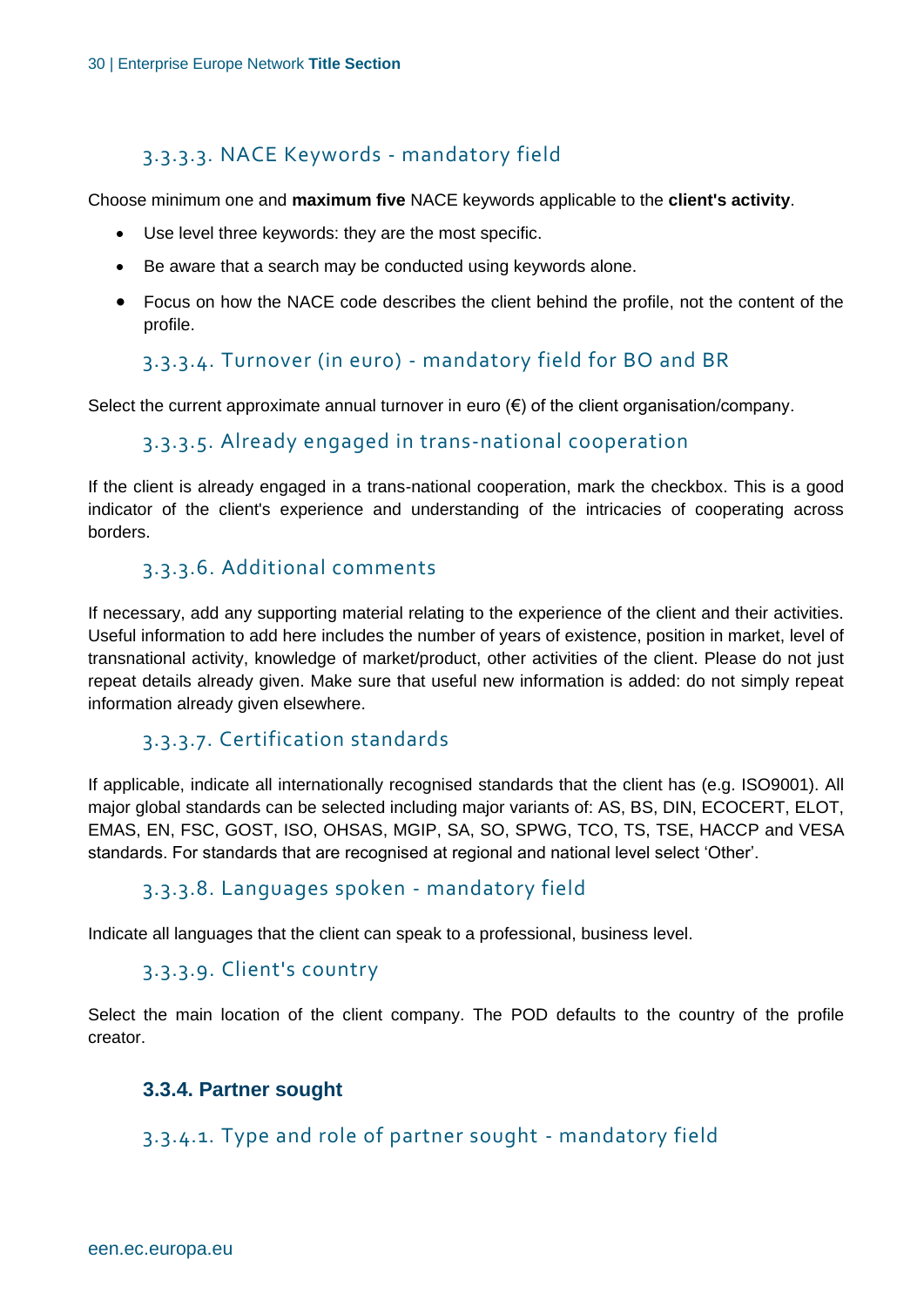This field is mandatory and very important. Giving specific details about the partner sought will help other Network partners to address the right companies in their regions and create relevant EoIs.

For each of the selected cooperation type, please try to indicate the following information in relation to the desired partner:

- Type: describe the type of organisation sought (e.g. industry/academia).
- Activity: describe the field of activity of the desired partner (e.g. pharmaceuticals, agrofood, etc.) and/or the qualities/expertise it should have.
- Role: describe what the partner will be expected to do (e.g. co-development of new drug).

Make sure this field is coherent with the selected cooperation types under 'Type of Partnership Considered' (see below).

#### 3.3.4.2. Profile is open for expression of interest

Uncheck this box if you do not wish to receive EoIs for this profile. This can be edited at any time (usually if you have received many EoIs for the profile but do not want to progress immediately with the next steps of the partnership process).

#### 3.3.4.3. Type and size of partner sought

Select the desired type and size of the organisation that the client would like to cooperate with. This should be in line with all other statements made in the profile. Always pay attention to coherence. You can choose more than one, if appropriate.

#### 3.3.4.4. Type of partnership considered - mandatory field

Indicate in this field the type(s) of partnership that the client is interested in. It is possible to select more than one cooperation type. However, it is strongly recommended not to choose more than 3 to render focus to the profile.

All the selected partnership types in this field have to be mentioned in the summary and described/clarified in the description field.

The lack of consistency across the "Type of partnership considered" field and other profiles fields is one of the most frequent reasons for a reviewer to put a profile 'on hold'.

For **Business Offers and Requests**, you can choose from the following list of cooperation types. Definitions for each cooperation type per profile type can be found in Annex II.

- Acquisition agreement
- Commercial agency agreement
- Distribution services agreement
- Financial agreement
- Franchise agency agreement
- Joint venture agreement
- License agreement:
- Manufacturing agreement
- Outsourcing agreement
- Reciprocal production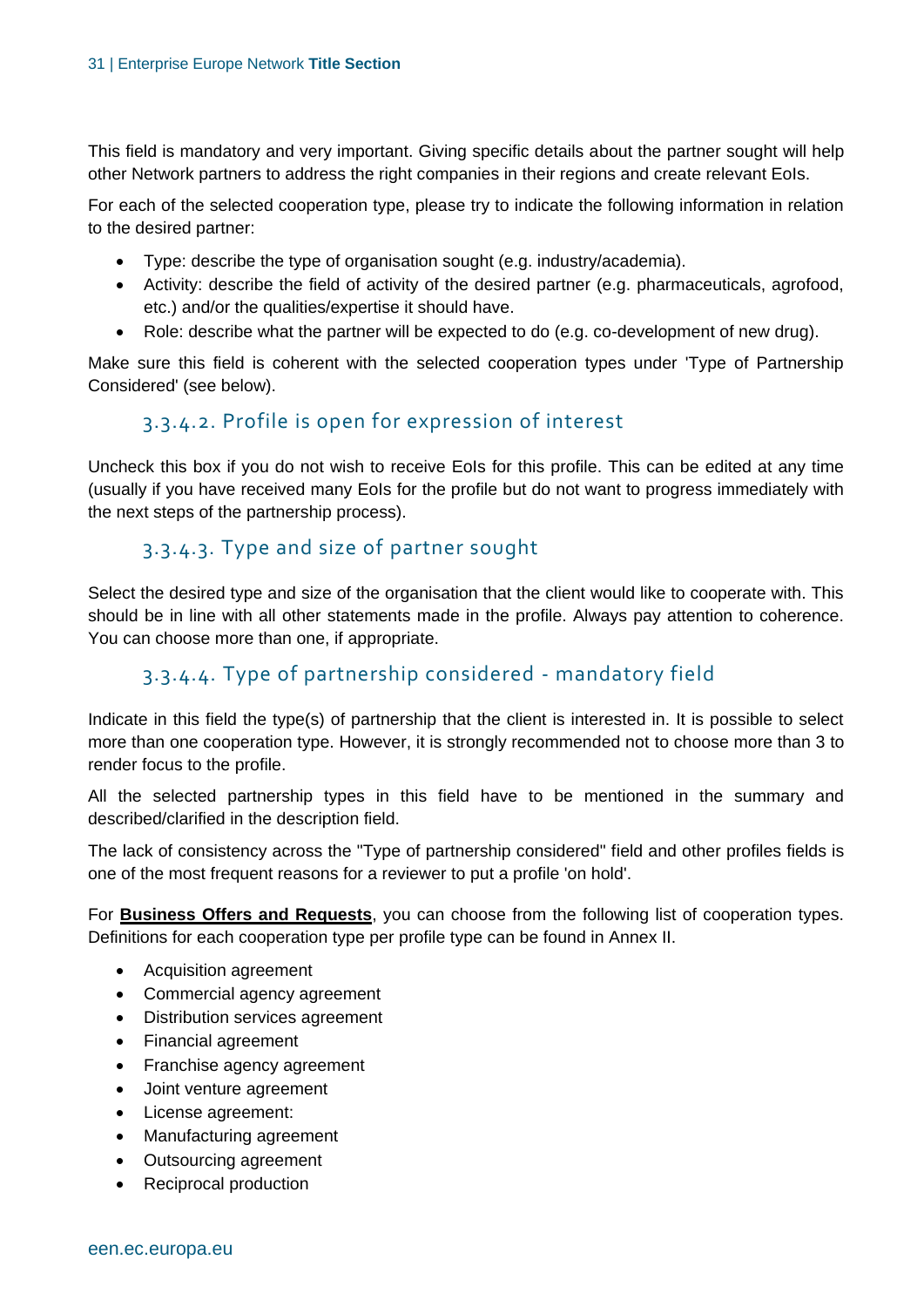- Services agreement
- Subcontracting

For **Technology Offers and Requests**, you can choose from the following list of cooperation types:

- Commercial agreement with technical assistance
- Financial agreement
- Joint venture agreement
- License agreement
- Manufacturing agreement
- Research cooperation agreement
- Services agreement
- Technical cooperation agreement

<span id="page-31-0"></span>For a **Research & Development Request**, the only possible type of cooperation that you can select is a 'Research cooperation agreement.'

#### **3.3.5. Call: only for Research & Development Requests (RDR)**

#### 3.3.5.1. Framework Programme - mandatory field

Choose which framework programme the R&D project is associated with from the drop-down list.

#### 3.3.5.2. Call Name – mandatory field

Indicate the name of the specific call under the given the programme.

#### 3.3.5.3. Submission and Evaluation scheme

Please provide any relevant information for future partners about the submission and/or evaluation scheme of the call. For example, in Horizon 2020, the following types of submission schemes exist:

- Single-stage submission scheme
- Two-stage submission scheme:

In this case, the applicant must submit a 'short outline proposal' for the first stage and he/she will be invited to submit a 'full proposal' for the second stage, if it passes the first-stage evaluation. In the profile, please indicate at which exact submission step the proposal is.

• Continuous submission scheme:

In this case, the call will set intermediate or final closure dates (cut-off dates) and specify whether the evaluation of proposals will be carried out within one month of that date. Proposals will be evaluated individually as they arrive and ranked after the next intermediate or final closure date. The cut-off date should be indicated in the "call deadline" field.

• Multiple-step submission scheme:

In this case, the submission many involve more than two-stages. You should thus indicate at which exact submission step the proposal is and which steps remain to be completed.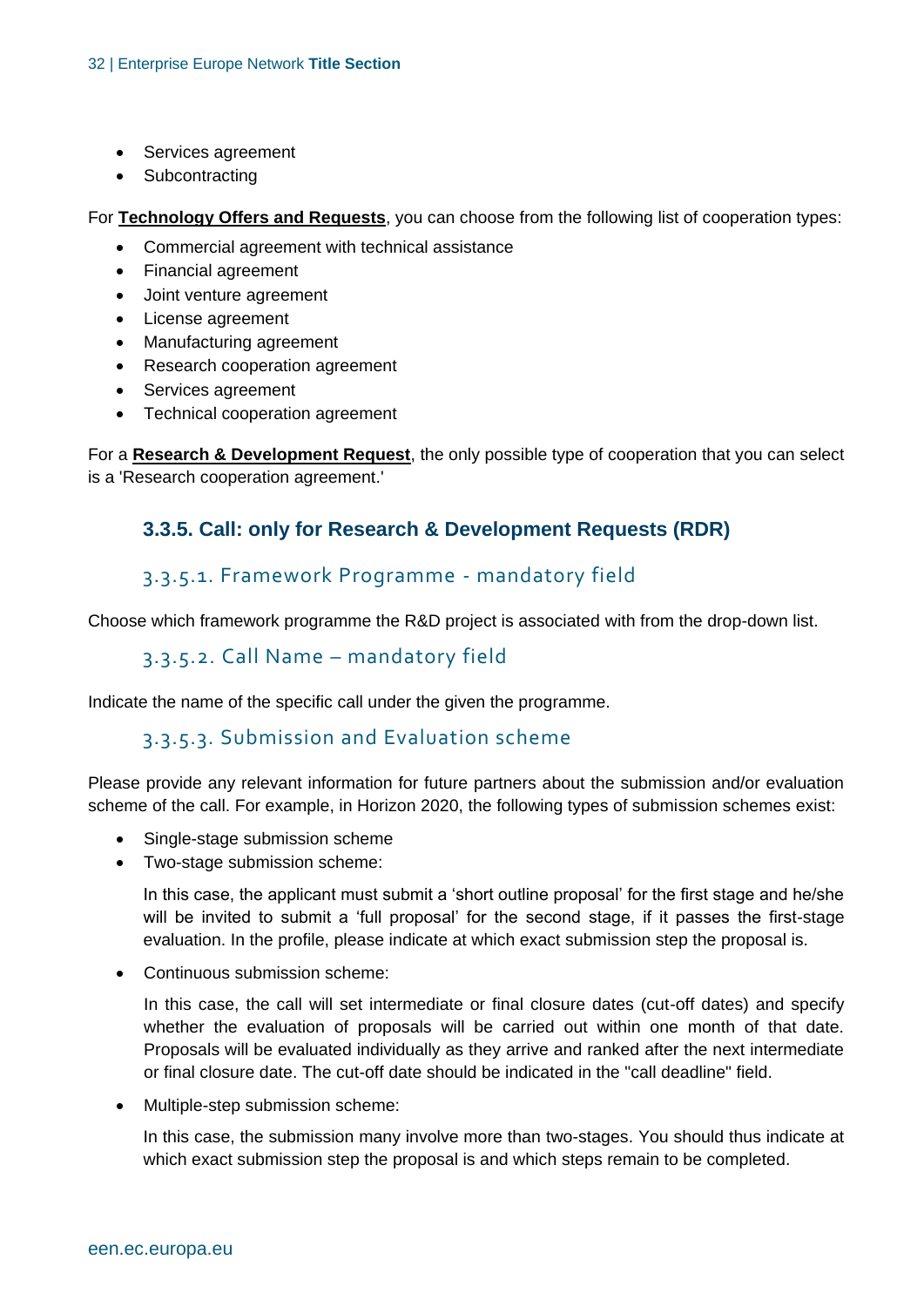#### 3.3.5.4. Anticipated project budget

Indicate the anticipated project budget. Please specify the currency.

#### 3.3.5.5. Coordinator required

Check the check box if you are seeking a coordinating partner for the project.

#### 3.3.5.6. Deadline for Call - mandatory field

Choose the deadline for your call. Scroll through the calendar that opens automatically. After this date, the request will no longer be displayed in the system or subject to offers.

#### 3.3.5.7. Project duration

Enter the duration of the project in week(s).

```
3.3.5.8. Web link to the call
```
If applicable, insert a link to a website which would provide information about the call.

#### 3.3.5.9. Project title and acronym

<span id="page-32-0"></span>Enter the project title if known and any corresponding acronyms.

#### **3.3.6. Attachments**

It is possible to add attachments to support a profile. This can be useful to describe complex products/services/technologies in order to allow non-specialists to understand a concept.

Keep in mind that the images uploaded should not reveal company/product names or brand names. The file name of the attachment should not reveal any company/product or brand name because the file name is displayed as title of the image on the published profile.

There is no limit to the number of files that can be uploaded in POD. However, each file cannot exceed 4Mb. The following formats can be used: .jpg, .jpeg and .gif. Other file types are not compatible.

#### <span id="page-32-1"></span>**3.3.7. Review**

If you have additional **comments** for the internal reviewer or the external reviewers please add them in the designated 'comment box'. Any text you write in this field will not be displayed on the profile once it is published.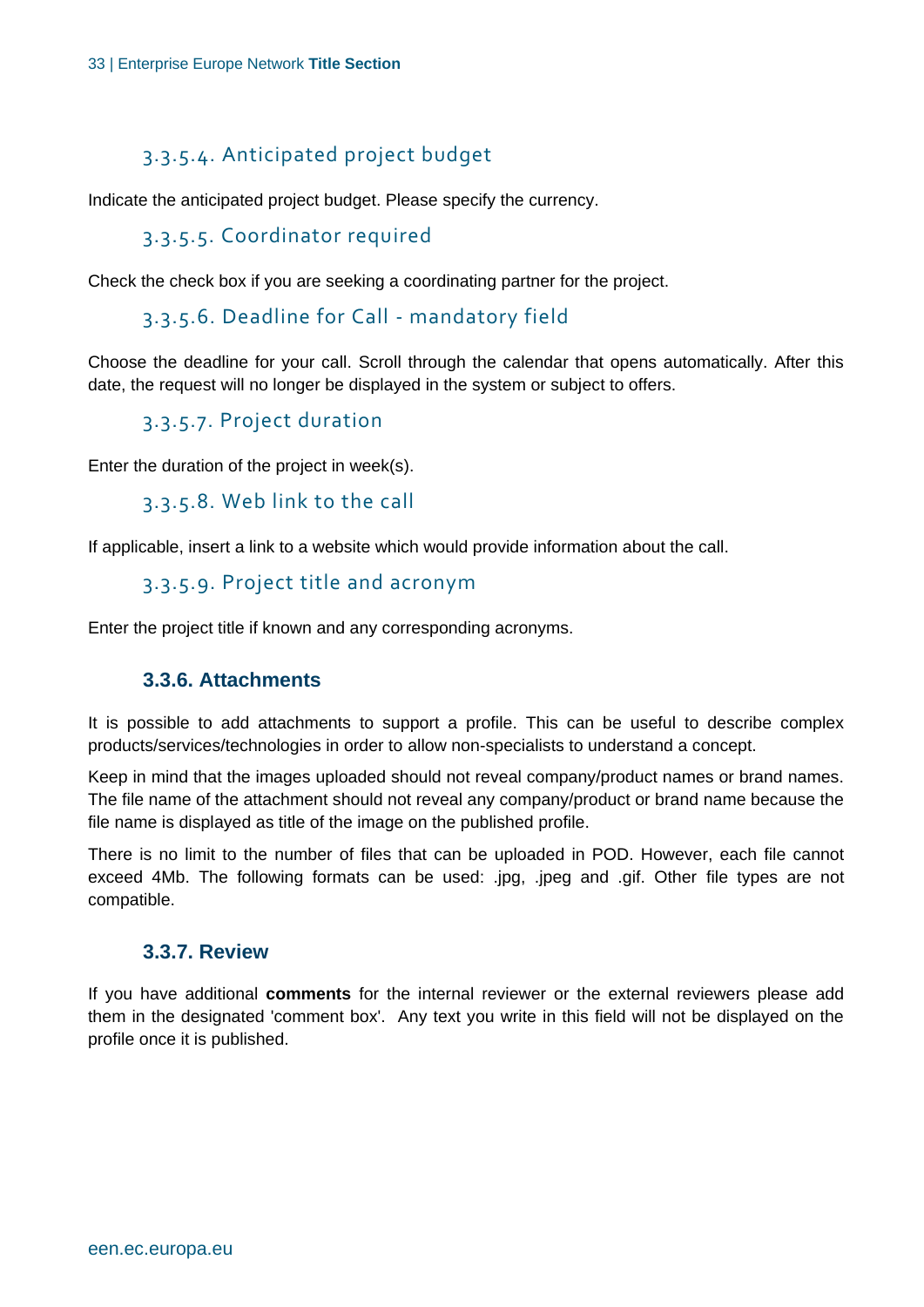# Annex I: Check lists of required information

### <span id="page-33-0"></span>**Business OFFER**

| <b>FIELD</b>                     | <b>REQUIRED INFORMATION</b>                                                                                                                                                                        |  |
|----------------------------------|----------------------------------------------------------------------------------------------------------------------------------------------------------------------------------------------------|--|
| <b>Title</b>                     | Product/service on offer<br>$\checkmark$                                                                                                                                                           |  |
|                                  | Key cooperation type<br>$\checkmark$                                                                                                                                                               |  |
|                                  | TIP: the title should be concise and meaningful.                                                                                                                                                   |  |
|                                  | TIP: no typos, no abbreviations/acronyms, no brand/product names, no marketing speak or<br>unnecessary capital letters.                                                                            |  |
| <b>Summary</b>                   | $\checkmark$ Country of origin + field of activity                                                                                                                                                 |  |
|                                  | Product/service on offer<br>$\checkmark$                                                                                                                                                           |  |
|                                  | $\checkmark$ ALL cooperation type(s)                                                                                                                                                               |  |
|                                  | $\checkmark$ Target countries if 5 countries or less are targeted                                                                                                                                  |  |
|                                  | TIP: no typos, no abbreviations/acronyms, no brand/product names, no marketing speak or<br>unnecessary capital letters.                                                                            |  |
|                                  | TIP: no copy-paste of the title or $1st$ paragraph of the description.                                                                                                                             |  |
| <b>Description</b>               | $\checkmark$ Country of origin + field of activity                                                                                                                                                 |  |
|                                  | √ Product/service on offer in more detail: main features and application fields of the<br>product/service                                                                                          |  |
|                                  | Justification of all the selected cooperation types:<br>✓                                                                                                                                          |  |
|                                  | o WHY were these cooperation types selected? (What would be the desired<br>outcome of an international partnership?)                                                                               |  |
|                                  | HOW is the international cooperation envisaged (ALL selected types of<br>$\circ$                                                                                                                   |  |
|                                  | cooperation should be explained, not simply stated)                                                                                                                                                |  |
|                                  | TIP: no long lists; use short but complete sentences.                                                                                                                                              |  |
|                                  | TIP: add a picture (no brand names).                                                                                                                                                               |  |
| <b>Advantages</b><br>&           | ← Advantages/innovativeness of the product/service, comparison with competitors                                                                                                                    |  |
| innovations                      | Competitive advantages of the client. What makes your client stand out as a suitable<br>$\checkmark$<br>partner?                                                                                   |  |
|                                  | TIP: avoid generalities (e.g. reasonable prices, high quality staff, unique, innovative, etc.), be<br>specific (e.g. quantifications, certification standards, past international successes etc.). |  |
| <b>Keywords</b>                  | $\checkmark$ Market keywords: Maximum 5                                                                                                                                                            |  |
| <b>Client</b>                    | Type and Size of client<br>$\checkmark$                                                                                                                                                            |  |
|                                  | Year Established<br>✓                                                                                                                                                                              |  |
|                                  | NACE keywords<br>$\checkmark$                                                                                                                                                                      |  |
|                                  | Turnover (euro)<br>✓                                                                                                                                                                               |  |
|                                  | Languages Spoken<br>✓                                                                                                                                                                              |  |
| Partner<br>sought                | Type/Field of activity of partner per selected cooperation type<br>$\checkmark$                                                                                                                    |  |
|                                  | Role of partner per selected cooperation type<br>$\checkmark$                                                                                                                                      |  |
|                                  | TIP: avoid generalities (e.g. the partners should be reliable and professional;<br>industry/company), be specific (commission; field of activity).                                                 |  |
| <b>Types</b><br>Οf               | $\checkmark$<br>Select the most accurate                                                                                                                                                           |  |
| Partnership<br><b>Considered</b> | TIP: focus on 1-3 cooperation types. Make sure that the selected cooperation type(s)<br>correspond to what is written in the summary, description and the partner sought fields.                   |  |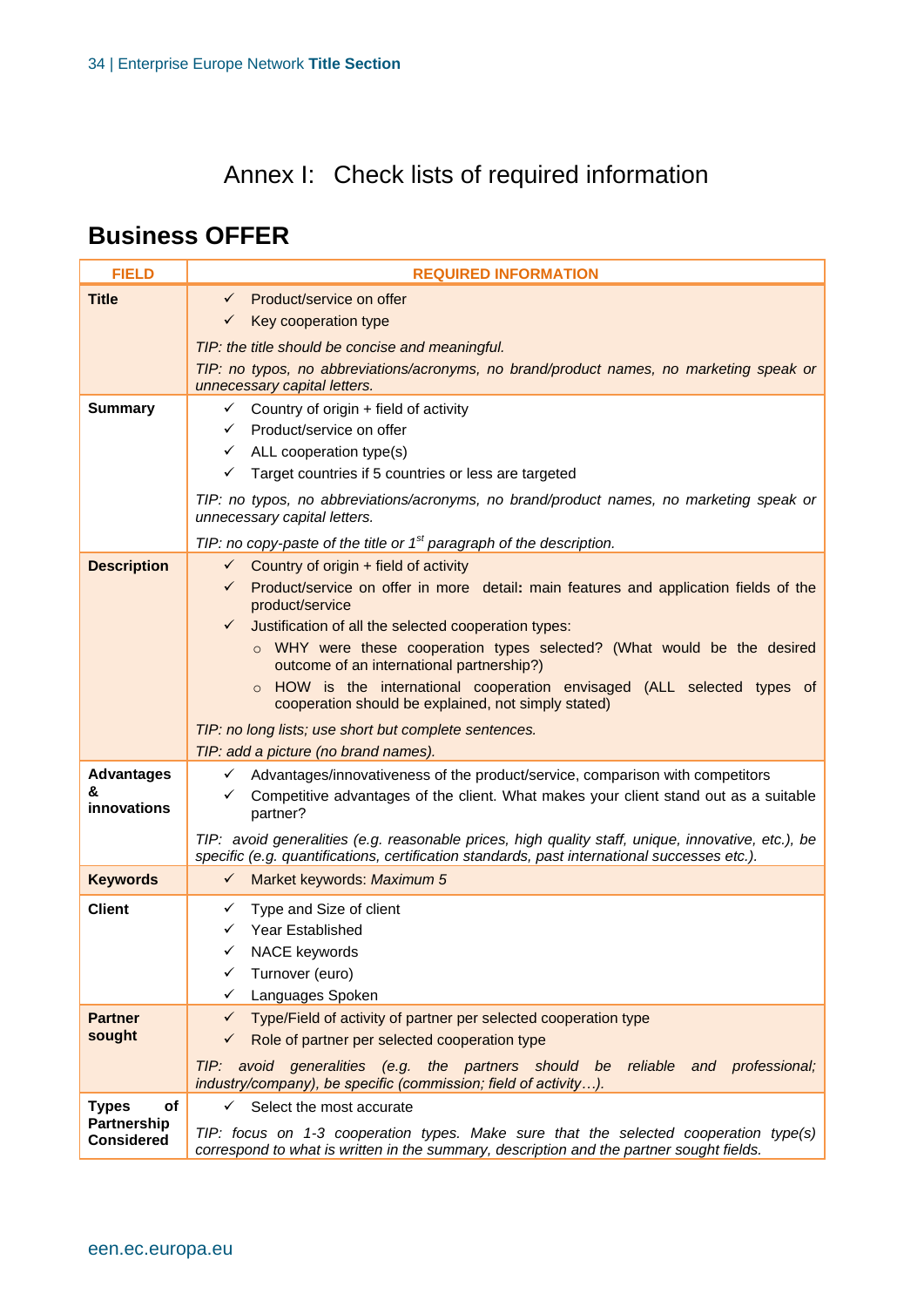### **Business REQUEST**

| <b>FIELD</b>                                                         | <b>REQUIRED INFORMATION</b>                                                                                                                                                                                                                                                                                                                                                                                                                                                                            |  |
|----------------------------------------------------------------------|--------------------------------------------------------------------------------------------------------------------------------------------------------------------------------------------------------------------------------------------------------------------------------------------------------------------------------------------------------------------------------------------------------------------------------------------------------------------------------------------------------|--|
| <b>Title</b>                                                         | ← Product/service requested                                                                                                                                                                                                                                                                                                                                                                                                                                                                            |  |
|                                                                      | $\checkmark$ Key cooperation type                                                                                                                                                                                                                                                                                                                                                                                                                                                                      |  |
|                                                                      | TIP: the title should be concise and meaningful.                                                                                                                                                                                                                                                                                                                                                                                                                                                       |  |
|                                                                      | TIP: no typos, no abbreviations/acronyms, no brand/product names, no marketing<br>speak or unnecessary capital letters.                                                                                                                                                                                                                                                                                                                                                                                |  |
| <b>Summary</b>                                                       | $\checkmark$ Country of origin + field of activity<br>$\checkmark$ Product/service requested<br>$\checkmark$ ALL cooperation type(s)<br>Target countries if 5 countries or less are targeted                                                                                                                                                                                                                                                                                                           |  |
|                                                                      | TIP: no typos, no abbreviations/acronyms, no brand/product names, no marketing<br>speak or unnecessary capital letters.                                                                                                                                                                                                                                                                                                                                                                                |  |
|                                                                      | TIP: no copy-paste of the title or $1st$ paragraph of the description.                                                                                                                                                                                                                                                                                                                                                                                                                                 |  |
| <b>Description</b>                                                   | $\checkmark$ Country of origin + field of activity<br>← Product/service requested in more detail: main features and application<br>fields of the product/service<br>Justification of all the selected cooperation types:<br>✓<br>WHY were these cooperation types selected? (What would be the<br>$\circ$<br>desired outcome of an international partnership?)<br>HOW is the international cooperation envisaged (ALL selected<br>$\circ$<br>cooperation types should be explained, not simply stated) |  |
|                                                                      | TIP: no long lists; use short but complete sentences.                                                                                                                                                                                                                                                                                                                                                                                                                                                  |  |
| <b>Technical</b><br>specification<br>expertise<br>&<br>sought        | TIP: add a picture (no brand names).<br>$\checkmark$ Specific requirements needed by the client or from the potential partner                                                                                                                                                                                                                                                                                                                                                                          |  |
| <b>Keywords</b>                                                      | Market keywords: Maximum 5<br>$\checkmark$                                                                                                                                                                                                                                                                                                                                                                                                                                                             |  |
| <b>Client</b>                                                        | Type and Size of client<br>✓<br><b>Year Established</b><br>✓<br>NACE keywords: Maximum 5<br>Turnover (euro)<br>✓<br>Languages spoken<br>✓                                                                                                                                                                                                                                                                                                                                                              |  |
| <b>Partner</b><br>sought                                             | Type/ Field of activity of partner per selected cooperation type<br>✓<br>Role of partner per selected cooperation type<br>✓<br>TIP: avoid generalities (e.g. the partners should be reliable and professional;<br>industry/company), be specific (commission; field of activity).                                                                                                                                                                                                                      |  |
| <b>Types</b><br><b>of</b><br><b>Partnership</b><br><b>Considered</b> | Choose the most accurate<br>✓<br>TIP: make sure that the selected cooperation type(s) correspond to what is<br>✓<br>written in the summary, description and the partner sought fields.                                                                                                                                                                                                                                                                                                                 |  |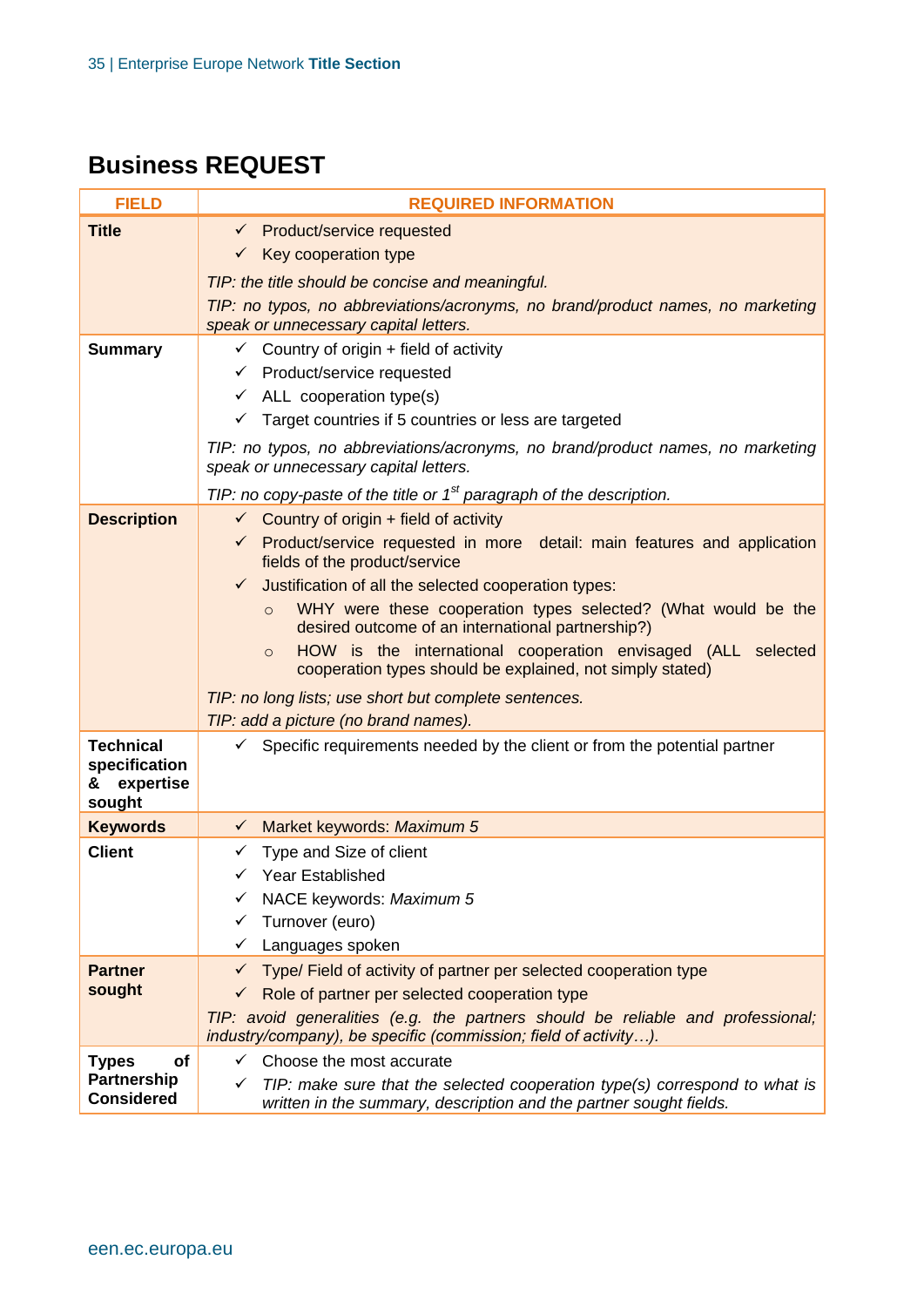# **Technology OFFER**

| <b>FIELD</b>                           | <b>REQUIRED INFORMATION</b>                                                                                                                         |  |
|----------------------------------------|-----------------------------------------------------------------------------------------------------------------------------------------------------|--|
| <b>Title</b>                           | Technology/know how on offer<br>✓                                                                                                                   |  |
|                                        | TIP: the title should be concise and meaningful, <i>i.e.</i> self-explanatory.                                                                      |  |
|                                        | TIP: no spelling errors, no abbreviations/acronyms, no brand/organisation names, no<br>marketing speak or unnecessary capital letters.              |  |
| <b>Summary</b>                         | Type of organisation $+$ country of origin $+$ field of activity<br>$\checkmark$                                                                    |  |
|                                        | Technology/know how $\rightarrow$ main advantage/innovativeness AND (potential)<br>application field                                                |  |
|                                        | $\checkmark$ ALL cooperation type(s)                                                                                                                |  |
|                                        | Target countries if 5 countries or less are targeted<br>✓                                                                                           |  |
|                                        | TIP: no typos, no abbreviations/acronyms, no brand/organisation names, no marketing<br>speak or unnecessary capital letters.                        |  |
| <b>Description</b>                     | $\checkmark$ Type of organisation + country of origin + field of activity<br>Set the scene:<br>$\checkmark$                                         |  |
|                                        | $\circ$ Give an outline of the problem that is addressed by this technology                                                                         |  |
|                                        | $\circ$ Give an outline of the state of art (e.g. existing technology solutions)                                                                    |  |
|                                        | Main features of the technology and application field(s).<br>$\checkmark$                                                                           |  |
|                                        | $\checkmark$<br>Justification of all the selected cooperation types:                                                                                |  |
|                                        | ○ WHY were these cooperation types selected? (What would be the desired<br>outcome of an international partnership?)                                |  |
|                                        | o HOW is the international cooperation envisaged (ALL selected cooperation<br>types should be explained, not simply stated)                         |  |
|                                        | TIP: the description should be understandable for a layman.                                                                                         |  |
| <b>Advantages &amp;</b><br>innovations | Innovativeness of the technology/specificity of the know how in comparison with<br>✓<br>existing solution/competitors                               |  |
| of<br><b>Stage</b><br>development      | TIP: the selected option should be consistent with the description and the selected<br>cooperation types                                            |  |
| <b>IPR</b> status                      | TIP: it is highly recommended to provide information regarding the key countries or<br>territories for which protection has been granted or applied |  |
| <b>Keywords</b>                        | ← Technology keywords: Maximum 5                                                                                                                    |  |
|                                        | Market keywords: Maximum 5<br>$\checkmark$                                                                                                          |  |
| <b>Client</b>                          | Type and Size of client                                                                                                                             |  |
|                                        | NACE keywords: Maximum 5                                                                                                                            |  |
| <b>Partner</b>                         | Languages spoken<br>✓<br>Type/ Field of activity of partner per selected cooperation type<br>$\checkmark$                                           |  |
| sought                                 | Role of partner per selected cooperation type<br>✓                                                                                                  |  |
|                                        | TIP: avoid generalities (e.g. the partners should be reliable and professional;<br>industry/company), be specific (commission; field of activity)   |  |
| <b>Types</b><br><b>of</b>              | Choose the most accurate.<br>$\checkmark$                                                                                                           |  |
| Partnership<br><b>Considered</b>       | TIP: focus on 1-3 types of cooperation                                                                                                              |  |
|                                        | TIP: make sure that the selected cooperation type(s) correspond to what is written in the<br>summary, description and the partner sought fields.    |  |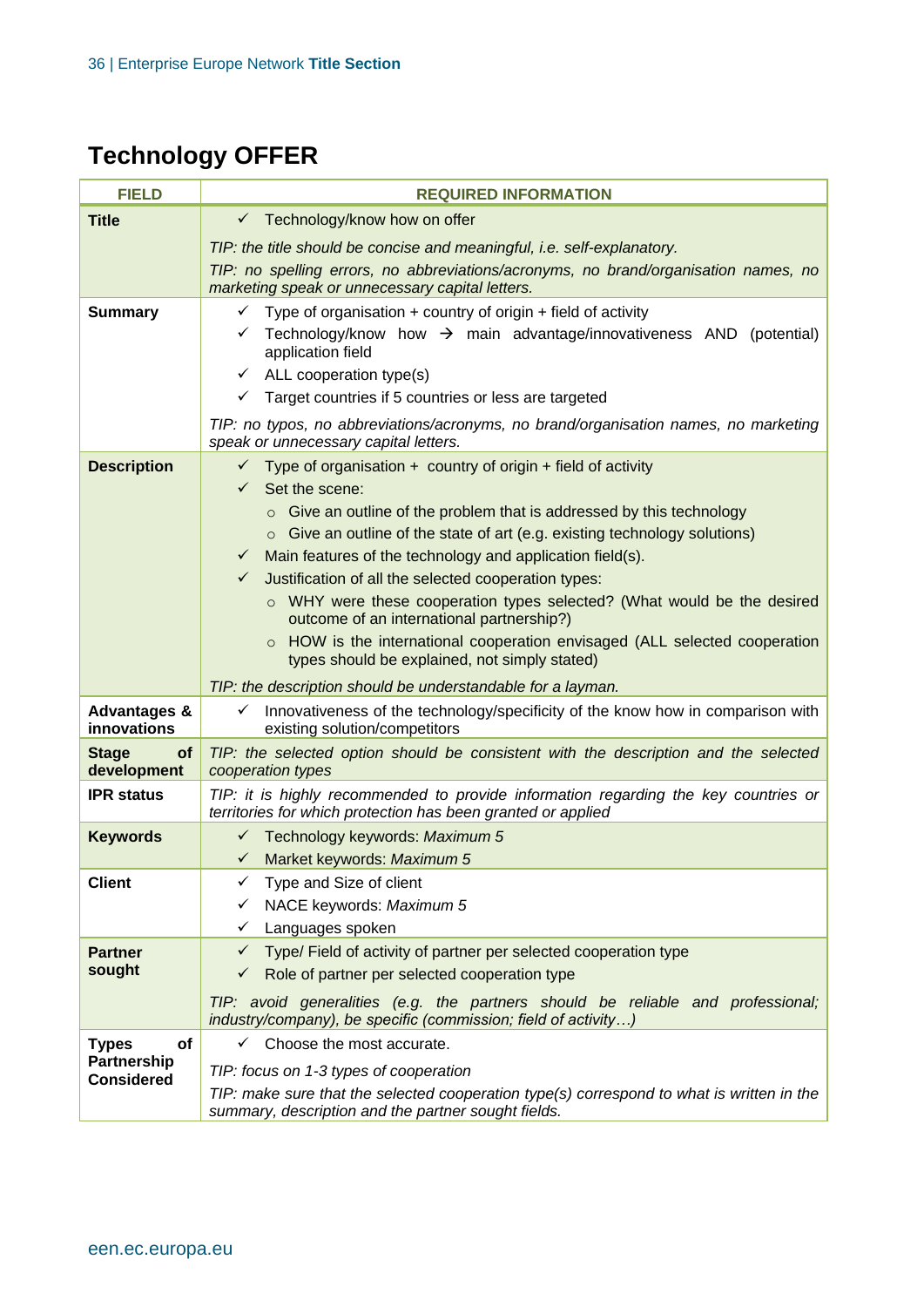# **Technology REQUEST**

| <b>FIELD</b>                                                | <b>REQUIRED INFORMATION</b>                                                                                                                                                                                                                                                                                                                                                                                                                                                                                                                                                                                                                                                |
|-------------------------------------------------------------|----------------------------------------------------------------------------------------------------------------------------------------------------------------------------------------------------------------------------------------------------------------------------------------------------------------------------------------------------------------------------------------------------------------------------------------------------------------------------------------------------------------------------------------------------------------------------------------------------------------------------------------------------------------------------|
| <b>Title</b>                                                | $\checkmark$ Technology/know how requested                                                                                                                                                                                                                                                                                                                                                                                                                                                                                                                                                                                                                                 |
|                                                             | TIP: the title should be concise and meaningful.                                                                                                                                                                                                                                                                                                                                                                                                                                                                                                                                                                                                                           |
|                                                             | TIP: no typos, no abbreviations/acronyms, no brand/organisation names, no<br>marketing speak or unnecessary capital letters.                                                                                                                                                                                                                                                                                                                                                                                                                                                                                                                                               |
| <b>Summary</b>                                              | $\checkmark$ Type of organisation + country of origin + field of activity<br>$\checkmark$ Technology/know how needed and WHY (what do they want to<br>develop/improve?)<br>$\checkmark$ ALL cooperation type(s)<br>$\checkmark$ Target countries if 5 countries or less are targeted<br>TIP: no typos, no abbreviations/acronyms, no brand/organisation names, no<br>marketing speak or unnecessary capital letters.                                                                                                                                                                                                                                                       |
| <b>Description</b>                                          | $\checkmark$ Type of organisation + country of origin + field of activity<br>$\checkmark$ Technology/know how needed and WHY (what do they want to<br>develop/improve?) in more detail<br>$\checkmark$ Main features of the requested technology/know how<br>Justification of all the selected cooperation types:<br>$\checkmark$<br>o WHY were these cooperation types selected? (What would be the<br>desired outcome of an international partnership?)<br>$\circ$ HOW is the international cooperation envisaged (ALL chosen types<br>of Partnerships considered should be explained, not simply stated)<br>TIP: the description should be understandable for a layman. |
| <b>Technical</b><br>specificatio<br>&<br>know<br>n i<br>how | Specific technical requirements/know how from the potential partner                                                                                                                                                                                                                                                                                                                                                                                                                                                                                                                                                                                                        |
| <b>Keywords</b>                                             | $\checkmark$ Technology keywords: Maximum 5<br>$\checkmark$ Market keywords: Maximum 5                                                                                                                                                                                                                                                                                                                                                                                                                                                                                                                                                                                     |
| <b>Client</b>                                               | Type and Size of client<br>NACE keywords: Maximum 5<br>Languages spoken<br>✓                                                                                                                                                                                                                                                                                                                                                                                                                                                                                                                                                                                               |
| <b>Partner</b>                                              | Type/Field of activity of partner per selected cooperation type                                                                                                                                                                                                                                                                                                                                                                                                                                                                                                                                                                                                            |
| sought                                                      | Role of partner per selected cooperation type<br>✓                                                                                                                                                                                                                                                                                                                                                                                                                                                                                                                                                                                                                         |
|                                                             | TIP: avoid generalities (e.g. the partners should be reliable and professional;<br>industry/company), be specific (commission; field of activity)                                                                                                                                                                                                                                                                                                                                                                                                                                                                                                                          |
| <b>Types</b><br>of                                          | Choose the most accurate                                                                                                                                                                                                                                                                                                                                                                                                                                                                                                                                                                                                                                                   |
| <b>Partnership</b><br><b>Considered</b>                     | TIP: make sure that the selected cooperation type(s) correspond to what is<br>written in the summary, description and the partner sought fields.                                                                                                                                                                                                                                                                                                                                                                                                                                                                                                                           |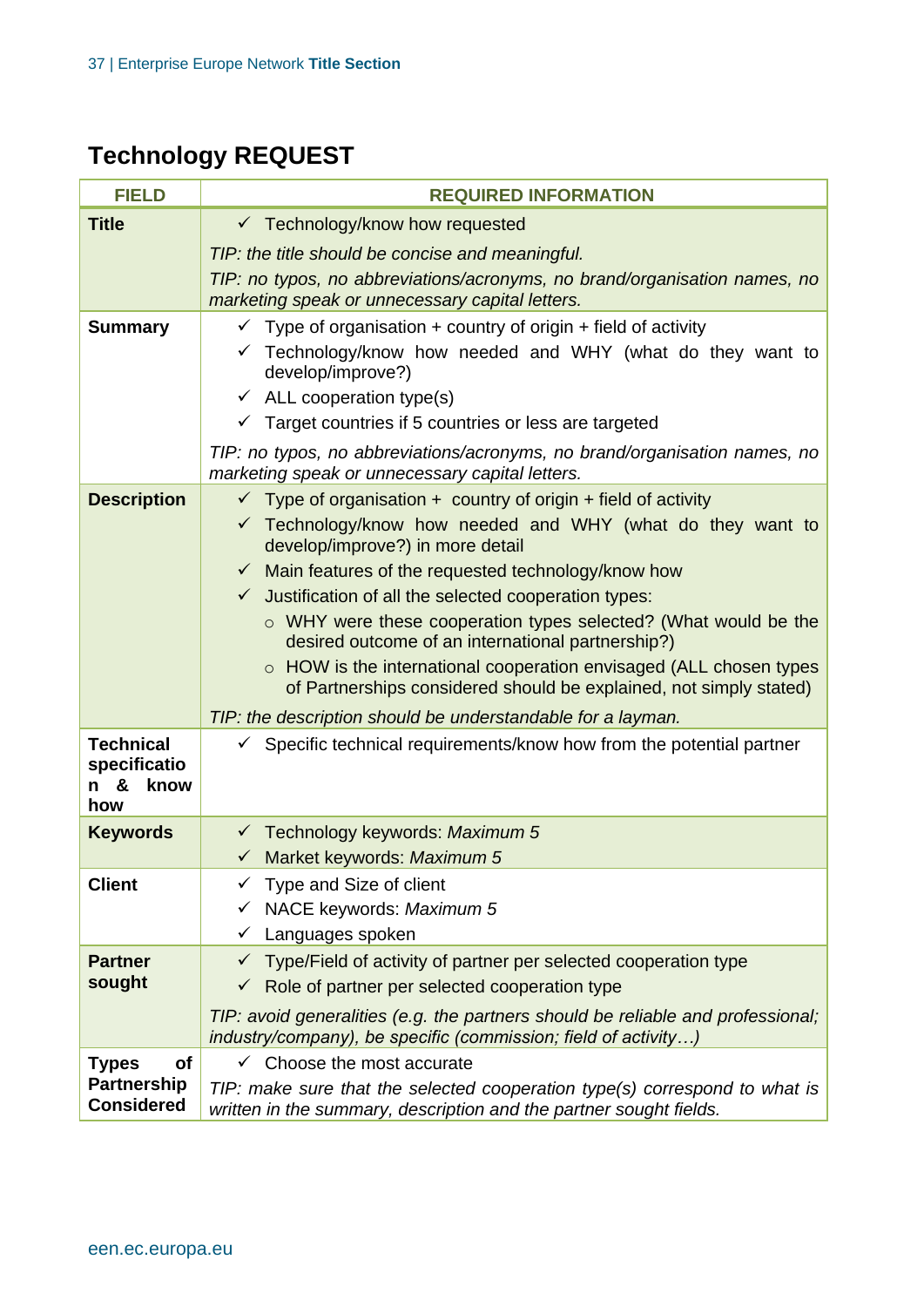## **Research & Development REQUEST**

| <b>FIELD</b>       | <b>REQUIRED INFORMATION</b>                                                                                                                                                      |  |  |
|--------------------|----------------------------------------------------------------------------------------------------------------------------------------------------------------------------------|--|--|
| <b>Title</b>       | $\checkmark$ Framework programme or the name the national (non-EU-funded call)                                                                                                   |  |  |
|                    | $\checkmark$ Targeted type/role of partner                                                                                                                                       |  |  |
|                    | TIP: do not start the title with 'partner search' or 'PS'. This is implied by the nature<br>of a RDR profile. No spelling errors, no unnecessary capital letters, no unexplained |  |  |
|                    | acronyms.                                                                                                                                                                        |  |  |
| <b>Summary</b>     | $\checkmark$ Type of<br>organisation + country of origin<br>field<br>0f<br>activity<br>$+$<br>coordinator/partner                                                                |  |  |
|                    | $\checkmark$ Concise description R&D project (i.e. objective)                                                                                                                    |  |  |
|                    | $\checkmark$ Programme call (e.g. Horizon 2020 sub-programme, Eurostars, Interreg,<br>COSME, LIFE, etc.) or the name of the non-EU funded call                                   |  |  |
|                    | $\checkmark$ Field of activity/expertise and role of the partner sought                                                                                                          |  |  |
|                    | TIP: no spelling errors, no unnecessary capital letters, no unexplained acronyms.                                                                                                |  |  |
| <b>Description</b> | $\checkmark$ Overview of the R&D project: the problem being addressed and what will<br>be researched/ developed, why and with whom.                                              |  |  |
|                    | $\checkmark$ Programme framework conditions.                                                                                                                                     |  |  |
|                    | √ Indicate timescales: EOI deadline AND call deadline, project duration etc.                                                                                                     |  |  |
|                    | $\checkmark$ Type and role of the partner: expected expertise or know-how.                                                                                                       |  |  |
|                    | TIP: the description should be understandable for a layman.                                                                                                                      |  |  |
| <b>Keywords</b>    | $\checkmark$ Technology keywords: Maximum 5                                                                                                                                      |  |  |
|                    | √ Market keywords: Maximum 5                                                                                                                                                     |  |  |
| <b>Client</b>      | $\checkmark$ Type and Size of client                                                                                                                                             |  |  |
|                    | √ NACE keywords: Maximum 5                                                                                                                                                       |  |  |
|                    | $\checkmark$ Languages spoken                                                                                                                                                    |  |  |
| <b>Partner</b>     | $\checkmark$ Type and Role of partner sought                                                                                                                                     |  |  |
| sought             | Type of Partnership Considered: Research cooperation agreement.<br>✓                                                                                                             |  |  |
| Programme-         | Framework Programme<br>$\checkmark$                                                                                                                                              |  |  |
| Call               | <b>Call Name</b><br>$\checkmark$                                                                                                                                                 |  |  |
|                    | <b>Evaluation Scheme</b><br>$\checkmark$                                                                                                                                         |  |  |
|                    | Deadline for Call<br>$\checkmark$                                                                                                                                                |  |  |
|                    | <b>Funding Scheme</b><br>$\checkmark$                                                                                                                                            |  |  |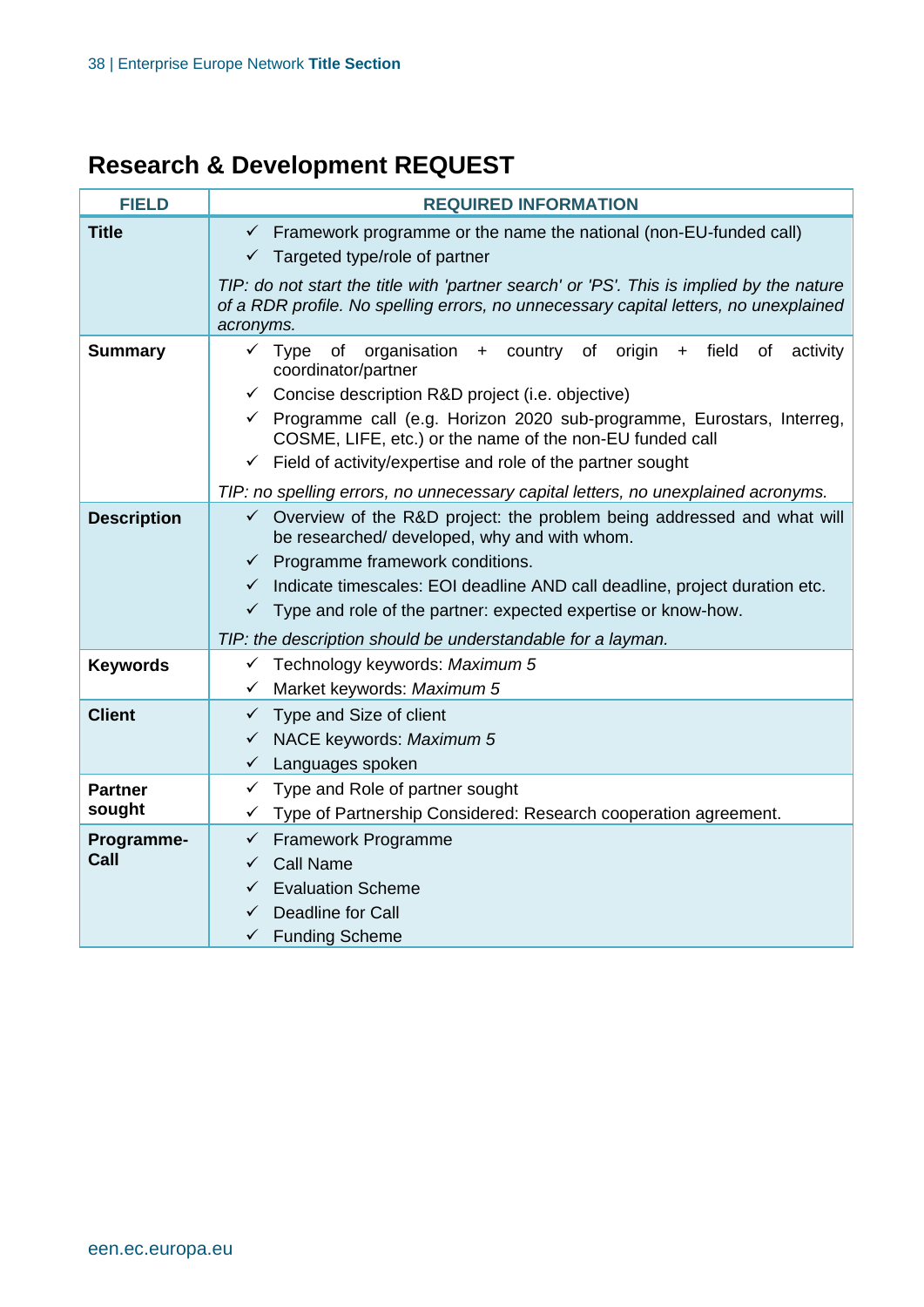### **Annex II: Definitions of partnership types**

### <span id="page-38-0"></span>**Business profiles**

| <b>OFFER</b>                                                                                                                                                                                                                                                                                                                                                                      | <b>REQUEST</b>                                                                                      |  |
|-----------------------------------------------------------------------------------------------------------------------------------------------------------------------------------------------------------------------------------------------------------------------------------------------------------------------------------------------------------------------------------|-----------------------------------------------------------------------------------------------------|--|
| <b>Acquisition agreement:</b> an agreement governing the merger or the transfer of shares<br>between companies.                                                                                                                                                                                                                                                                   |                                                                                                     |  |
| Your client offers the company or shares of<br>the company for sale.                                                                                                                                                                                                                                                                                                              | Your client wishes to buy shares of a<br>company.                                                   |  |
| the form of a loan or a partial transfer of shares for example.                                                                                                                                                                                                                                                                                                                   | Financial agreement: an investment agreement in a project or endeavour. It can take                 |  |
| Your<br>client<br>looking<br>for<br>is<br>investors/investments<br>in<br>their<br>company/project.                                                                                                                                                                                                                                                                                | Your client wants to invest in another<br>company.                                                  |  |
| <b>Joint venture agreement:</b> a business agreement whereby two companies decide to<br>develop a new entity, usually for a well-defined period of time or for a specific project.<br>Both parties contribute in terms of equity to the creation of this temporary partnership.                                                                                                   |                                                                                                     |  |
| Your client has a specific project which<br>requires a Joint Venture and is looking for<br>with<br>supplementary<br>partner<br>a<br>skills/resources.                                                                                                                                                                                                                             | Your client is looking to join a partner with<br>a specific project.                                |  |
| License agreement: A transfer of rights involving an authorization (by the licensor) to<br>use the licensed material (by the licensee), in return for a fee or share of royalties.                                                                                                                                                                                                |                                                                                                     |  |
| Your client is offering a license/looking for<br>licensees.                                                                                                                                                                                                                                                                                                                       | Your client is looking to buy a license.                                                            |  |
| Reciprocal production: an agreement between two or more parties to share their<br>resources to achieve a common objective of production.                                                                                                                                                                                                                                          |                                                                                                     |  |
| A client willing to engage in reciprocal production may as well do so through a Business<br>Offer or Business Request as in this particular situation the client would at the same time<br>be offering to produce something in common with another company and simultaneously<br>request a partner who would agree to share resources in order to produce something in<br>common. |                                                                                                     |  |
| <b>Trade intermediary services</b>                                                                                                                                                                                                                                                                                                                                                |                                                                                                     |  |
| <b>Commercial agency agreement:</b> an agreement establishing a fiduciary relationship<br>whereby an agent represents a principal and may take actions that bind the principal<br>legally. Payment to the agent is usually made in the form of a commission but an agent<br>may also work on a retainer basis.                                                                    |                                                                                                     |  |
| Your client is looking for an agent to<br>represent its products or services.                                                                                                                                                                                                                                                                                                     | Your client is willing to act as an agent to<br>represent other companies' products or<br>services. |  |
| Distribution services agreement: an agreement between a company in need of having<br>its <b>products</b> distributed and the distributor that specializes in providing that function. A<br>distribution agreement can be exclusive or not. A distributor is a company that buys and                                                                                               |                                                                                                     |  |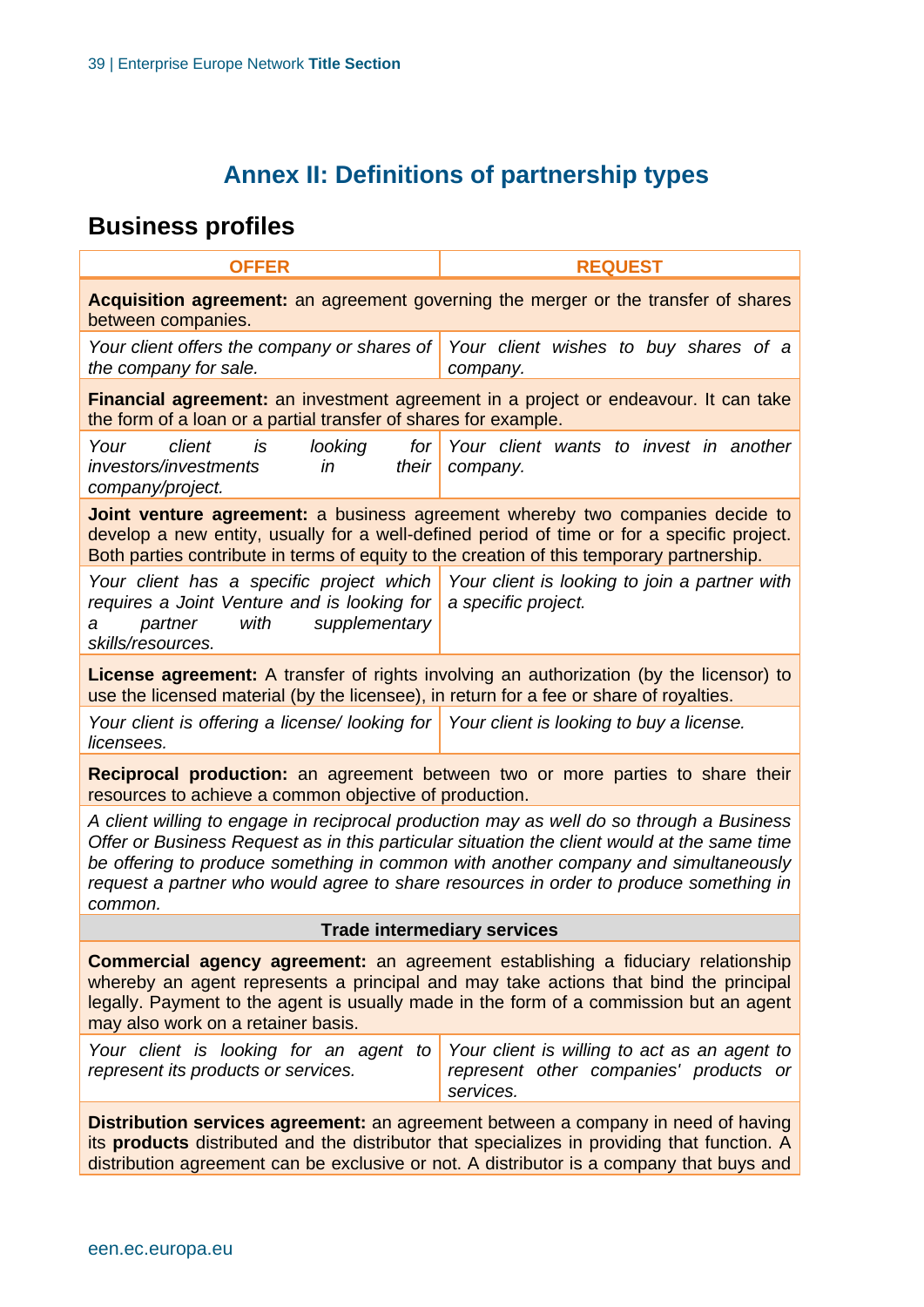sells **products** from another company. It is **not** possible to set up a distribution agreement for services.

*Your client is looking for a distributor to sell its products. Your client is willing to act as a distributor to sell other companies' products.*

**Franchise agency agreement:** a franchise is the right to market or sell goods or services under the trademarked name, or patented process, of an established business. Under a franchise agreement, the franchisee is permitted and encouraged to use the trademarks and brand name of the franchisor as part of its everyday business practices, but must follow specific guidelines. The franchisor also provides marketing and training support to help the franchisee succeed.

Your client is offering its trademark or Your client wants to become a franchisee. *process to potential franchisees.*

**Long-term service or manufacturing activities**

**Services agreement:** an agreement between two entities where one agrees to provide a specified service to the other.

| Your client is offering a service. | Your client is looking for someone to perform |
|------------------------------------|-----------------------------------------------|
|                                    | a specific service.                           |
|                                    |                                               |

**Manufacturing agreement:** an agreement between a company which has developed a product and a manufacturer with an eye on production of the product.

Your client is offering to manufacture certain | Your client is looking for manufacturers of *products. certain products.*

**Outsourcing agreement:** an agreement between a company and a service provider in which a business process is contracted out to the service provider.

*Your client is offering to perform a service (a Your client is looking for companies to which business process) within the frame of an they could outsource part of their business outsourcing contract. process*

**Subcontracting:** a contract with an independent contractor that assigns some of the obligations of a prior contract to this independent contractor.

|                |  | Your client is offering to become a Your client is looking for companies to whom |           |  |  |  |  |  |  |  |                                        |
|----------------|--|----------------------------------------------------------------------------------|-----------|--|--|--|--|--|--|--|----------------------------------------|
| subcontractor. |  |                                                                                  |           |  |  |  |  |  |  |  | they could assign a part of a specific |
|                |  |                                                                                  | contract. |  |  |  |  |  |  |  |                                        |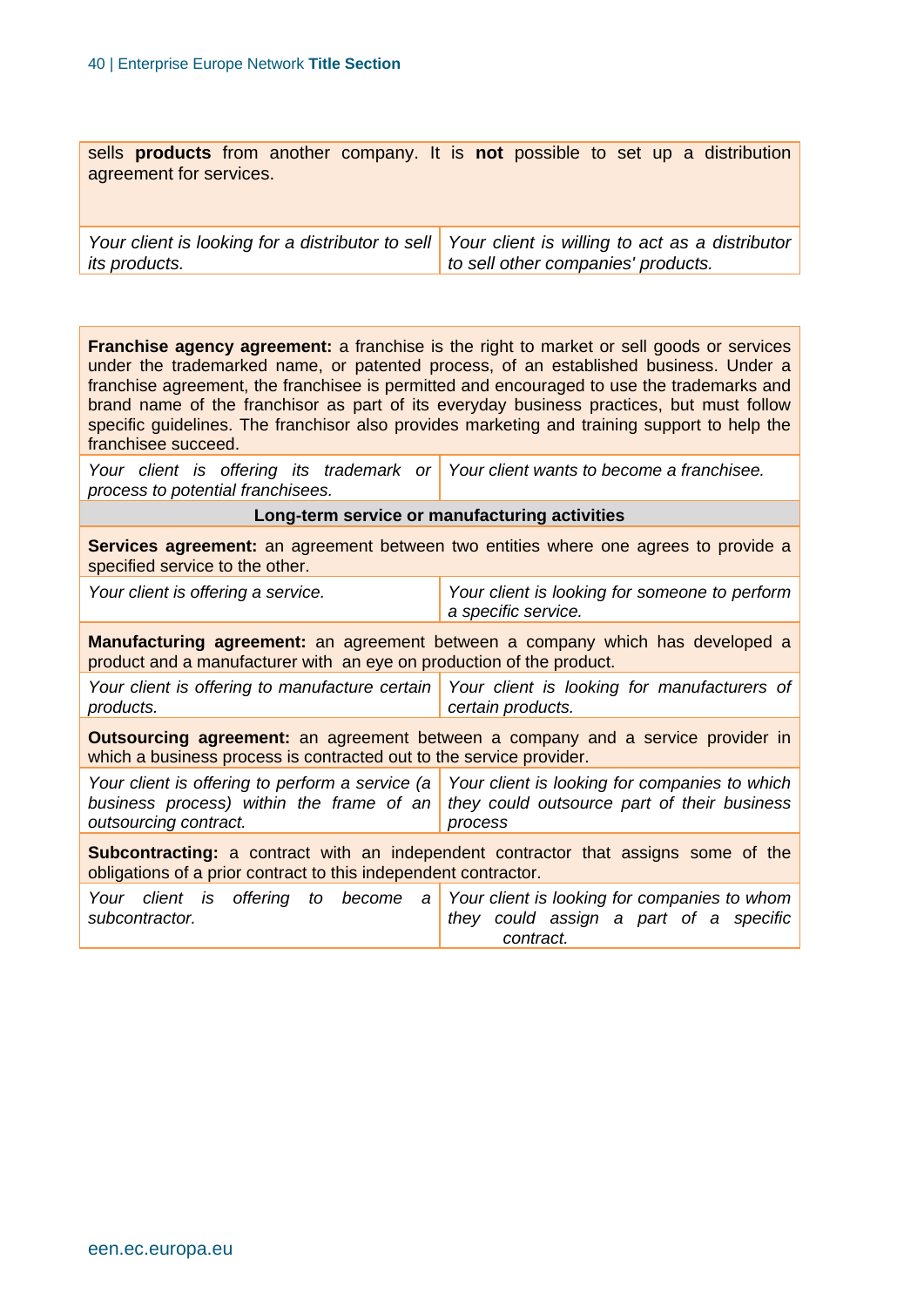### **Technology profiles**

#### **Preliminary remark:**

Technology profiles should involve the transfer of know-how, technology, or expertise from a developer to the recipient. The element transferred may for example be the technology behind a process that will enable the recipient to either manufacture the product or implement a new process, or system.

| <b>OFFER</b>                                                                                                                                                                                                                                                                                                                                             | <b>REQUEST</b>                                                                                                                                                                                                                                                   |  |  |  |  |  |  |  |
|----------------------------------------------------------------------------------------------------------------------------------------------------------------------------------------------------------------------------------------------------------------------------------------------------------------------------------------------------------|------------------------------------------------------------------------------------------------------------------------------------------------------------------------------------------------------------------------------------------------------------------|--|--|--|--|--|--|--|
| <b>Commercial agreement with technical assistance:</b> an agreement arranging the<br>acquisition of a product/technology paired with the provision of a number of services in<br>support of, or essential to, a transfer of technology.                                                                                                                  |                                                                                                                                                                                                                                                                  |  |  |  |  |  |  |  |
| Your client has developed a product or<br>technology and offers it for acquisition,<br>offering to support the transfer of the<br>technology.                                                                                                                                                                                                            | Your client is looking to<br>purchase<br>а<br>technology/innovative product and requires<br>the necessary support.                                                                                                                                               |  |  |  |  |  |  |  |
| Financial agreement: an investment agreement in a project or endeavour. This can take the<br>form of a loan or a partial transfer of shares for example.                                                                                                                                                                                                 |                                                                                                                                                                                                                                                                  |  |  |  |  |  |  |  |
| Your client has an innovative project for the<br>development of a product or technology,<br>needs financing and offers the project to<br>investors.                                                                                                                                                                                                      | Your client is looking for technology projects<br>for investment purposes.                                                                                                                                                                                       |  |  |  |  |  |  |  |
| Joint venture agreement: a strategic alliance whereby two companies decide to develop a<br>new entity, usually for a well-defined period of time or for a specific project. Both parties<br>contribute in terms of equity to the creation of this temporary partnership.                                                                                 |                                                                                                                                                                                                                                                                  |  |  |  |  |  |  |  |
| project and is looking for a partner.                                                                                                                                                                                                                                                                                                                    | Your client has a specific technological Your client is looking to join a partner with a<br>technological project.                                                                                                                                               |  |  |  |  |  |  |  |
| <b>License agreement:</b> a transfer of rights involving the authorization (by the licensor) to use<br>the licensed material (by the licensee), in return for a fee or share of royalties                                                                                                                                                                |                                                                                                                                                                                                                                                                  |  |  |  |  |  |  |  |
| Your client is offering a license/ looking for Your client is looking to buy a license.<br>licensees.                                                                                                                                                                                                                                                    |                                                                                                                                                                                                                                                                  |  |  |  |  |  |  |  |
| <b>Cooperation agreements</b>                                                                                                                                                                                                                                                                                                                            |                                                                                                                                                                                                                                                                  |  |  |  |  |  |  |  |
| Research cooperation agreement: an agreement between two entities to work together on<br>the exploratory research and development of a new solution or technology.                                                                                                                                                                                       |                                                                                                                                                                                                                                                                  |  |  |  |  |  |  |  |
| Your client has started developing an<br>innovative solution or technology and offers<br>to a partner to pool R&D capacities.                                                                                                                                                                                                                            | Your client plans to start researching a new<br>solution or technology and looks for a partner<br>before starting the project.                                                                                                                                   |  |  |  |  |  |  |  |
| <b>Technical cooperation agreement:</b> an agreement between two entities whereby resources<br>are pooled and skills are shared to further the development of the technical aspects of a<br>product or technology (which is at prototype stage for example). The purpose is to enable the<br>parties to accomplish more than they could have done alone. |                                                                                                                                                                                                                                                                  |  |  |  |  |  |  |  |
| Your client has started developing an<br>innovative product/solution and looks for a<br>partner with specific existing technological<br>to help<br>him<br>capacities,<br>continue<br>the<br>technological development.                                                                                                                                   | Your client has started<br>developing<br>an<br>innovative product/solution and needs a<br>technology to be developed to be able to<br>continue. Therefore they look for a partner<br>possessing technological expertise and the<br>ability to help them further. |  |  |  |  |  |  |  |